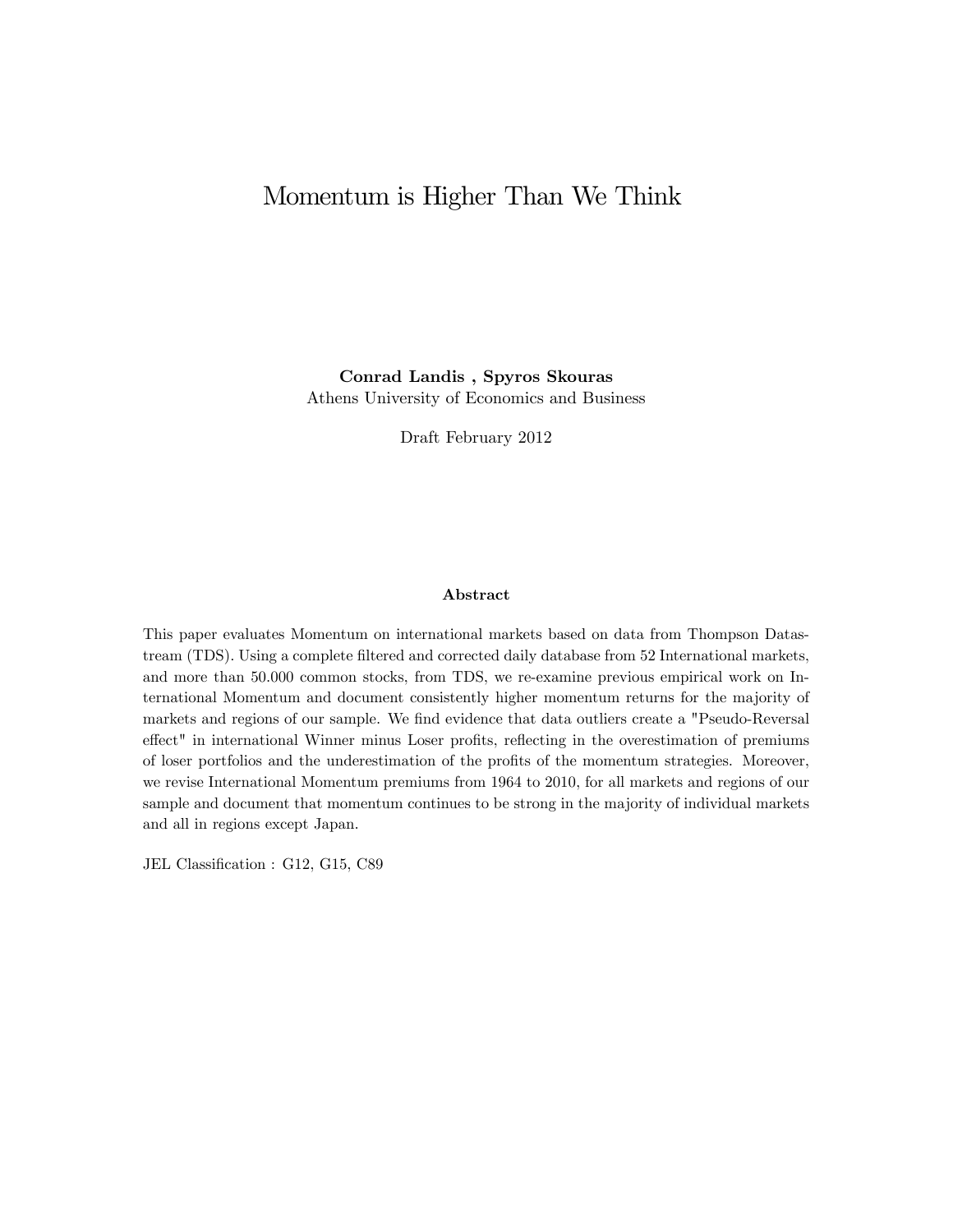# 1 Introduction

Since the Introduction of the capital asset pricing model (CAPM) by Sharpe(1964), Lintner(1965) and Black (1972) , empirical asset pricing has drawn considerable academic attention, where the majority of the papers, published in the top financial journals, are reffered to the understanding and modelling of stock market's returns. The early CAPM-ATP theoretical frameworks<sup>1</sup> were soon challenged by empirical evidence concerning the abnormal returns of attribute based portfolios<sup>2</sup>. Following the introduction of the Fama and French multifactor model (1992,1993), which exposed the multidimensional nature of priced risk, there was an exponential growth of the studies on the cross section of expected stock returns, the asset pricing anomalies, the pricing risk factors and the predictability of stock returns<sup>3</sup>.

Among all documented asset pricing anomalies, momentum stands in the center of debate over the last 15 years, where many researches have sought to understand and explain this phenomenon. Momentum is the continuation effect in US stock returns documented by Jegadeesh and Titman (1993,2001). In fact short term past winners, that is stocks with a high performance during the last 3 to 12 months, tend to perform well over intermediate horizons, that is the following 3 to 12 months. On the contrary, short term past losers tend to be short term future losers as well. A strategy of buying the winners and sell short the losers, yields an average monthly 1,2% premium, that is Winners outperform loosers on average by more than 1% per month, during the period 1965 to 1998. The facts that momentum defies even the weak form market efficiency hypothesis, by implying economically exploitable trading opportunities, as long as that it consists of the only documented anomaly, which Fama and French 3 factor model fails to capture (Fama,French,1996), reinforced further research on the topic. Momentum was also documented to be present in the International stock markets, in Europe and Emerging markets (Rouwenhorst, 1998,1999), international markets and regions (Griffin, Ji and Martin, 2003) and Asia except Japan (Chui, Titman and Wei, 2000). There exists an ongoing debate on whether momentum is proxying for a risk factor or a time varying risk premium (Liew and Vassallou,2000; Carhart,1997;Fama and French,2010;Chordia and Shivakumar,2002) or is a market inefficiency caused by investors behaviour (Daniel, Hirshleifer, and Subrahmanyam, 1998; Barberis,Shleifer and Vishny,1998; Hong ans Stein,1999; Chui,Titman and Wei,2010).

<sup>&</sup>lt;sup>1</sup>Sharpe (1964),Lintner(1965), Mossin(1966), Black(1972), Metron(1973) and Ross(1976).

<sup>2</sup>Portfolios formed based on stocks with a given ranking on characteristics-attributes such as Size(Banz-1981, Reingunum-1981), Value (Basu, 1977) , momentum(Jagadeesh and Titman, 1993) and Reversal (De Bondt and Thaler, 1985) , just to mention the most referenced.

<sup>3</sup>Scwert (2003) and Subrahmanyam (2009) provide extented overviews of the underlying asset pricing litterature.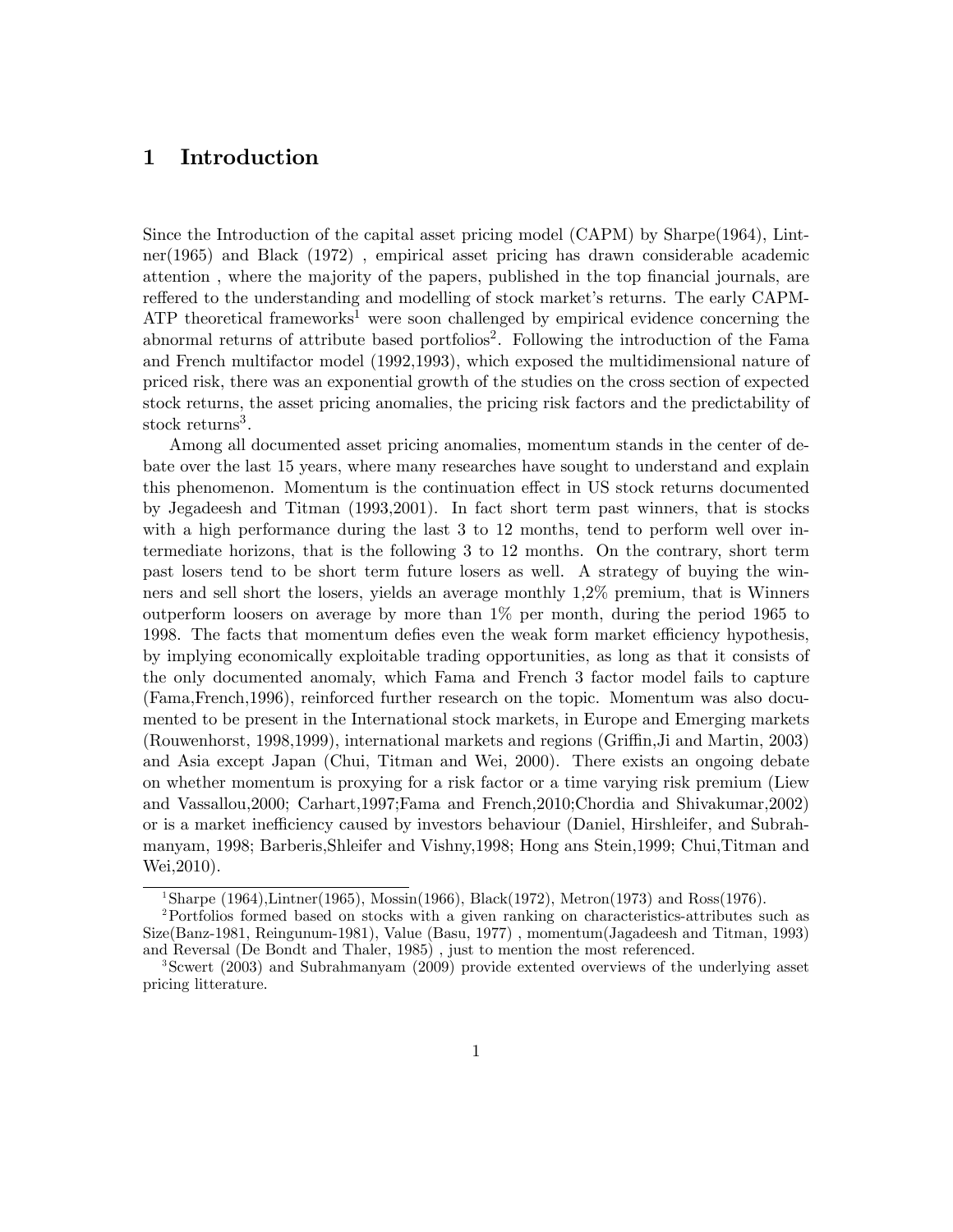USA stock markets (AMEX, NASDAQ and NYSE), constituing for more than 35% of the global market capitalisation have been established as the primary subject of financial research. A necessary condition for conducting valid asset pricing research is the availability of high quality, accurate financial data. Moreover, economic inferences rely on the statistical significance of econometric tequniques and motivations, which require the use of extent datasets- panel data, covering a long historical period and a broad number of securities. The most common source ,maintained for academic research on US equity markets is the Chicago's Center for Research in Security Prices (CRSP), which meets both criteria by offering price related data for all equities traded in the US stock markets and with more than 80 years of coverage for daily and monthly series<sup>4</sup>. The trivial mapping of CRSP daily/monthly series with the corresponding securityís accounting fundamental data from Compustat (Compustat/CRSP Merged Database) established CRSP/Compustat as the basic, the most accurate and complete research tool among financial academic and researching community. Until the late 90ís USA stock markets had served as the sole ground territory of Önancial research, reinforced by the practice of the highest ranked Önancial journals to publish,more likely, USA market-oriented studies, using CRSP/Compustat data.

For the case of International markets, although many databases were used in the studies referenced above<sup>5</sup>, the only database comparable to CRSP, is Thomson Datastream (TDS)/ Worldscope. TDS/Worldscope is the broadest Önancial database covering more than 165.000 securities in 175 countries and 60 global markets , with more than 30 years of coverage and ten thousand datatypes available for each security<sup>6</sup>. TDS maintains also, considerable data for bonds, derivatives (options, futures,warrants,unit trusts), commodities, economics, exchange and interest rates. It is well-Known that the quality of TDS data is not as high as CRSP. Ince and Porter (2006) compare individual US equity return data from CRSP and TDS, and document important issues of coverage, classification and return data accuracy. They illustrate the impact of their filters, by comparing marketwide portfolios among raw and screened data for US and 4 European countries. Schmidt et al (2011) provide an extention, by expanding Ince and Porter Ölters and by replicating the price based value and size risk factors of Fama and French (1993) for the US and all European OECD markets. This paper, adds to previous studies by identifying further TDS return data problems and biases, as long as by providing a complete guide for the classification of TDS equities for 62 markets internationally. Moreover, we avoid the use of TDS built in market lists, which are inherent to a series of biases, and we apply the screening procedure on daily return data, mailnly due to the fact that some biases, such as extreme illiquidity, cannot be identified based on the monthly tapes. Based on this extent set of inconsistencies, we qualitatively built an adequate and realistic screening procedure,

<sup>4</sup>CRSP Stock File monthly Data basedates are NYSE: 1925, AMEX: 1962 and NASDAQ : 1972.

 ${}^{5}$ Rouwenhosts (1998,1999) uses ARCAS-Wessels Roll Ross and IFC emerging markets database respectively, Griffin et al (2003) uses TDS and Chui, Titman and Wei(2000) use PACAP and TDS.

<sup>&</sup>lt;sup>6</sup>DTS Equities base date is 1964 for UK and 1972 for US, Japan, Canada and the biggest European and International Stock Markets.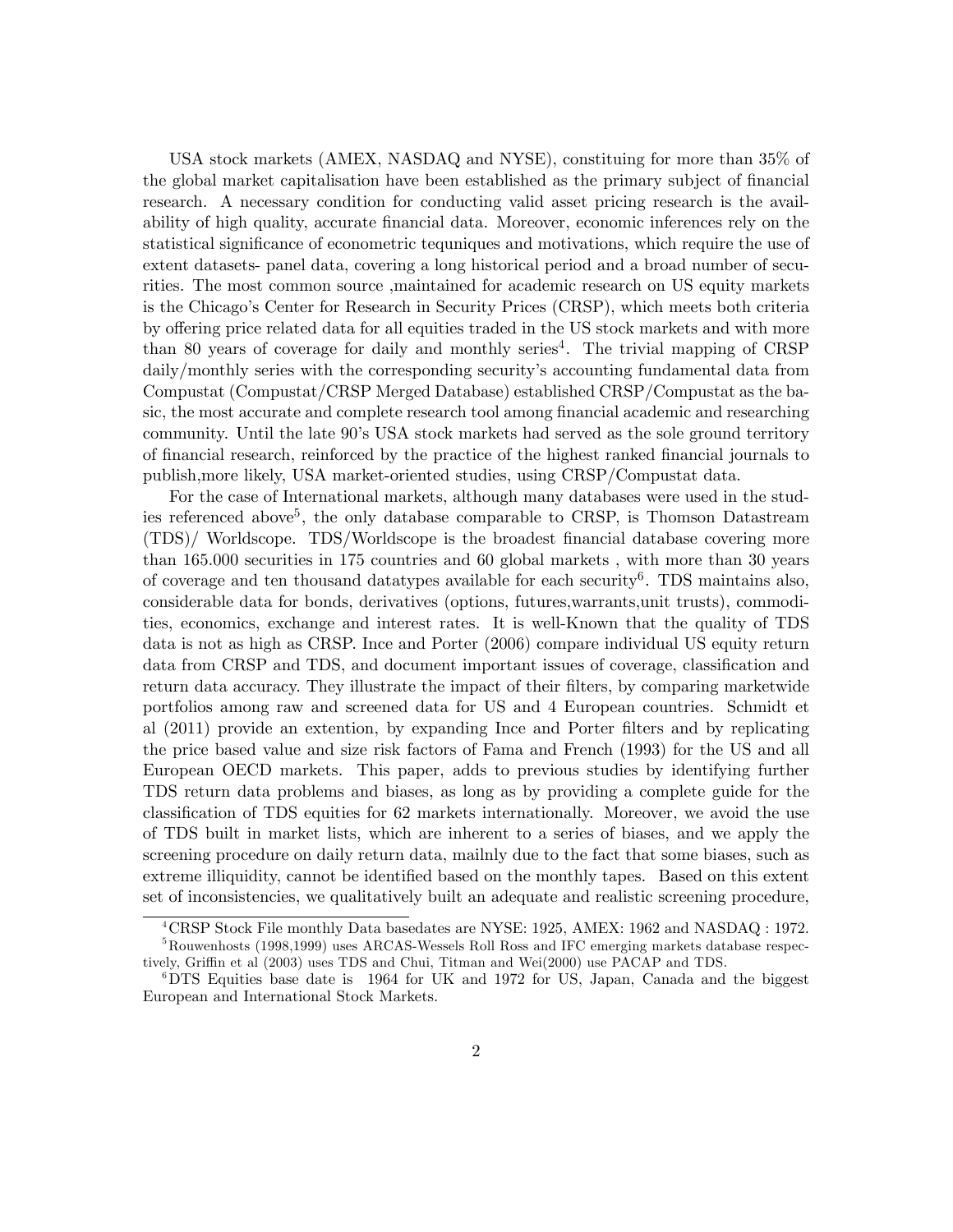effectively applicable in all raw daily TDS data, that results in a screened and corrected dataset for more that 50.000 common stocks from 62 international markets.

This paper contributes to international Momentum litterature by revisiting global momentum evidence, based on our complete screened and corrected international dataset. In a first step we reexamine the most widely referenced papers of International momentum litterature and we, further, revise momentum evidence for 52 markets of our sample<sup>7</sup> for the period, from December 1964 to January 2010. We document that data outliers, ie. incomplete filtering, creates a "pseudo reversal" effect in international Momentum returns, that consistently reflects to the overestimation of the premiums of Loser portfolios profits and the underestimation of the profits of momentum strategies. We illustrating the "pseudo-reversal" effect by comparing regional momentum premiums, as computed by using our filtering procedure, against raw TDS data, as long as a dataset based on the filters proposed by Ince and Porter(2006).

The rest of the paper is organized as follows. In Section 2 we describe the data and the filtering procedure used in this study. In Section 3 we examine previous empirical work on International Momentum. In Section 4 we revise momentum evidence from 52 markets internationally for a 46 year period, from 1964 to 2010. Section 5 concludes with a summary.

# 2 Data

We use price, return, volume, dividend and reference data from Thompson Datastream International and Worldscope <sup>8</sup> . In order to avoid several instances of biases, we do not use the TDS/Worldscope built-in lists, but we rather use Datastream Navigator<sup>9</sup> to manually locate all available equities, active, suspended and dead<sup>10</sup>, listed on the stock exchanges of 62 International Markets. Our initial raw sample covers 95.797 stocks from 32 European (Austria, Belgium,Cyprus, Finland, France, Germany, Greece, Ireland, Italy, Luxembourg, Netherlands, Porugal, Spain, Malta,Slovenia, Slovakia,Estonia, Bulgaria, Czech Republic, Hungary, Latvia, Lithuania, Poland, Romania, UK, Sweden, Switzerland, Norway, Denmark, Turkey, Russian Federation), 9 North , Central and South American (USA, Canada, Mexico, Argentina, Brazil, Chile, Peru, Colombia, Venezuela), 16 Oceanian and

 $^{7}$  For 10 out of the initial 62 markets of our sample, we do not have sufficeient data to form momentum portfolios.

<sup>8</sup>TDS time series (P,P#S,VO,RI,MV,DDE) and static reference datatypes (MNEM DSDC, EXMNEM, TYPE, CURRENCY, ESTAT, GEOGN, NAME, ENAME, ECNAME, CUSIP and MAJOR). Appendix, provides detailed descriptions and definitions, as provided by Datastream Extranet, for all variables used in this study.

<sup>9</sup>Datastream Navigator, is the main interface tool to navigate in TDS universe.

 $10<sup>10</sup>$  A stock is referred as dead, when it cease trading on a stock exchange, that is when is delisted. The inclusion of dead stocks, helps in avoiding survivorship bias.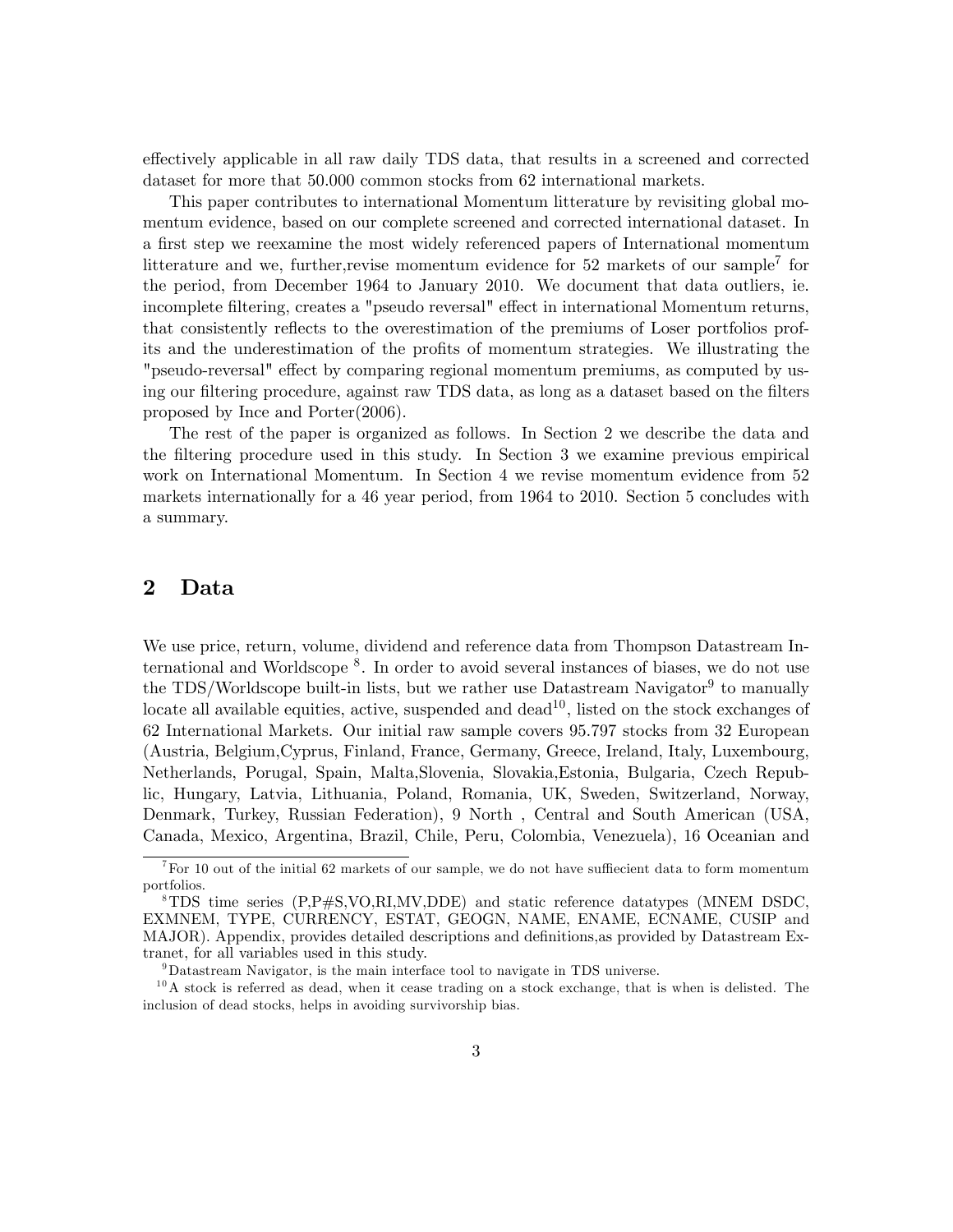Asian (Australia, China, Hong Kong, Japan, Indonesia, Malaysia, New Zealand, Phillipines, Pakistan, Singapore, South Korea, Taiwan, Thailand, India, Israel, Sri Lanka) and 5 African stock markets (Egypt, South Africa, Bangladesh, Zimbabwe, Morroco). The sample period, for each market, is from its TDS basedate to  $1^{st}$  January 2010. For all markets, we select stocks mainly from the major stock exchanges, which are defined as those with the majority of the domestic listings. We folllow the rule of excluding local exchanges on which less than  $5\%$  of the total number of domestic stocks are traded<sup>11</sup>. Based on this criterion , most countries in the sample have a single representative major exchange, except China (Shanghai and Shenzen stock exchanges), Germany (Frankfurt and XETRA12), Japan (Osaka and Tokyo Stock Exchange), USA (Amex,Nyse and NASDAQ), Poland (Warsaw and WarsawContinious Stock Exchanges), Spain (Madrid and Madrid-SIBE), Canada (Toronto,Alberta (Historical), Montreal and TSX Ventures stock exchanges ), Malaysia (Kuala Lumpur and MESDAQ stock exchanges), South Korea (Korean stock exchange and KOSDAQ), India (Bombay and National India stock exhanges) , Colombia (Exchanges united in Bolsa De Valores De Colombia) and Russian Federation (Moscow, Moscow Interbank currency Exchange and Russian Trading System).

We further control against all identified TDS data inconsistencies and errors based on a series of static and dynamic filters<sup>13</sup>. Table 1 reports all of our filters, incorporating all previous findings concerning TDS biases. For each filter, its mathematical definition is included, where necessary.

Static filters are used in order to address for several biases such as currency risk, double counting and cross listing We exclude all stocks that trade in foreign currency,that is all stocks with currency indicator<sup>14</sup> other that the home currency of the underlying stock exchange. We remove all foreign stocks, that is stocks of firms incorporated outside the underlying market<sup>15</sup>, that are not primarily listed in the underlying stock exchange. Following common asset pricing practise, we restrict our analysis to common stocks , excluding all types of non common shares refered as equities, such as shares with special futures, preferred stock, depository receipts, certificates, duplicates, warrants and rights issues. Moreover, we exclude funds, unit trusts and other "firms" for which the underlying asset is not typical of that underlying common equity. Finally we exclude from sample all

 $11$ Sole exception of the Rule stands Thailand where both SET (Bangkok untill late 70's and Securities exchange of Thailand-SET- onwards, TDS Code : BKK) and Thailand Foreign Exchange (TDS Code : BKF) meet criteria but the later is excluded as it mainly lists foreign stocks , not primarily listed in Thailand.

 $12$ XETRA was initiated at 1991, as an electronic trading platform and was mainly containing duplicates, especially of German Domestic Stocks. In order to avoid any instance of including cross listings we do not merge the german exchange listings but rather present all results for Germany for both cases of Frankfurt Stock Exchange and XETRA.

<sup>&</sup>lt;sup>13</sup> Online Appendix, "Filtering Thomson Datastream for International Asset Pricing Research", provides a detailed description of all identified TDS biases and data problems.

 $14$ The currency indicator refers to the TDS static datatype PCUR.

 $15$  Home country of the companies is refered to GEOGN static Datatype.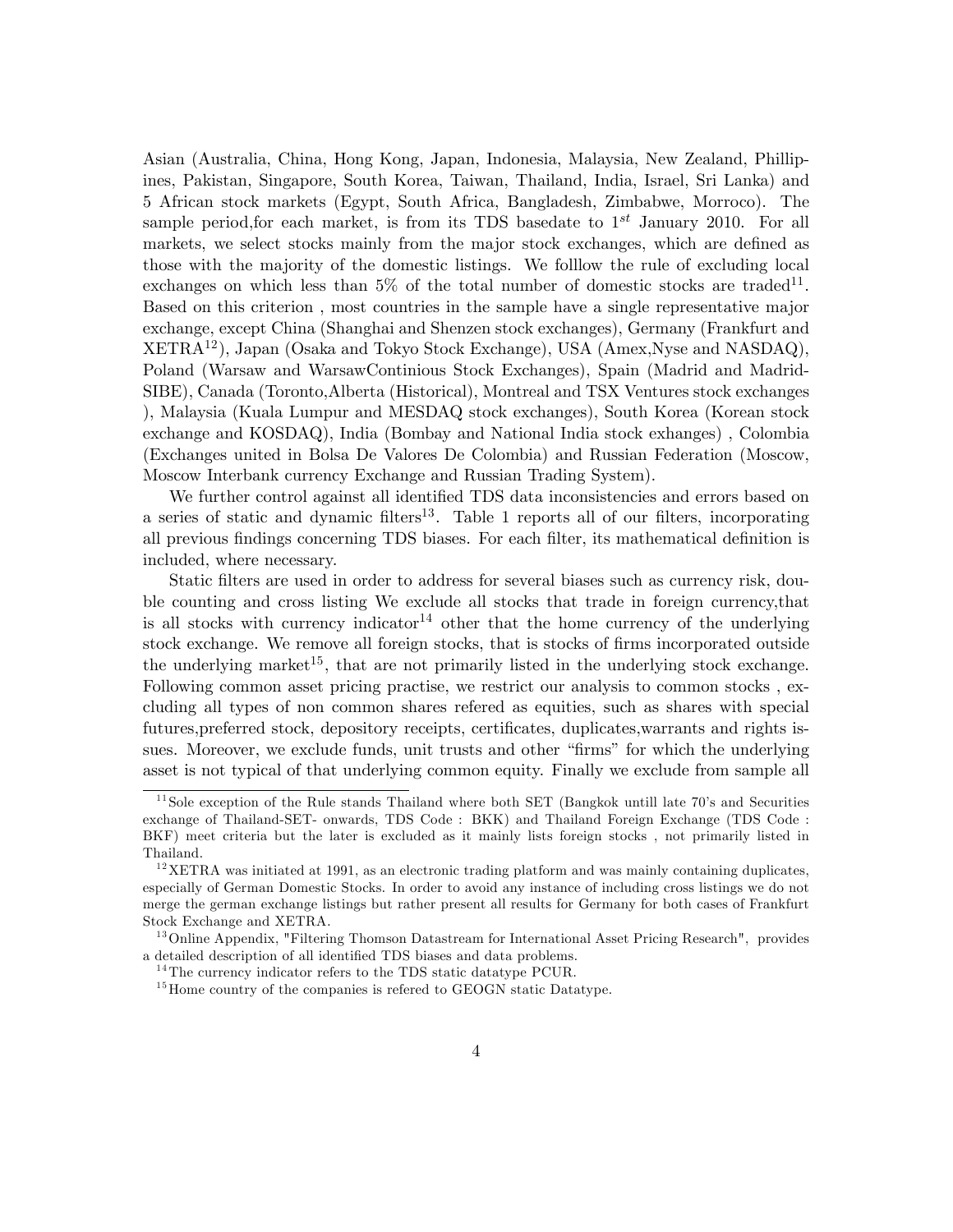### Table 1 Static and Dynamic Filters

This Table lists all the Ölters we applied in raw Thompson Datastream daily database. List contains previous research and filters proposed by Ince and Porter, 2006. Type refers to whether we exclude stocks based on static reference data, i.e. static filters or dynamically exclude observations across individual stock series ,i.e. dynamic filters.

| Filter          |                                                                                             | Proposed by              | Type        |
|-----------------|---------------------------------------------------------------------------------------------|--------------------------|-------------|
| F01             | Remove invalid zero return records for dead stocks                                          | Ince and Porter $(2006)$ | Time Series |
|                 | Trailing invalid zero return observations after delisting.                                  |                          |             |
| $F_{02}$        | Daily Liquidity filter                                                                      | Landis and Skouras       | Time Series |
|                 | Set as missing any zero return observation                                                  |                          |             |
|                 | corresponding to a zero or missing volume.                                                  |                          |             |
| $F_{03}$        | Monthly Liquidity filter                                                                    | Landis and Skouras       | Time Series |
|                 | Every month, exclude all stocks with a sum of zero and                                      |                          |             |
|                 | missing returns greater than 10 working days                                                |                          |             |
|                 | $(2 \text{ weeks})$ . <sup>1</sup>                                                          |                          |             |
| F04             | Lower Stock volatility bounds                                                               | Landis and Skouras       | Time Series |
|                 | Exclude stocks with negligible variation, defined as                                        |                          |             |
|                 | daily return std $\langle 10^{-6}$ , during entire sample period.                           |                          |             |
| $F_{05}$        | <b>Upper Stock volatility bounds</b>                                                        | Landis and Skouras       | Time Series |
|                 | Exclude excessively volatile stocks, with                                                   |                          |             |
|                 | daily return $\text{std}(x) > 15\%$ .                                                       |                          |             |
| F06             | Tiny stocks                                                                                 | Ince and Porter $(2006)$ | Time Series |
|                 | Exclude "tiny or penny stocks" with a price lower                                           |                          |             |
|                 | than 1 unit of domestic currency.                                                           |                          |             |
| $F_{07}$        | Daily return outliers                                                                       | Landis and Skouras       | Time Series |
|                 | if $(1 + R_t)(1 + R_{t+1})$ -1 <50% and $R_t$ or $R_{t+1} > 100\%$ .                        |                          |             |
|                 | then $R_t = R_{t+1} = N/A$                                                                  |                          |             |
| <b>F08</b>      | <b>Monthly Return Outliers</b>                                                              | Ince and Porter (2006)   | Time Series |
|                 | if $R_t > 300\%$ and $R_{t+1} < 70\%$ then $R_t = R_{t+1} = N/A$ .                          |                          |             |
| F09             | Exclude non actual trading days                                                             | Landis and Skouras       | Time Series |
|                 | Exclude all days with valid data for less than 5%                                           |                          |             |
|                 | of the total number of active stocks.                                                       |                          |             |
| F <sub>10</sub> | Exclude months with a small share of valid stocks                                           | Landis and Skouras       | Time Series |
|                 | valid stocks $< 0.5\%$ of total sample stocks                                               |                          |             |
| F11             | Use daily series to construct monthly tapes                                                 | Landis and Skouras       | Time Series |
|                 | Construct monthly returns based on the screened                                             |                          |             |
|                 |                                                                                             |                          |             |
| F12             | daily tapes, rather than monthly requested series.<br>Correct for Currencies in EMU markets | Landis and Skouras       | Static - TS |
|                 |                                                                                             |                          |             |
|                 | Convert pre Euro-effective date data to Euro,                                               |                          |             |
|                 | correcting for wrongly reported currencies in series.                                       |                          |             |
| F <sub>13</sub> | Exclude non-common equities                                                                 | Ince and Porter $(2006)$ | Static      |
|                 | Exclude all types of stocks, other than common.                                             | Expanded by L&S          |             |
| F14             | Exclude multiple types of common stock                                                      | Landis and Skouras       | Static      |
| F15             | Exclude foreign stocks, primary listed on foreign                                           | Landis and Skouras       | Static      |
|                 | stock exchanges                                                                             |                          |             |
| F16             | Exclude stocks trading in foreign currency                                                  | Ince and Porter $(2006)$ | Static      |
| F17             | Exclude stocks traded in foreign stock exchanges                                            | Landis and Skouras       | Static      |
| F <sub>18</sub> | Exclude stocks, marked by TDS, as of Limited Data                                           | Landis and Skouras       | Static      |

<sup>1</sup> An exception stands for the cases, such as Vienna and Sofia stock exchanges where daily data are updated monthy, and so they are excluded only from daily tapes.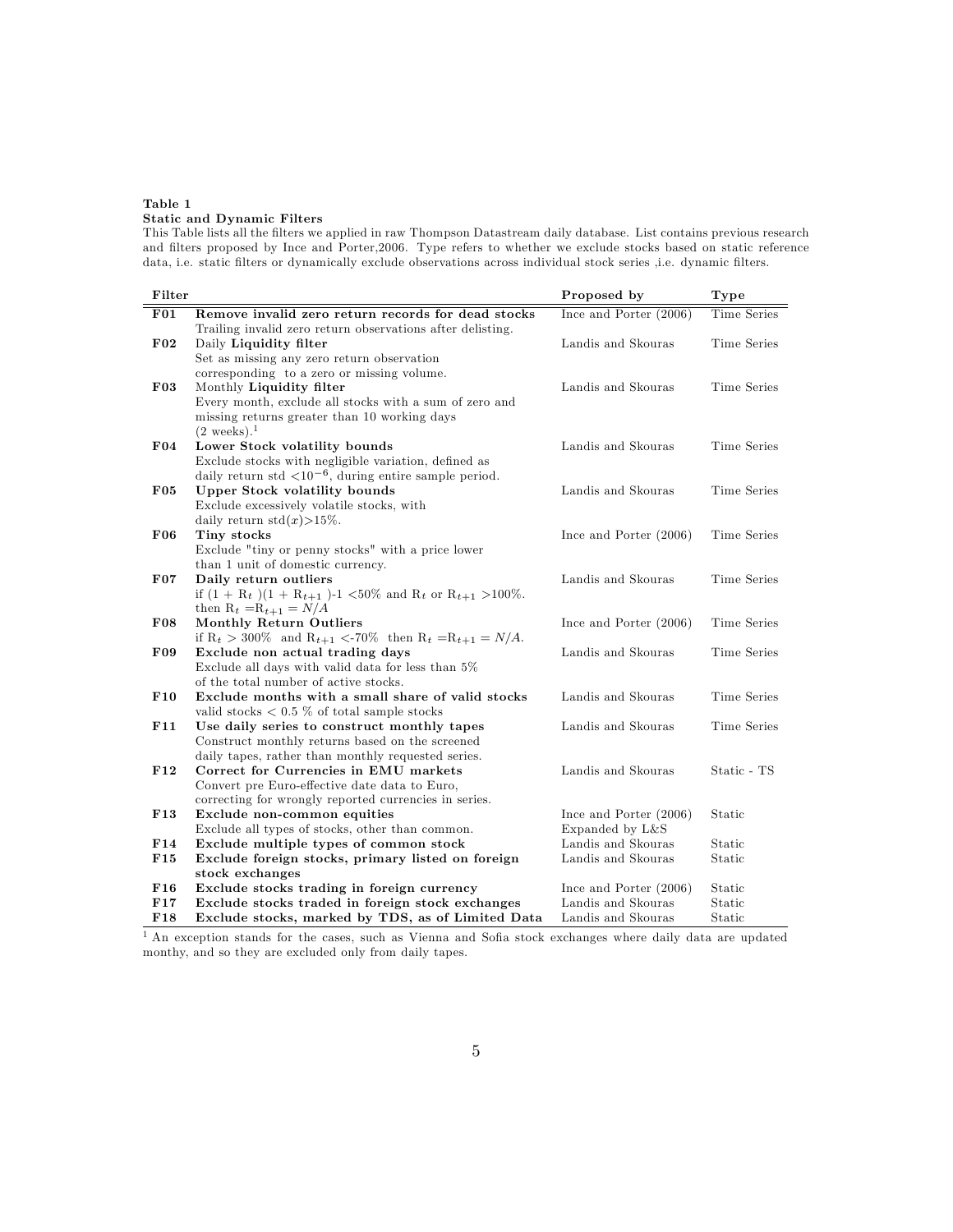stocks for which adjusted time series are unavailable<sup>16</sup>, as long as stocks, referred as of  $\text{limited data}^{17}.$ 

We further apply a series of dynamical filters to raw daily series in order to control for the presence of outliers and erroneous observations in our sample. Outliers are identified in terms of extreme daily or monthly illiquidity, stock volatility, outlying stock returns and the presence of the so called "penny" stocks. Extreme daily or monthly illiquidity, as proxied by zero daily stock returns or monthly returns calculated over a month with a high proportion of zero returns, respectively, should be controled, mainly due to issues concerning the stability of prices, the "bid-ask bounce" effect and the stocks vulnerability to manipulation. All the above effects reflect in spurious price behaviour and would induce biases in case they are not excluded from samples. Moreover, orders on illiquid stocks could have a big impact on its price and so a bias is introduced by implying that an investor could have traded on them during sample period without influencing its prices. This is translated to an upward/downward bias in the returns of strategies and attribute based portfolios whether we focusing on bear/bull market periods. Volatility outliers, which further identify stocks with bad quality data, can be adressed, by setting reasonable levels of upper and lower bounds to the standard deviation of the individual stock returns. In addition, extreme return outliers, that is extreme daily or monthly return observations<sup>18</sup> which tend to reverse within a period, are attributed to typos or incorrect capital changes, such as stock splits. The decimalization practice of rounding prices to the nearest penny can cause an upward trend to returns of stocks with a low level of market value and a relatively small price. So, it is common practice, which also holds for the users of CRSP, to exclude these stocks in order to avoid inducing such biases to sample returns<sup>19</sup>. Finally, we exclude outlying stock exchange days, that is trading days with a small coverage, less than 5%, of valid returns relative to the total number of the currenctly active stocks of the underlying market. Moreover, we exclude months with a total number of listed stocks smaller than the 0.5 % of the total number of stocks for any given stock exchange market<sup>20</sup>.

Monthly returns are calculated, at a second stage, based on the daily screened series. We use the actual end of month days to cut the daily tapes after controlling for the actual exchange market holidays for all the markets, during the sample period. Finally, a special handling is used for the cases, where daily historical data are, in fact, updated monthly by

 $16$  adjusted for capital actions/changes

 $17$  Stocks are classified by TDS as of limited data via name abbreviations, as detailed in online appendix. <sup>18</sup>We set both daily or monthly  $R_t$ ,  $R_{t+1}$  as missing if  $R_t$  or  $R_{t+1}$  is greater than 100% or 300% respectively and  $(1 + R_t)(1 + R_{t+1}) - 1 \leq 50\%$ .

 $19$ We adopt a similar restriction by excluding all observations that correspond to an unadjusted price, smaller than 1 unit of domestic currency.

 $^{20}$ This filter affiliates the bias that exists, when estimations for several periods are based on a relatively low number of securities compared to the rest of the sample period, such as in the cases of Philippines and Sweden, where for the 108 and 129 earliest months of the samples, only 4 and 1 stock respectively are covered.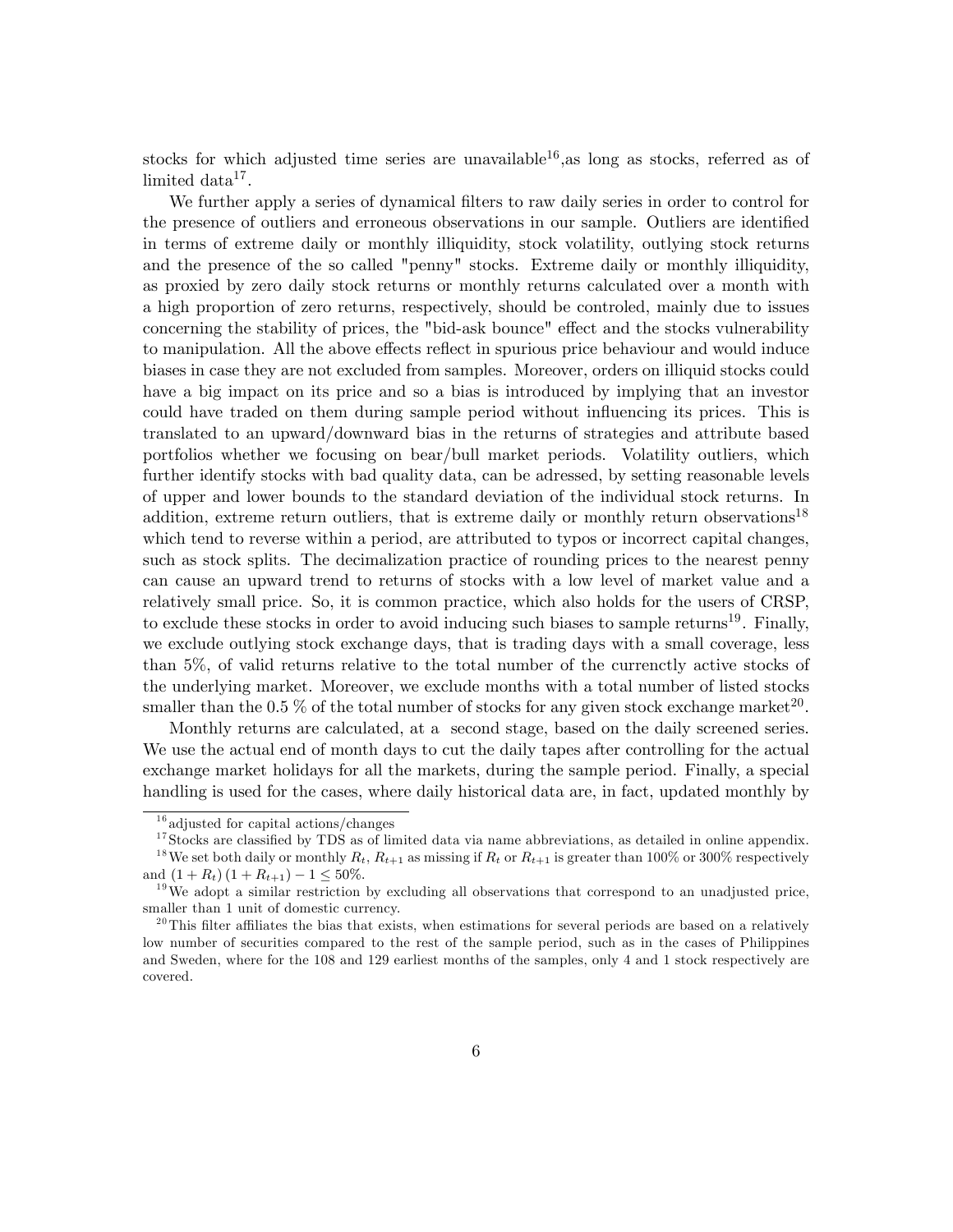TDS for several periods<sup>21</sup>. Although, these observations are excluded in daily tapes, we do not exclude months but rather use the monthly updated series to compute monthly returns after excluding the zero return observations that correspond to a zero or missing end of month trading volume. At this point we should highlight the fact that screening TDS using daily frequency data, we can effectively control for inconsistencies in the monthly returns, which would be extremely difficult, or even imposible in many of the above cases, to be identified by focusing solely on monthly tapes<sup>22</sup>.

Table 2 presents descriptive statistics for our final screened and corrected dataset after applying the Ölters of Table 1. Monthly returns are the averages of the cross sectional averages of monthly stock returns. Stock std is the average of the cross sectional averages of the standard deviation of monthly returns. Size is the time series average of the median market capitalization of all stocks and is expressed in millions of national currency. Monthly value and equally weighted market returns are the returns of the value and equally weighted country portfolios, containing all stocks for each market. To construct value and equal weights we rank stocks based on the previous month market capitalizations. All values, reported on Table3, except Number of stocks and size are in percent terms. Screening procedure dramatically decreases the total number of stocks , almost by half in all regions, resulting in a total of 57.929 common stocks internationally. Filtering procedure has a far more larger impact on equally weighted returns, revealing that most of the inconsistencies are concentrated in small stocks<sup>23</sup>. On average the screened sample equally weighted market average returns are decreased by 0.50% compared to an increase of 0.11% in the value weighted market returns<sup>24</sup>. Same implications derive also from the cross sectional averages of the individual stock average returns and standard deviations. Average monthly stock returns decreases on average around 0.12% and monthly standard deviation by 10.2%. Most importantly, the average median market value increases<sup>25</sup>, on average by  $400\%$ , in the screened sample, which is a strong indication that small and illiquid stocks suffer the most problems in all 62 markets.

 $^{21}$ In cases such as Vienna stock exchange.

 $^{22}$ Online appendix, provides links between screens and the TDS data errors- inconsistencies, they control.

<sup>&</sup>lt;sup>23</sup> Online appendix Table 1 presents the relevant descriptive statistics for the raw samples.  $^{24}$ Markets with obvious extreme outliers, that reflects to huge equally weighted market average returns,

such as Russian Federation, Zimbabwe and Brazil, are excluded in the coputation of these average statistics.  $^{25}$ The smallest increase, 8%, belongs to China and the highest, 22000%, to Bulgaria. This result is due

to the concetration of a high number of tiny stocks to raw sample, which are filtered in final sample.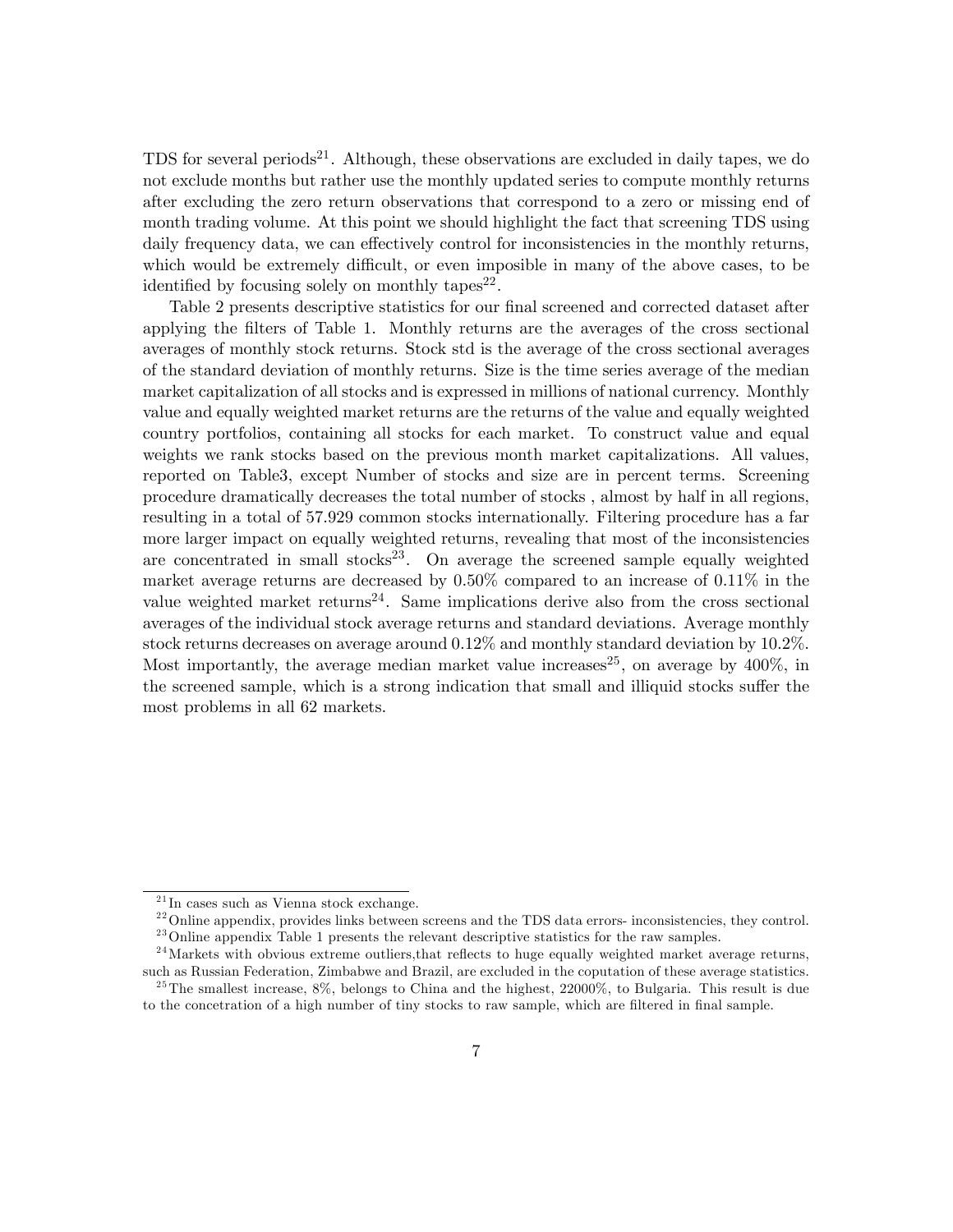| n)          |  |
|-------------|--|
|             |  |
| π<br>٠<br>۱ |  |
|             |  |

# Screened Sample Descriptive Data Screened Sample Descriptive Data

Table shows descriptive statistics for the screened and corrected data of our 62 International Markets database. The Start date for each market appears in the yyyymmdd form and the end sample date for all markets is the 31 December 2009. Descriptive statistics appear in national currency.Stock Monthly returns are the averages of the cross sectional averages of monthly stock returns. Stock std is the average of the cross sectional averages of the standard deviation of monthly returns. Size is the time series average of the median market capitalization of all stocks and is expressed in millions of national currency. Monthly value and equally weighted market returns are the returns of the value and equally weighted country portfolios, containing all stocks for each market. To construct value and equal weights we rank stocks based on the previous month market capitalizations. Momentum is<br>the monthlly time series average of the median momentum performance for all st compounded return during the previous past six months, skipping the most recent month. All values except Number of stocks and size are in percent Table shows descriptive statistics for the screened and corrected data of our 62 International Markets database.The Start date for each market appears in the yyyymmdd form and the end sample date for all markets is the 31 December 2009. Descriptive statistics appear in national currency.Stock Monthly returns are the averages of the cross sectional averages of monthly stock returns. Stock std is the average of the cross sectional averages of the standard deviation of monthly returns. Size is the time series average of the median market capitalization of all stocks and is expressed in millions of national currency. Monthly value and equally weighted market returns are the returns of the value and equally weighted country portfolios, containing all stocks for each market. To construct value and equal weights we rank stocks based on the previous month market capitalizations. Momentum is the monthlly time series average of the median momentum performance for all stocks of each market and is measured, each month, as the continiously compounded return during the previous past six months, skipping the most recent month. All values except Number of stocks and size are in percent terms.

| Market                                    | Screened<br>Series                                                                                                                                                        | of Stocks<br>Total<br>Number         | $M$ ont $hy$<br>Value w<br>Market | Monthy<br>Value w.                  | Equally w<br>Monthly<br>Market                                               | Equally w<br>Monthly<br>Market | $\begin{array}{c} {\bf Size}\\ {\bf (Local}\\ {\bf Mills}. \end{array}$ | Stock<br>Monthly       | $\frac{1}{\text{std}}$<br>(%) |
|-------------------------------------------|---------------------------------------------------------------------------------------------------------------------------------------------------------------------------|--------------------------------------|-----------------------------------|-------------------------------------|------------------------------------------------------------------------------|--------------------------------|-------------------------------------------------------------------------|------------------------|-------------------------------|
|                                           | Start<br>Date                                                                                                                                                             |                                      | Returns $(\%)$                    | ${\bf Market} \\ {\bf std} \; (\%)$ | Returns $(\%)$                                                               | std $(\%)$                     |                                                                         | ${\rm Returns} \ (\%)$ |                               |
| : Europe<br>$\blacktriangleleft$<br>Panel |                                                                                                                                                                           | 8543                                 |                                   |                                     |                                                                              |                                |                                                                         |                        |                               |
| Austria                                   |                                                                                                                                                                           |                                      | $\overline{0.88}$                 |                                     |                                                                              |                                |                                                                         |                        |                               |
| Belgium                                   |                                                                                                                                                                           |                                      |                                   |                                     |                                                                              |                                |                                                                         |                        |                               |
| Finland                                   | $\begin{array}{r} 19730131\\ 19730131\\ 19870131\\ 19870131\\ 19730131\\ 19730131\\ 19730131\\ 19730131\\ 1980131\\ 199010731\\ 1980131\\ 198030\\ 199650630 \end{array}$ | $\frac{15}{350}$<br>$\frac{53}{245}$ |                                   |                                     | マムていてはとのよこののというととのときますでは、エーロックとしていいか。 こうりょう こうしょう こうこう こうこうしょう こうきょうじょうこうじょう |                                |                                                                         |                        |                               |
| France                                    |                                                                                                                                                                           |                                      |                                   |                                     |                                                                              |                                |                                                                         |                        |                               |
| Germany                                   |                                                                                                                                                                           |                                      |                                   |                                     |                                                                              |                                |                                                                         |                        |                               |
| Germany - XETRA                           |                                                                                                                                                                           |                                      |                                   |                                     |                                                                              |                                |                                                                         |                        |                               |
| Greece                                    |                                                                                                                                                                           |                                      |                                   |                                     |                                                                              |                                |                                                                         |                        |                               |
| Ireland                                   |                                                                                                                                                                           |                                      |                                   |                                     |                                                                              |                                |                                                                         |                        |                               |
| Italy                                     |                                                                                                                                                                           |                                      |                                   |                                     |                                                                              |                                |                                                                         |                        |                               |
| Luxembourg                                | 390531<br>198                                                                                                                                                             |                                      |                                   |                                     |                                                                              |                                |                                                                         |                        |                               |
| Netherlands                               | 730131<br>197                                                                                                                                                             |                                      |                                   |                                     |                                                                              |                                |                                                                         |                        |                               |
| Portugal                                  | 19880131<br>19860131                                                                                                                                                      |                                      |                                   |                                     |                                                                              |                                |                                                                         |                        |                               |
| Spain                                     |                                                                                                                                                                           |                                      |                                   |                                     |                                                                              |                                |                                                                         |                        |                               |
| Denmark                                   | 197                                                                                                                                                                       |                                      |                                   |                                     |                                                                              |                                |                                                                         |                        |                               |
| Norway                                    | 197                                                                                                                                                                       |                                      |                                   |                                     |                                                                              |                                |                                                                         |                        |                               |
| Russian Federation                        | 199                                                                                                                                                                       |                                      |                                   |                                     |                                                                              |                                |                                                                         |                        |                               |
| Sweden                                    | 198                                                                                                                                                                       |                                      |                                   |                                     |                                                                              |                                |                                                                         |                        |                               |
| Switzerland                               | $\begin{array}{l} 730131 \\ 730228 \\ 730231 \\ 730331 \\ 820131 \\ 730131 \\ 730131 \\ 880131 \\ 580131 \\ 931231 \end{array}$<br>197                                    |                                      |                                   |                                     |                                                                              |                                |                                                                         |                        |                               |
| Turkey                                    | 198                                                                                                                                                                       |                                      |                                   |                                     |                                                                              |                                |                                                                         |                        |                               |
| United Kingdom                            | 196                                                                                                                                                                       |                                      |                                   |                                     |                                                                              |                                |                                                                         |                        |                               |
| Cyprus                                    | 199                                                                                                                                                                       |                                      |                                   |                                     |                                                                              |                                |                                                                         |                        |                               |
| Malta                                     | 2000013                                                                                                                                                                   |                                      |                                   |                                     |                                                                              |                                |                                                                         |                        |                               |
| Slovenia                                  | 1996013                                                                                                                                                                   |                                      |                                   |                                     |                                                                              |                                |                                                                         |                        |                               |
| Slovakia                                  | 180831<br>199                                                                                                                                                             |                                      |                                   |                                     |                                                                              |                                |                                                                         |                        |                               |
| Bulgaria                                  | 980430<br>089086<br>199                                                                                                                                                   |                                      |                                   |                                     |                                                                              |                                |                                                                         |                        |                               |
| Czech Republic                            | 199                                                                                                                                                                       |                                      |                                   |                                     |                                                                              |                                |                                                                         |                        |                               |
| Estonia                                   | 06831<br>199                                                                                                                                                              |                                      |                                   |                                     |                                                                              |                                |                                                                         |                        |                               |
| Hungary                                   |                                                                                                                                                                           |                                      |                                   |                                     |                                                                              |                                |                                                                         |                        |                               |
| Latvia                                    |                                                                                                                                                                           |                                      |                                   |                                     |                                                                              |                                |                                                                         |                        |                               |
| Lithuania                                 |                                                                                                                                                                           |                                      |                                   |                                     |                                                                              |                                |                                                                         |                        |                               |
| Poland                                    | $\begin{array}{l} 19910131 \\ 19971130 \\ 1980430 \\ 19910430 \\ 19910430 \end{array}$                                                                                    |                                      |                                   |                                     |                                                                              |                                |                                                                         |                        |                               |
| Romania                                   |                                                                                                                                                                           |                                      |                                   |                                     |                                                                              |                                |                                                                         |                        |                               |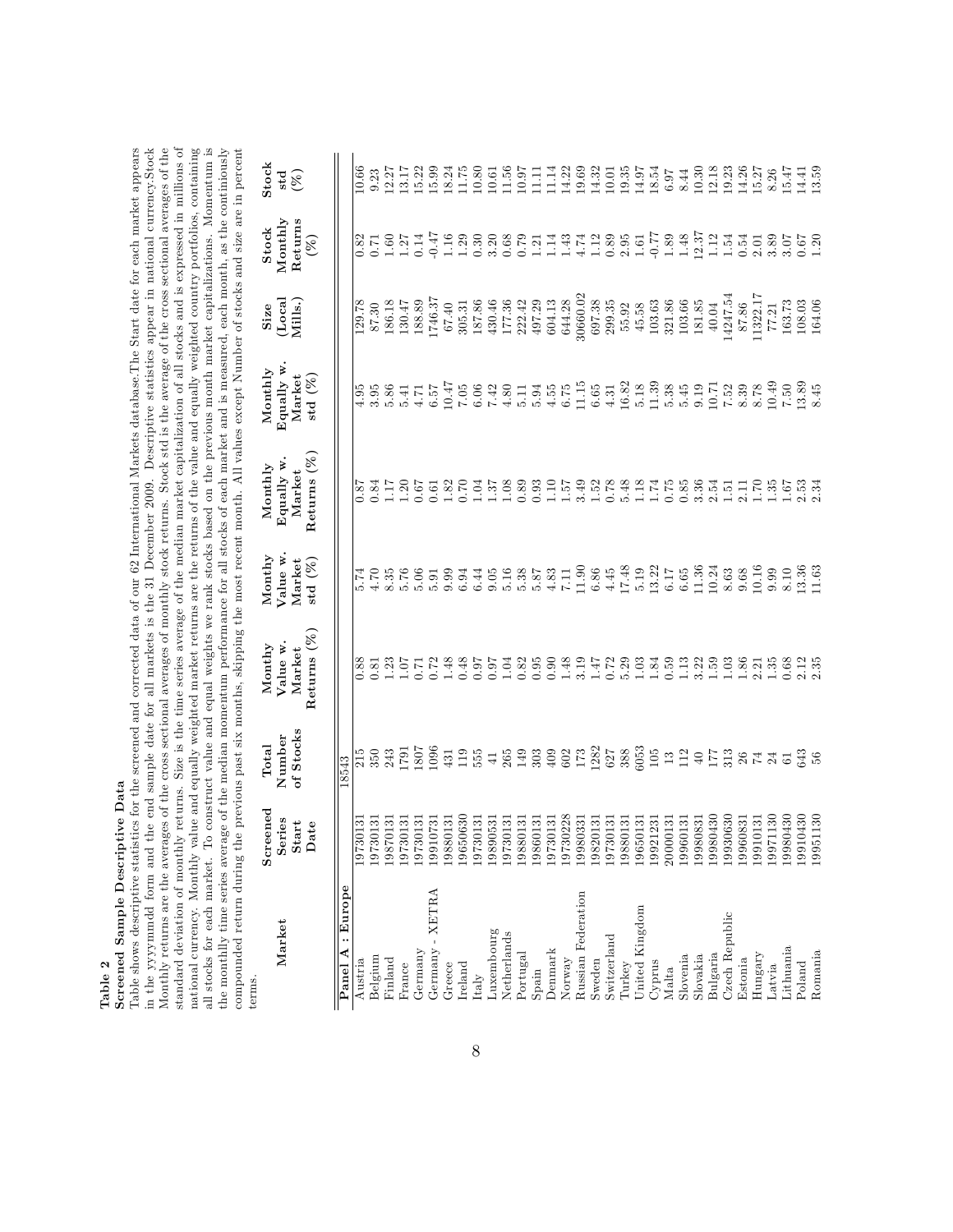| Market      | Screened<br>Series<br>Start<br>$_{\rm \textbf{Date}}$                                                                                                                                                                                                  | of Stocks<br>Number<br>Total | Returns $(\%$<br>$M$ ont $hy$<br>Value w<br>Market                                                                                                                                                                                                                             | $M$ ont $hy$<br>Value w<br>std $(\%)$<br>Market                                                                                                                                                                                                                                             | Returns (%<br>Equally w<br>$M$ onthly<br>Market                                    | Equally w<br>Monthly<br>Market<br>std $(\%)$                                                                                                                                                                                                                                                                  | $\begin{array}{c} {\bf Size}\\ {\bf (Local}\\ {\bf Mills}. \end{array}$                                                                                                                                      | Stock<br>Monthly<br>${\rm Returns} \ (\%)$        | $\frac{\text{Stock}}{\text{std}}$                                                                               |
|-------------|--------------------------------------------------------------------------------------------------------------------------------------------------------------------------------------------------------------------------------------------------------|------------------------------|--------------------------------------------------------------------------------------------------------------------------------------------------------------------------------------------------------------------------------------------------------------------------------|---------------------------------------------------------------------------------------------------------------------------------------------------------------------------------------------------------------------------------------------------------------------------------------------|------------------------------------------------------------------------------------|---------------------------------------------------------------------------------------------------------------------------------------------------------------------------------------------------------------------------------------------------------------------------------------------------------------|--------------------------------------------------------------------------------------------------------------------------------------------------------------------------------------------------------------|---------------------------------------------------|-----------------------------------------------------------------------------------------------------------------|
| Americas    |                                                                                                                                                                                                                                                        | 19575                        |                                                                                                                                                                                                                                                                                |                                                                                                                                                                                                                                                                                             |                                                                                    |                                                                                                                                                                                                                                                                                                               |                                                                                                                                                                                                              |                                                   |                                                                                                                 |
|             |                                                                                                                                                                                                                                                        |                              |                                                                                                                                                                                                                                                                                |                                                                                                                                                                                                                                                                                             |                                                                                    |                                                                                                                                                                                                                                                                                                               |                                                                                                                                                                                                              |                                                   |                                                                                                                 |
|             | $\frac{19730131}{19730131}$<br>19730131<br>19871031<br>19800131<br>19930131<br>19910131                                                                                                                                                                | 5726                         | $\begin{array}{cccc}\n 0.55 & 0.75 & 0.75 & 0.75 & 0.75 & 0.75 & 0.75 & 0.75 & 0.75 & 0.75 & 0.75 & 0.75 & 0.75 & 0.75 & 0.75 & 0.75 & 0.75 & 0.75 & 0.75 & 0.75 & 0.75 & 0.75 & 0.75 & 0.75 & 0.75 & 0.75 & 0.75 & 0.75 & 0.75 & 0.75 & 0.75 & 0.75 & 0.75 & 0.75 & 0.75 & 0$ |                                                                                                                                                                                                                                                                                             |                                                                                    |                                                                                                                                                                                                                                                                                                               |                                                                                                                                                                                                              |                                                   |                                                                                                                 |
|             |                                                                                                                                                                                                                                                        |                              |                                                                                                                                                                                                                                                                                |                                                                                                                                                                                                                                                                                             |                                                                                    |                                                                                                                                                                                                                                                                                                               |                                                                                                                                                                                                              |                                                   |                                                                                                                 |
|             |                                                                                                                                                                                                                                                        |                              |                                                                                                                                                                                                                                                                                |                                                                                                                                                                                                                                                                                             |                                                                                    |                                                                                                                                                                                                                                                                                                               |                                                                                                                                                                                                              |                                                   |                                                                                                                 |
|             |                                                                                                                                                                                                                                                        |                              |                                                                                                                                                                                                                                                                                |                                                                                                                                                                                                                                                                                             |                                                                                    |                                                                                                                                                                                                                                                                                                               |                                                                                                                                                                                                              |                                                   |                                                                                                                 |
|             |                                                                                                                                                                                                                                                        |                              |                                                                                                                                                                                                                                                                                |                                                                                                                                                                                                                                                                                             |                                                                                    |                                                                                                                                                                                                                                                                                                               |                                                                                                                                                                                                              |                                                   |                                                                                                                 |
|             |                                                                                                                                                                                                                                                        |                              |                                                                                                                                                                                                                                                                                |                                                                                                                                                                                                                                                                                             |                                                                                    |                                                                                                                                                                                                                                                                                                               |                                                                                                                                                                                                              |                                                   |                                                                                                                 |
|             | 1992013                                                                                                                                                                                                                                                |                              |                                                                                                                                                                                                                                                                                |                                                                                                                                                                                                                                                                                             |                                                                                    |                                                                                                                                                                                                                                                                                                               |                                                                                                                                                                                                              |                                                   |                                                                                                                 |
|             | 1990013                                                                                                                                                                                                                                                |                              |                                                                                                                                                                                                                                                                                | $\begin{array}{r} \n 4.57 \\  4.61 \\  9.15 \\  22.49 \\  11.23 \\  14.46 \\  16.66 \\  17.76 \\  14.83 \\  14.83\n \end{array}$                                                                                                                                                            |                                                                                    | $\begin{array}{c} 3.3 \\ 5.33 \\ 4.817 \\ 8.17 \\ 8.348 \\ 11.06 \\ 10.32 \\ 14.39 \\ 15.39 \\ 17.48 \\ 18.39 \\ 19.32 \\ 14.33 \\ 15.39 \\ 15.39 \\ 16.39 \\ 17.48 \\ 18.39 \\ 19.39 \\ 14.39 \\ 15.39 \\ 16.39 \\ 17.39 \\ 18.39 \\ 19.39 \\ 19.39 \\ 19.39 \\ 19.39 \\ 19.39 \\ 19.39 \\ 19.39 \\$         | $\begin{array}{r} 163.55 \\ 74.49 \\ 5021.35 \\ 347.01 \\ 347.01 \\ 982.38 \\ 14791.9.81 \\ 492.42 \\ 492.42 \\ 377652.98 \end{array}$                                                                       |                                                   | $\begin{array}{l} 14.41 \\ 16.63 \\ 16.77 \\ 18.77 \\ 19.38 \\ 10.02 \\ 10.54 \\ 16.59 \\ 16.59 \\ \end{array}$ |
| Australasia |                                                                                                                                                                                                                                                        |                              |                                                                                                                                                                                                                                                                                |                                                                                                                                                                                                                                                                                             |                                                                                    |                                                                                                                                                                                                                                                                                                               |                                                                                                                                                                                                              |                                                   |                                                                                                                 |
|             |                                                                                                                                                                                                                                                        |                              |                                                                                                                                                                                                                                                                                |                                                                                                                                                                                                                                                                                             |                                                                                    |                                                                                                                                                                                                                                                                                                               |                                                                                                                                                                                                              |                                                   |                                                                                                                 |
|             |                                                                                                                                                                                                                                                        |                              |                                                                                                                                                                                                                                                                                |                                                                                                                                                                                                                                                                                             |                                                                                    |                                                                                                                                                                                                                                                                                                               |                                                                                                                                                                                                              |                                                   |                                                                                                                 |
|             |                                                                                                                                                                                                                                                        |                              |                                                                                                                                                                                                                                                                                |                                                                                                                                                                                                                                                                                             |                                                                                    |                                                                                                                                                                                                                                                                                                               |                                                                                                                                                                                                              |                                                   |                                                                                                                 |
|             | $\frac{119730131}{11911031}$<br>$\frac{11911031}{19730131}$<br>$\frac{119730131}{19730131}$<br>$\frac{119300430}{1980771}$<br>$\frac{119830731}{1980131}$<br>$\frac{19870930}{19730131}$<br>$\frac{19870930}{19840731}$<br>$\frac{19840731}{19840731}$ |                              |                                                                                                                                                                                                                                                                                |                                                                                                                                                                                                                                                                                             |                                                                                    |                                                                                                                                                                                                                                                                                                               | $\begin{array}{r} 214.23 \\ 11913.75 \\ 11921.82 \\ 39482.60 \\ 39589.05 \\ 325.14 \\ 1221.82 \\ 39589.05 \\ 325.14 \\ 1533.09 \\ 590.13 \\ 590.13 \\ 590.13 \\ 7223.14 \\ 1638.69 \\ 168.69 \\ \end{array}$ |                                                   |                                                                                                                 |
|             |                                                                                                                                                                                                                                                        |                              |                                                                                                                                                                                                                                                                                |                                                                                                                                                                                                                                                                                             |                                                                                    |                                                                                                                                                                                                                                                                                                               |                                                                                                                                                                                                              |                                                   |                                                                                                                 |
|             |                                                                                                                                                                                                                                                        |                              |                                                                                                                                                                                                                                                                                |                                                                                                                                                                                                                                                                                             |                                                                                    |                                                                                                                                                                                                                                                                                                               |                                                                                                                                                                                                              |                                                   |                                                                                                                 |
|             |                                                                                                                                                                                                                                                        |                              |                                                                                                                                                                                                                                                                                |                                                                                                                                                                                                                                                                                             |                                                                                    |                                                                                                                                                                                                                                                                                                               |                                                                                                                                                                                                              |                                                   |                                                                                                                 |
|             |                                                                                                                                                                                                                                                        |                              |                                                                                                                                                                                                                                                                                |                                                                                                                                                                                                                                                                                             |                                                                                    |                                                                                                                                                                                                                                                                                                               |                                                                                                                                                                                                              |                                                   |                                                                                                                 |
|             |                                                                                                                                                                                                                                                        |                              |                                                                                                                                                                                                                                                                                |                                                                                                                                                                                                                                                                                             |                                                                                    |                                                                                                                                                                                                                                                                                                               |                                                                                                                                                                                                              |                                                   |                                                                                                                 |
|             |                                                                                                                                                                                                                                                        |                              |                                                                                                                                                                                                                                                                                |                                                                                                                                                                                                                                                                                             |                                                                                    |                                                                                                                                                                                                                                                                                                               |                                                                                                                                                                                                              |                                                   |                                                                                                                 |
|             |                                                                                                                                                                                                                                                        |                              |                                                                                                                                                                                                                                                                                |                                                                                                                                                                                                                                                                                             |                                                                                    |                                                                                                                                                                                                                                                                                                               |                                                                                                                                                                                                              |                                                   |                                                                                                                 |
|             |                                                                                                                                                                                                                                                        |                              |                                                                                                                                                                                                                                                                                |                                                                                                                                                                                                                                                                                             |                                                                                    |                                                                                                                                                                                                                                                                                                               |                                                                                                                                                                                                              |                                                   |                                                                                                                 |
|             | 1987013                                                                                                                                                                                                                                                |                              |                                                                                                                                                                                                                                                                                |                                                                                                                                                                                                                                                                                             |                                                                                    |                                                                                                                                                                                                                                                                                                               |                                                                                                                                                                                                              |                                                   |                                                                                                                 |
|             | 1990013                                                                                                                                                                                                                                                |                              |                                                                                                                                                                                                                                                                                |                                                                                                                                                                                                                                                                                             |                                                                                    |                                                                                                                                                                                                                                                                                                               |                                                                                                                                                                                                              |                                                   |                                                                                                                 |
|             | 1986013                                                                                                                                                                                                                                                |                              |                                                                                                                                                                                                                                                                                |                                                                                                                                                                                                                                                                                             |                                                                                    |                                                                                                                                                                                                                                                                                                               |                                                                                                                                                                                                              |                                                   |                                                                                                                 |
|             | 19870630                                                                                                                                                                                                                                               |                              |                                                                                                                                                                                                                                                                                | $\begin{array}{l} 2000 \\ 0.0000 \\ 0.0000 \\ 0.0000 \\ 0.0000 \\ 0.0000 \\ 0.0000 \\ 0.0000 \\ 0.0000 \\ 0.0000 \\ 0.0000 \\ 0.0000 \\ 0.0000 \\ 0.0000 \\ 0.0000 \\ 0.0000 \\ 0.0000 \\ 0.0000 \\ 0.0000 \\ 0.0000 \\ 0.0000 \\ 0.0000 \\ 0.0000 \\ 0.0000 \\ 0.0000 \\ 0.0000 \\ 0.0000$ |                                                                                    |                                                                                                                                                                                                                                                                                                               | $\begin{array}{c} 656.93 \\ 117.75 \\ 484.02 \end{array}$                                                                                                                                                    |                                                   |                                                                                                                 |
| Africa      |                                                                                                                                                                                                                                                        |                              |                                                                                                                                                                                                                                                                                |                                                                                                                                                                                                                                                                                             |                                                                                    |                                                                                                                                                                                                                                                                                                               |                                                                                                                                                                                                              |                                                   |                                                                                                                 |
|             | 19950930                                                                                                                                                                                                                                               |                              |                                                                                                                                                                                                                                                                                |                                                                                                                                                                                                                                                                                             |                                                                                    |                                                                                                                                                                                                                                                                                                               |                                                                                                                                                                                                              |                                                   |                                                                                                                 |
|             | 19730131                                                                                                                                                                                                                                               |                              |                                                                                                                                                                                                                                                                                |                                                                                                                                                                                                                                                                                             |                                                                                    |                                                                                                                                                                                                                                                                                                               |                                                                                                                                                                                                              |                                                   |                                                                                                                 |
|             | 1992013                                                                                                                                                                                                                                                |                              |                                                                                                                                                                                                                                                                                |                                                                                                                                                                                                                                                                                             |                                                                                    |                                                                                                                                                                                                                                                                                                               |                                                                                                                                                                                                              |                                                   |                                                                                                                 |
|             |                                                                                                                                                                                                                                                        |                              |                                                                                                                                                                                                                                                                                |                                                                                                                                                                                                                                                                                             |                                                                                    |                                                                                                                                                                                                                                                                                                               |                                                                                                                                                                                                              |                                                   |                                                                                                                 |
|             | 20010831<br>19930731                                                                                                                                                                                                                                   |                              | $\frac{1}{1}$<br>$\frac{39}{2}$<br>$\frac{46}{2}$<br>$\frac{8}{2}$<br>$\frac{1}{2}$<br>$\frac{1}{2}$<br>$\frac{1}{2}$<br>$\frac{1}{2}$<br>$\frac{1}{2}$                                                                                                                        | $\frac{1}{9}$<br>6.42<br>12.47<br>45.06<br>4.82                                                                                                                                                                                                                                             | $\frac{12}{2.188}$<br>$\frac{168}{2.81}$<br>$\frac{12}{2.81}$<br>$\frac{12}{2.81}$ | $\begin{array}{r} 0.34 \\ 0.34 \\ 0.04 \\ 0.41 \\ 0.50 \\ 0.44 \\ 0.00 \\ 0.00 \\ 0.00 \\ 0.00 \\ 0.00 \\ 0.00 \\ 0.00 \\ 0.00 \\ 0.00 \\ 0.00 \\ 0.00 \\ 0.00 \\ 0.00 \\ 0.00 \\ 0.00 \\ 0.00 \\ 0.00 \\ 0.00 \\ 0.00 \\ 0.00 \\ 0.00 \\ 0.00 \\ 0.00 \\ 0.00 \\ 0.00 \\ 0.00 \\ 0.00 \\ 0.00 \\ 0.00 \\ 0.$ | 544.98<br>881.10<br>881.13<br>242.13<br>2556.32<br>1284.67                                                                                                                                                   | $\frac{13}{3.92}$<br>1.92<br>3.85<br>3.12<br>1.26 | $\begin{array}{r} \n \overline{18.81} \\  13.60 \\  17.89 \\  95.77 \\  9.27\n \end{array}$                     |
|             |                                                                                                                                                                                                                                                        |                              |                                                                                                                                                                                                                                                                                |                                                                                                                                                                                                                                                                                             |                                                                                    |                                                                                                                                                                                                                                                                                                               |                                                                                                                                                                                                              |                                                   |                                                                                                                 |

Table 2 Continued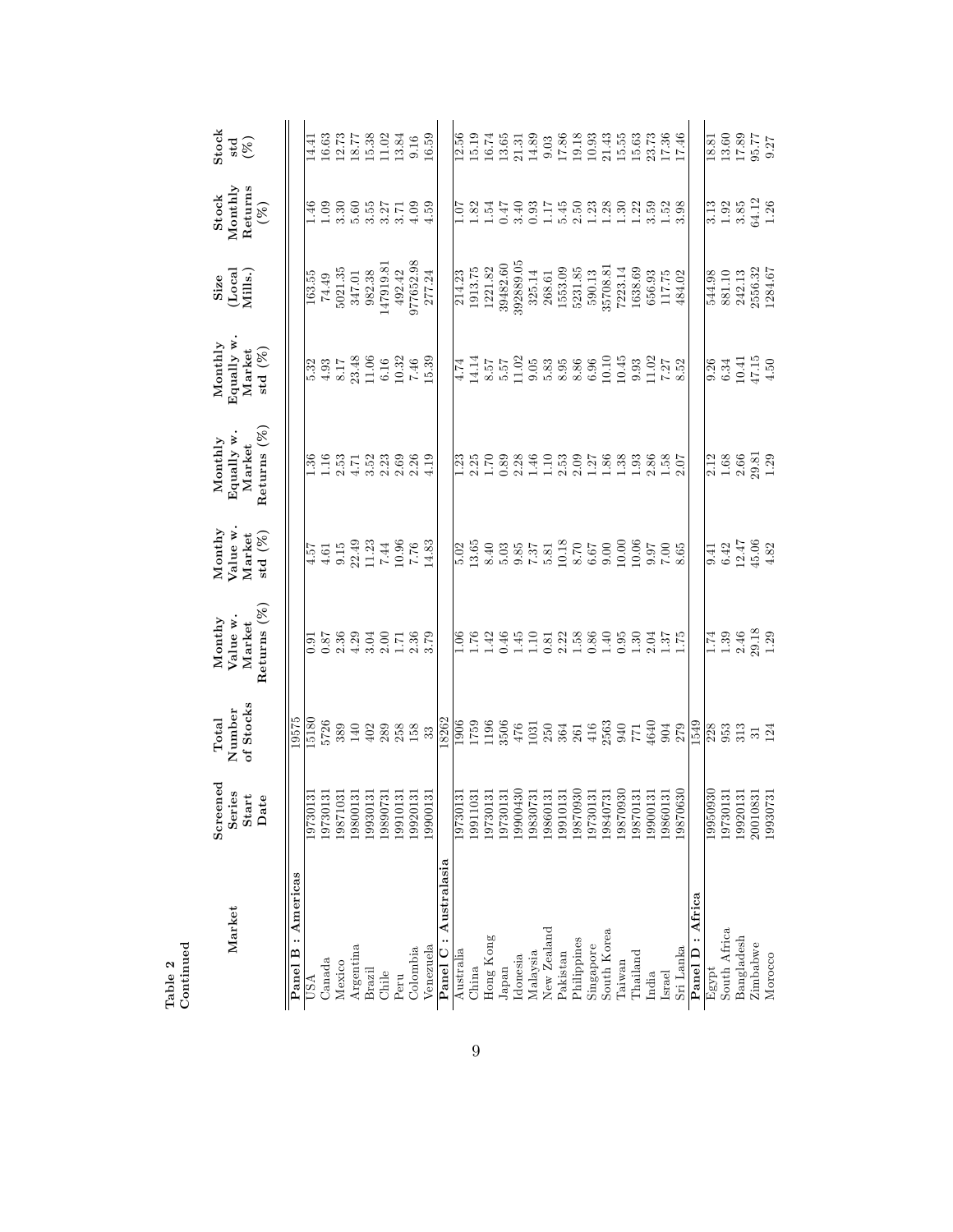# 3 International Momentum Strategies : Reexamine prior studies

Data inconsistencies may intoduce biases to financial results, especially in empirical measures which are directly derived from raw pricing data. Common momentum measures are primarily based on historical closing prices of equities, so inconsisencies are expeted to have a larger impact relatively to company accounts-based measures. In this sectio, we use our unique international database to reexamine momentum results in two of the most important and widely referenced, studies of international momentum literature. That is Griffin , Ji and Martin (2003) that uses Thompson Datastream database, as long as Rouwenhorst  $(1998)$ , that is based on a third partie database<sup>26</sup>. For each case, we replicate all techniques and motivations of underlying study, and we present results in similar way, for tables to be directly comparable. Throughout this section, we document that problematic and innacurate data are concentrating mostly on the extreme portfolios, especially on losers, inducing a "pseudo" reversal effect to momentum profits. Thus, our advanced filtering procedure result to higher momentum profits, mostly affected by a large reduce in loser portfolio profits.

The most common methodology of measuring momentum profits<sup>27</sup> is the composite, buy and hold, portfolios of Jegadeesh and Titman (1993). Buy and hold momentum strategy consists of a ranking period, over which past performance of stocks is evaluated and a holding period over which we hold the winners and sell short the loosers. At the end of each month, all stocks with available return history during the ranking period, are ranked based on their past months cumulative return and assigned to one of the relative strength portfolios. These portfolios are equally weighted in formation, and are held during investing period without beeing rebalanced. An exception stands, in cases where stocks are delisted during holding period, where the liquidating proceeds are reinvested in the remaining stocks of the decile portfolio. Also, we follow the common practise of skipping a month between performance ranking and portfolio formation, in order to mitigate for the so-called bid-ask bounce, which attenuates continuation effects. Moreover, to increase the power of tests, overlapping momentum portfolios are constructed, such as each month, the return of each underlying composite portfolio to be computed as the average monthly return of all the currently running vintages<sup>28</sup>. Momentum strategy consists of the average winner minus loser (WML) profits (top minus bottom ranked portfolio). The above methodology is adopted in both underlying studies, which are replicated during this section, as long as to our momentum. The exact specifications, concerning the holding, investing periods and the fractile, upon which portfolios are constructed, will be analysed separately for each case.

 $26$  ARCAS-Wessels Roll Ross provided the data for this study.

 $27$  Both Griffin, Ji and Martin (2003) and Rouwenhorst (1998) adopts this methodology.

 $^{28}$ The number of the currently active vintages, each month, is equal to the length of the holding period, that is the number of months stocks are held to portfolios without rebalancing.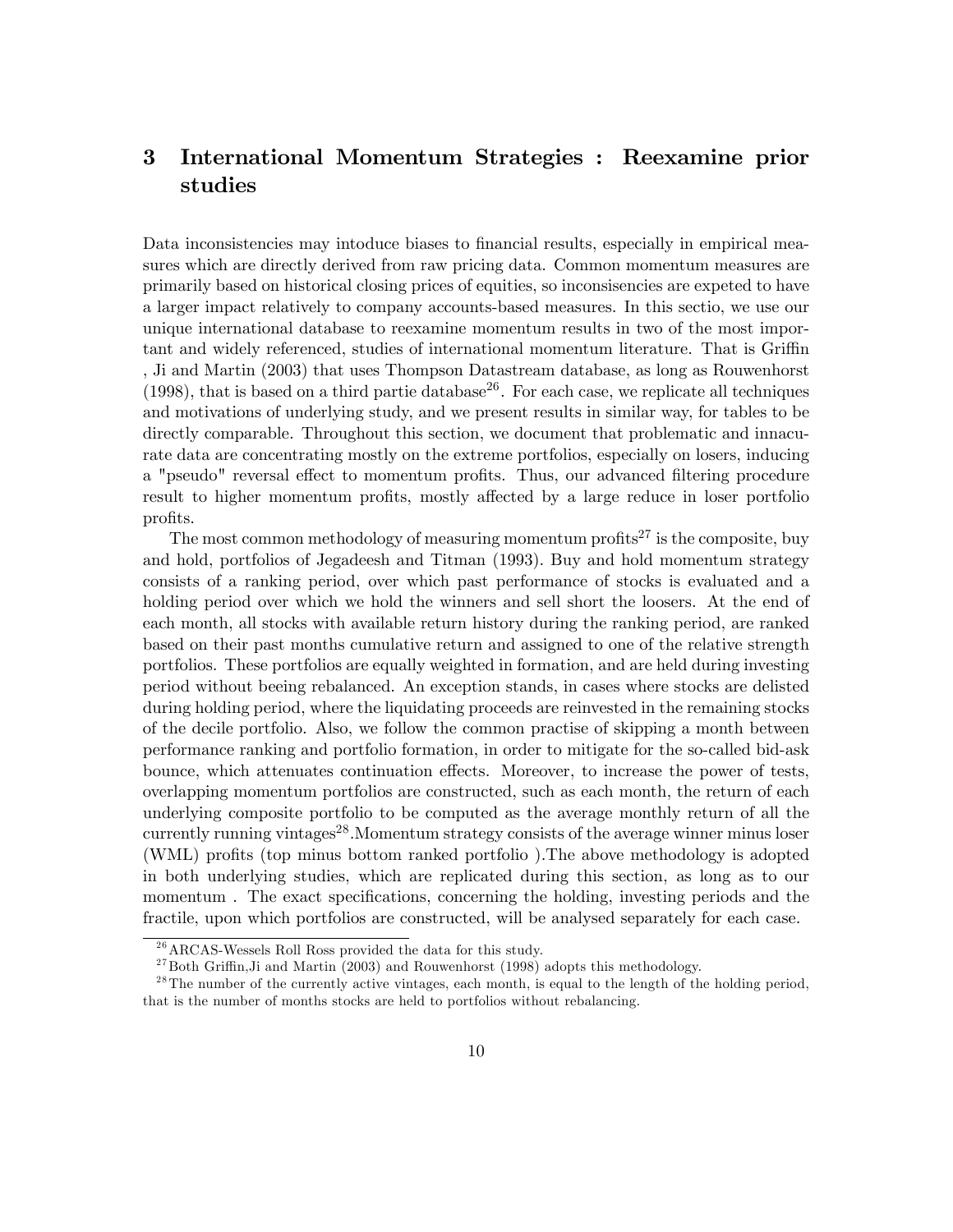# 3.1 Griffin, Ji and Martin (2003)

Griffin, Ji and Martin  $(2003)$  examine, among others, momentum effect, within and between international markets and document large and statistically significant momentum profits around the World. Their sample contains 40 international markets, where data for the US Market<sup>29</sup> are obtained from CRSP while data for the rest of the markets are from Thompson Datastream  $(TDS)^{30}$ . Following GJM (2003), Table  $3^{31}$ , reports the average momentum profits for all markets and all regions of the sample. Panel A reports the average momentum (winner minus loser) profits for each country and region in local currency. Moreover sample starting, end dates and the number of firms, available at January 1990, are reported. for each country. Dates appear in yyyymm form. Also, for markets,with coverage beginning later that 1990, the number of stocks upon the first available month is reported. Momentum, buy and hold composite strategies focus on the top(Winner) and bottom (loser) 20% of stocks, that is stocks are sorted on quintiles, and use a six month ranking and investing period, with equal weights, by skipping a month between the periods. That is, for each month t, the portfolio held during the investment period, months t to t+5, is determined by performance over the ranking period t-7 to t-2. The only difference between Table 3 and the results of GJM(2003) is that we report USA momentum strategies by using our NYSE,AMEX DTS datasets. So results for USA are not directly comparable as our smaple period starts at December 1972, while CRSP monthly US data are from June 1926. Regional series are constructed as the equally weighted average of all countries in the region. Panel B reports results, where portfolio formation occurs directly after ranking period, without skipping a month, that is ranking period t-6 to t-1. Finally, following GJM (2003), as country market indices, we use the Datastream value-weighted market index, if available, otherwise we use the International Finance corporation (IFC) index. We expand Table 3 by including comparisons of our results relative to GJM (2003). Stocks change refers to the ratio of our total number of stocks for each market-region, to that of GJM. Also in the last 3 columns we measure the difference in the estimated profits of momentum strategies (WML), excess winner and excess loser portfolios. Focusing, on the change of stocks used, compared to GJM(2003), we use on average more than double stocks in each market and region. The largest difference in stocks, refers to the case of Asia, where we have 4 times more stocks for this region.

 $^{29}$ Griffin, Ji and Martin (2003) use all common stocks listed in AMEX and NYSE stock exchanges.

 $30$  Griffin, Ji and Martin (2003) select countries for which at least 50 stocks are available.

<sup>&</sup>lt;sup>31</sup>Table 3 replicates GJM  $(2003)$ 's Table 1 at pages 2519-2521.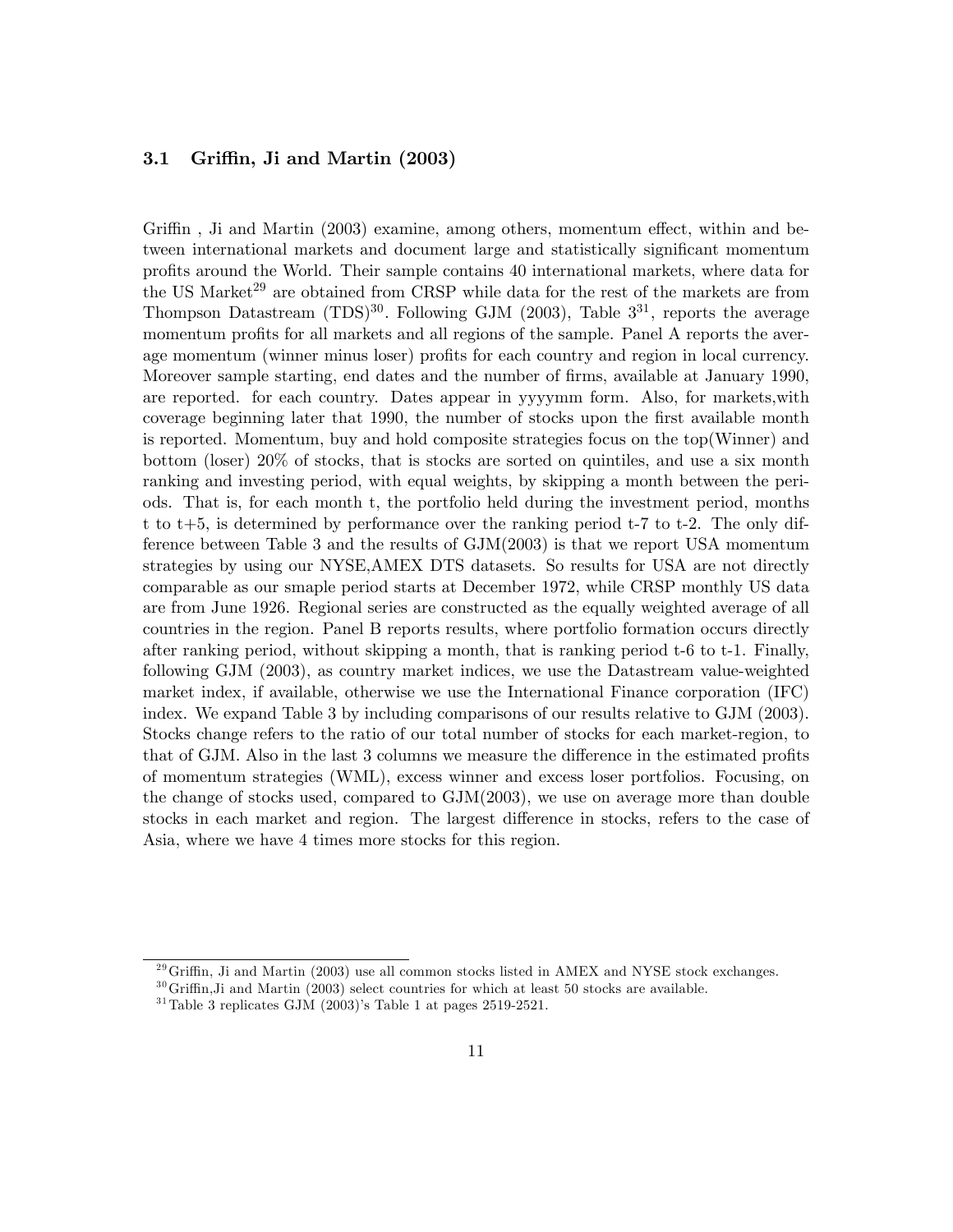| тели в и руссея писк и посы при мераталей у предлагает на свои с совержителя на своим на своим на своим на своим полни предлагает на своим на своим на своим на своим на своим на своим на<br>in or after January 1990. Stocks change is the ratio of our number of stocks to GJM (2003) number of stocks. In the last 3 columns we substract<br>date for all countries is December 2000, |                                                     | except June 1999 for Peru and August 2000 for Argentina. Number of stocks is for the first portfolio available |                                                                                                                                                                                                                                                                                       |                                                                          |                                                                    |                                                                                                                                                                                                                                                                                                               |                                                                                                                                                                                                                                                                                                               |                                                                                         |                                                                                   |                                                     |                            |                                                                                                     |
|-------------------------------------------------------------------------------------------------------------------------------------------------------------------------------------------------------------------------------------------------------------------------------------------------------------------------------------------------------------------------------------------|-----------------------------------------------------|----------------------------------------------------------------------------------------------------------------|---------------------------------------------------------------------------------------------------------------------------------------------------------------------------------------------------------------------------------------------------------------------------------------|--------------------------------------------------------------------------|--------------------------------------------------------------------|---------------------------------------------------------------------------------------------------------------------------------------------------------------------------------------------------------------------------------------------------------------------------------------------------------------|---------------------------------------------------------------------------------------------------------------------------------------------------------------------------------------------------------------------------------------------------------------------------------------------------------------|-----------------------------------------------------------------------------------------|-----------------------------------------------------------------------------------|-----------------------------------------------------|----------------------------|-----------------------------------------------------------------------------------------------------|
| GJM (2003) corresponding estimations,<br>for ranking stocks.                                                                                                                                                                                                                                                                                                                              |                                                     | in order to see relative differences. Panel B shows regional summary results using the period from t-6 to t-1  |                                                                                                                                                                                                                                                                                       |                                                                          |                                                                    |                                                                                                                                                                                                                                                                                                               |                                                                                                                                                                                                                                                                                                               |                                                                                         |                                                                                   |                                                     |                            |                                                                                                     |
|                                                                                                                                                                                                                                                                                                                                                                                           |                                                     |                                                                                                                |                                                                                                                                                                                                                                                                                       |                                                                          | Momentum Profits                                                   |                                                                                                                                                                                                                                                                                                               |                                                                                                                                                                                                                                                                                                               | Returns VS Local Market                                                                 |                                                                                   |                                                     | Difference with GJM (2003) |                                                                                                     |
| Region / Country                                                                                                                                                                                                                                                                                                                                                                          | Begin                                               | <b>Stocks</b><br>å.                                                                                            | Stocks                                                                                                                                                                                                                                                                                | WML                                                                      | ↔                                                                  | $\rm{Winner}$                                                                                                                                                                                                                                                                                                 | ↔                                                                                                                                                                                                                                                                                                             | Loser                                                                                   | پ                                                                                 | WML                                                 | Winner                     | resor                                                                                               |
|                                                                                                                                                                                                                                                                                                                                                                                           |                                                     |                                                                                                                | Change                                                                                                                                                                                                                                                                                |                                                                          |                                                                    |                                                                                                                                                                                                                                                                                                               |                                                                                                                                                                                                                                                                                                               |                                                                                         |                                                                                   |                                                     |                            |                                                                                                     |
|                                                                                                                                                                                                                                                                                                                                                                                           |                                                     |                                                                                                                |                                                                                                                                                                                                                                                                                       | Panel A : Ranking Period is t-7 to t-2                                   |                                                                    |                                                                                                                                                                                                                                                                                                               |                                                                                                                                                                                                                                                                                                               |                                                                                         |                                                                                   |                                                     |                            |                                                                                                     |
| Egypt                                                                                                                                                                                                                                                                                                                                                                                     | 9705                                                |                                                                                                                | 2.24                                                                                                                                                                                                                                                                                  |                                                                          | $1.\overline{2}1$                                                  |                                                                                                                                                                                                                                                                                                               | 1.18                                                                                                                                                                                                                                                                                                          | 0.03                                                                                    | 0.03                                                                              | 0.98                                                |                            | 0.98                                                                                                |
| South Africa                                                                                                                                                                                                                                                                                                                                                                              | 9009                                                | $121$<br>$453$                                                                                                 | 2.00                                                                                                                                                                                                                                                                                  | $\frac{1}{1}$ .<br>$\frac{2}{1}$ .<br>$\frac{1}{1}$ .<br>$\frac{1}{1}$   | $1.63$<br>1.42                                                     | $\frac{1.25}{0.57}$                                                                                                                                                                                                                                                                                           | 67.1                                                                                                                                                                                                                                                                                                          | $-0.65$                                                                                 | $-1.00$                                                                           | $-0.60$<br>$0.63$                                   | $\frac{1.97}{-1.20}$       | $-0.61$                                                                                             |
| Africa                                                                                                                                                                                                                                                                                                                                                                                    | 9009                                                | 574                                                                                                            | 2.05                                                                                                                                                                                                                                                                                  |                                                                          |                                                                    |                                                                                                                                                                                                                                                                                                               |                                                                                                                                                                                                                                                                                                               | 0.33                                                                                    | 0.52                                                                              |                                                     |                            | 0.21                                                                                                |
| Argentina                                                                                                                                                                                                                                                                                                                                                                                 | 9404                                                |                                                                                                                |                                                                                                                                                                                                                                                                                       |                                                                          |                                                                    |                                                                                                                                                                                                                                                                                                               |                                                                                                                                                                                                                                                                                                               |                                                                                         | 0.35                                                                              |                                                     |                            |                                                                                                     |
| Brazil                                                                                                                                                                                                                                                                                                                                                                                    | 9408                                                |                                                                                                                | $\frac{1.08}{2.06}$                                                                                                                                                                                                                                                                   |                                                                          |                                                                    |                                                                                                                                                                                                                                                                                                               |                                                                                                                                                                                                                                                                                                               |                                                                                         |                                                                                   |                                                     |                            |                                                                                                     |
| Canada                                                                                                                                                                                                                                                                                                                                                                                    | 7508                                                |                                                                                                                |                                                                                                                                                                                                                                                                                       |                                                                          |                                                                    |                                                                                                                                                                                                                                                                                                               |                                                                                                                                                                                                                                                                                                               |                                                                                         |                                                                                   |                                                     |                            |                                                                                                     |
| Chile                                                                                                                                                                                                                                                                                                                                                                                     | 9003                                                | $719063$<br>$2063$<br>$146$                                                                                    | $\begin{array}{c} 1.28 \\ 1.97 \\ 0.77 \\ 2.13 \end{array}$                                                                                                                                                                                                                           | $112223351$<br>$-0.723351$<br>$-1.31$<br>$-1.31$                         | $0.23$<br>$0.43$<br>$0.43$<br>$0.43$<br>$0.43$<br>$0.43$<br>$0.39$ | $0.82$<br>$0.6144$<br>$0.82$<br>$0.614$<br>$0.82$                                                                                                                                                                                                                                                             |                                                                                                                                                                                                                                                                                                               | $\begin{array}{c} 0.37 \\ 1.31 \\ -0.19 \\ 77 \\ -0.71 \\ 0.20 \\ -0.20 \\ \end{array}$ | $\begin{array}{c} 0.83 \\ -0.67 \\ -1.23 \\ -1.11 \\ \end{array}$                 | $11480$<br>$1480$<br>$-1980$<br>$-1980$<br>$-10.30$ |                            | $1.22$<br>$0.14$<br>$0.92$<br>$0.29$<br>$0.14$                                                      |
| Mexico                                                                                                                                                                                                                                                                                                                                                                                    | 9205                                                |                                                                                                                |                                                                                                                                                                                                                                                                                       |                                                                          |                                                                    |                                                                                                                                                                                                                                                                                                               |                                                                                                                                                                                                                                                                                                               |                                                                                         |                                                                                   |                                                     |                            |                                                                                                     |
| Peru                                                                                                                                                                                                                                                                                                                                                                                      | 9502                                                | ЪĎ                                                                                                             |                                                                                                                                                                                                                                                                                       |                                                                          | $-0.57$<br>3.70                                                    |                                                                                                                                                                                                                                                                                                               |                                                                                                                                                                                                                                                                                                               |                                                                                         |                                                                                   |                                                     |                            | $-2.50$                                                                                             |
| Americas (Ex. USA)                                                                                                                                                                                                                                                                                                                                                                        | 7508                                                | 2632                                                                                                           |                                                                                                                                                                                                                                                                                       |                                                                          |                                                                    |                                                                                                                                                                                                                                                                                                               |                                                                                                                                                                                                                                                                                                               |                                                                                         | 0.63                                                                              |                                                     |                            | 0.50                                                                                                |
| Australia                                                                                                                                                                                                                                                                                                                                                                                 | 7508                                                | 950                                                                                                            | 1.87                                                                                                                                                                                                                                                                                  |                                                                          | 3.27                                                               |                                                                                                                                                                                                                                                                                                               |                                                                                                                                                                                                                                                                                                               |                                                                                         | 1.82                                                                              | 0.76                                                |                            | $-1.52$                                                                                             |
| China                                                                                                                                                                                                                                                                                                                                                                                     | 9406                                                | 1640                                                                                                           | 6.48                                                                                                                                                                                                                                                                                  | $\begin{array}{c} 1.9 \\ 1.0 \\ 0.1 \\ 1.1 \\ 0.0 \\ 0.0 \\ \end{array}$ | 0.32                                                               | $\begin{array}{c} 73 \\ 0.20 \\ 0.30 \\ 0.40 \\ 0.50 \\ 0.60 \\ 0.73 \\ 0.60 \\ 0.01 \\ 0.01 \\ 0.01 \\ 0.01 \\ 0.01 \\ 0.01 \\ 0.01 \\ 0.01 \\ 0.01 \\ 0.01 \\ 0.01 \\ 0.01 \\ 0.01 \\ 0.01 \\ 0.01 \\ 0.01 \\ 0.01 \\ 0.01 \\ 0.01 \\ 0.01 \\ 0.01 \\ 0.01 \\ 0.01 \\ 0.01 \\ 0.01 \\ 0.01 \\ 0.01 \\ 0.01$ | $\begin{array}{c} 2.20 \\ 2.32 \\ 0.91 \\ 0.17 \\ 0.17 \\ 0.17 \\ 0.19 \\ 0.07 \\ 0.07 \\ 0.07 \\ 0.07 \\ 0.07 \\ 0.07 \\ 0.07 \\ 0.07 \\ 0.07 \\ 0.07 \\ 0.07 \\ 0.07 \\ 0.07 \\ 0.07 \\ 0.07 \\ 0.07 \\ 0.07 \\ 0.07 \\ 0.07 \\ 0.07 \\ 0.07 \\ 0.07 \\ 0.07 \\ 0.07 \\ 0.07 \\ 0.07 \\ 0.07 \\ 0.07 \\ 0.$ | $-0.46$<br>$-0.03$<br>$-1.03$<br>$-0.38$<br>$-0.38$<br>$-0.03$<br>$-0.03$<br>$-0.05$    |                                                                                   |                                                     |                            |                                                                                                     |
| Hong Kong                                                                                                                                                                                                                                                                                                                                                                                 | 8402                                                |                                                                                                                |                                                                                                                                                                                                                                                                                       |                                                                          | $2.41$<br>$1.51$<br>$0.69$                                         |                                                                                                                                                                                                                                                                                                               |                                                                                                                                                                                                                                                                                                               |                                                                                         |                                                                                   |                                                     |                            |                                                                                                     |
| India                                                                                                                                                                                                                                                                                                                                                                                     |                                                     |                                                                                                                |                                                                                                                                                                                                                                                                                       |                                                                          |                                                                    |                                                                                                                                                                                                                                                                                                               |                                                                                                                                                                                                                                                                                                               |                                                                                         |                                                                                   |                                                     |                            |                                                                                                     |
| Indonesia                                                                                                                                                                                                                                                                                                                                                                                 | $\begin{array}{c} 9009 \\ 9012 \\ 7508 \end{array}$ | 762<br>3357<br>268<br>3245<br>305<br>17                                                                        | $\begin{array}{c} 0.0000 \\ 0.00000 \\ 0.000000 \\ 0.000000 \\ 0.00000 \\ 0.00000 \\ 0.00000 \\ 0.00000 \\ 0.00000 \\ 0.00000 \\ 0.00000 \\ 0.00000 \\ 0.00000 \\ 0.00000 \\ 0.00000 \\ 0.00000 \\ 0.00000 \\ 0.00000 \\ 0.00000 \\ 0.00000 \\ 0.00000 \\ 0.00000 \\ 0.00000 \\ 0.00$ |                                                                          |                                                                    |                                                                                                                                                                                                                                                                                                               |                                                                                                                                                                                                                                                                                                               |                                                                                         | $\begin{array}{c} 0.01 \\ -2.07 \\ 0.58 \\ 0.13 \\ -1.19 \\ -0.27 \\ \end{array}$ | 0.38<br>0.631<br>0.0.0.0.0.0.0.0                    |                            | $\begin{array}{c} 0.10 \\ -0.94 \\ -0.27 \\ -1.35 \\ 0.29 \\ -0.21 \\ 0.19 \\ -0.77 \\ \end{array}$ |
| Japan                                                                                                                                                                                                                                                                                                                                                                                     |                                                     |                                                                                                                |                                                                                                                                                                                                                                                                                       |                                                                          | 0.08                                                               |                                                                                                                                                                                                                                                                                                               |                                                                                                                                                                                                                                                                                                               |                                                                                         |                                                                                   |                                                     |                            |                                                                                                     |
| Malaysia                                                                                                                                                                                                                                                                                                                                                                                  | 8609                                                |                                                                                                                |                                                                                                                                                                                                                                                                                       |                                                                          | $-0.05$                                                            |                                                                                                                                                                                                                                                                                                               |                                                                                                                                                                                                                                                                                                               |                                                                                         |                                                                                   |                                                     |                            |                                                                                                     |
| New Zealand                                                                                                                                                                                                                                                                                                                                                                               | 808                                                 |                                                                                                                |                                                                                                                                                                                                                                                                                       |                                                                          | 2.02                                                               |                                                                                                                                                                                                                                                                                                               |                                                                                                                                                                                                                                                                                                               |                                                                                         |                                                                                   |                                                     |                            |                                                                                                     |
| Pakistan                                                                                                                                                                                                                                                                                                                                                                                  | 9303                                                |                                                                                                                |                                                                                                                                                                                                                                                                                       |                                                                          | 0.01                                                               |                                                                                                                                                                                                                                                                                                               |                                                                                                                                                                                                                                                                                                               |                                                                                         |                                                                                   |                                                     |                            |                                                                                                     |

Table 3<br>Momentum Profits by Country and Region<br>For each month, t, stocks in each country are ranked into quintile groups based on their performance over the 6 months t-7 to t-2. The momentum<br>For each month, t, stocks in ea Momentum ProÖts by Country and Region For each month, t, stocks in each country are ranked into quintile groups based on their performance over the 6 months t-7 to t-2. The momentum<br>during the momentum control and collect the local distribution of the control strategy buys the winner quintile and sells short the loser quintile, holding these positions for the 6 months, from t to t+5. The time series for each

region is constructed as the monthly equally weighted average of all countries in the region. Panel A reports average momentum profits (WML) and returns in excess of the local market index separately for winners and losers. Begin dates are also shown. The dates are in the yymm form. The ending date for all countries is December 2000, except June 1999 for Peru and August 2000 for Argentina. Number of stocks is for the Örst portfolio available

region is constructed as the monthly equally weighted average of all countries in the region. Panel A reports average momentum profits (WML) and<br>returns in excess of the local market index separately for wimners and losers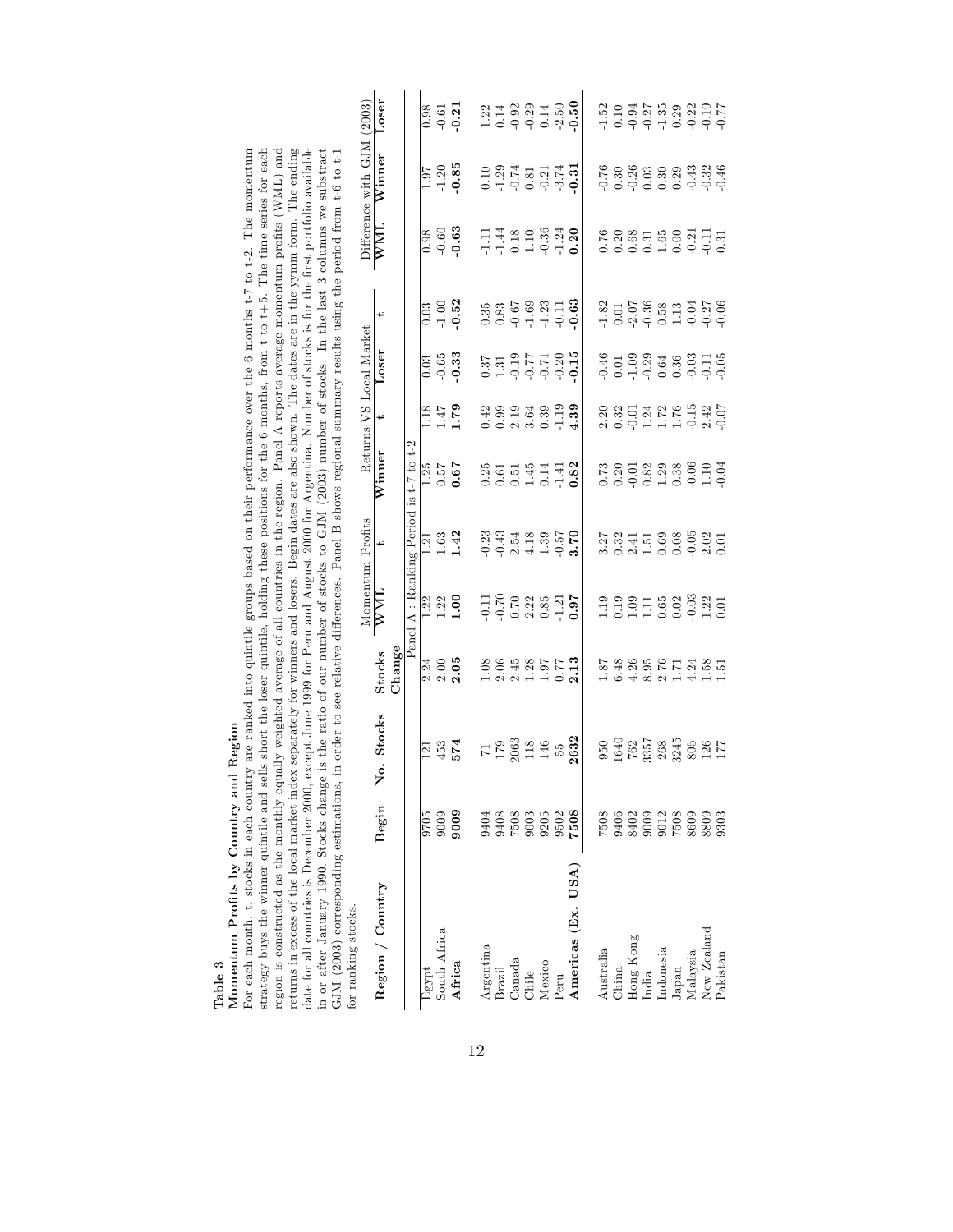| Pable 3                                                                                          |                                                                  |                                                                                                                                                                                                                                                                                                               |                                                                                                                 |                                                                                                                                                                                                                                                                                |                                                                                                                                                                                                                                                                                                               |                                                                                                                                                                                                                                                                                |                                                                                                                                                                            |                                                                                                                                                                                                                                                                                                     |                                                                                                                                             |                      |                                                                                                                                                                                                                                                                                |                                                                                                                                                                                                                                                                               |
|--------------------------------------------------------------------------------------------------|------------------------------------------------------------------|---------------------------------------------------------------------------------------------------------------------------------------------------------------------------------------------------------------------------------------------------------------------------------------------------------------|-----------------------------------------------------------------------------------------------------------------|--------------------------------------------------------------------------------------------------------------------------------------------------------------------------------------------------------------------------------------------------------------------------------|---------------------------------------------------------------------------------------------------------------------------------------------------------------------------------------------------------------------------------------------------------------------------------------------------------------|--------------------------------------------------------------------------------------------------------------------------------------------------------------------------------------------------------------------------------------------------------------------------------|----------------------------------------------------------------------------------------------------------------------------------------------------------------------------|-----------------------------------------------------------------------------------------------------------------------------------------------------------------------------------------------------------------------------------------------------------------------------------------------------|---------------------------------------------------------------------------------------------------------------------------------------------|----------------------|--------------------------------------------------------------------------------------------------------------------------------------------------------------------------------------------------------------------------------------------------------------------------------|-------------------------------------------------------------------------------------------------------------------------------------------------------------------------------------------------------------------------------------------------------------------------------|
| $\footnotesize \texttt{Continued}$                                                               |                                                                  |                                                                                                                                                                                                                                                                                                               |                                                                                                                 |                                                                                                                                                                                                                                                                                | Momentum Profits                                                                                                                                                                                                                                                                                              |                                                                                                                                                                                                                                                                                |                                                                                                                                                                            | Returns VS Local Market                                                                                                                                                                                                                                                                             |                                                                                                                                             |                      | Difference with GJM                                                                                                                                                                                                                                                            | (2003)                                                                                                                                                                                                                                                                        |
| Country<br>Region                                                                                | Begin                                                            | <b>Stocks</b><br>$\dot{\circ}$<br>Ž                                                                                                                                                                                                                                                                           | <b>Stocks</b>                                                                                                   | WMI                                                                                                                                                                                                                                                                            |                                                                                                                                                                                                                                                                                                               | Winner                                                                                                                                                                                                                                                                         |                                                                                                                                                                            | Loser                                                                                                                                                                                                                                                                                               | ىب                                                                                                                                          | WML                  | Winner                                                                                                                                                                                                                                                                         | Loser                                                                                                                                                                                                                                                                         |
|                                                                                                  |                                                                  |                                                                                                                                                                                                                                                                                                               | Chang                                                                                                           |                                                                                                                                                                                                                                                                                |                                                                                                                                                                                                                                                                                                               |                                                                                                                                                                                                                                                                                |                                                                                                                                                                            |                                                                                                                                                                                                                                                                                                     |                                                                                                                                             |                      |                                                                                                                                                                                                                                                                                |                                                                                                                                                                                                                                                                               |
| Phillipines                                                                                      | 9306                                                             |                                                                                                                                                                                                                                                                                                               |                                                                                                                 |                                                                                                                                                                                                                                                                                |                                                                                                                                                                                                                                                                                                               |                                                                                                                                                                                                                                                                                |                                                                                                                                                                            |                                                                                                                                                                                                                                                                                                     |                                                                                                                                             |                      |                                                                                                                                                                                                                                                                                |                                                                                                                                                                                                                                                                               |
| Singapore                                                                                        | 8309                                                             |                                                                                                                                                                                                                                                                                                               |                                                                                                                 |                                                                                                                                                                                                                                                                                |                                                                                                                                                                                                                                                                                                               |                                                                                                                                                                                                                                                                                |                                                                                                                                                                            |                                                                                                                                                                                                                                                                                                     |                                                                                                                                             |                      |                                                                                                                                                                                                                                                                                |                                                                                                                                                                                                                                                                               |
| South Korea                                                                                      | 8710                                                             |                                                                                                                                                                                                                                                                                                               |                                                                                                                 |                                                                                                                                                                                                                                                                                |                                                                                                                                                                                                                                                                                                               |                                                                                                                                                                                                                                                                                |                                                                                                                                                                            |                                                                                                                                                                                                                                                                                                     |                                                                                                                                             |                      |                                                                                                                                                                                                                                                                                |                                                                                                                                                                                                                                                                               |
| Taiwan                                                                                           | 8008<br>8008                                                     |                                                                                                                                                                                                                                                                                                               |                                                                                                                 |                                                                                                                                                                                                                                                                                |                                                                                                                                                                                                                                                                                                               |                                                                                                                                                                                                                                                                                |                                                                                                                                                                            |                                                                                                                                                                                                                                                                                                     |                                                                                                                                             |                      |                                                                                                                                                                                                                                                                                |                                                                                                                                                                                                                                                                               |
| Thailand                                                                                         |                                                                  |                                                                                                                                                                                                                                                                                                               |                                                                                                                 |                                                                                                                                                                                                                                                                                |                                                                                                                                                                                                                                                                                                               |                                                                                                                                                                                                                                                                                |                                                                                                                                                                            |                                                                                                                                                                                                                                                                                                     |                                                                                                                                             |                      |                                                                                                                                                                                                                                                                                |                                                                                                                                                                                                                                                                               |
|                                                                                                  | 7508                                                             |                                                                                                                                                                                                                                                                                                               |                                                                                                                 |                                                                                                                                                                                                                                                                                |                                                                                                                                                                                                                                                                                                               |                                                                                                                                                                                                                                                                                |                                                                                                                                                                            |                                                                                                                                                                                                                                                                                                     |                                                                                                                                             |                      |                                                                                                                                                                                                                                                                                |                                                                                                                                                                                                                                                                               |
| Asia<br>Asia (EX. Japan)                                                                         | 7508                                                             | $\begin{array}{l} 169 \\ 236 \\ 2238 \\ 878 \\ 621 \\ 6472 \\ 1472 \\ 2227 \end{array}$                                                                                                                                                                                                                       | $\frac{8}{8}$ $\frac{1}{2}$ $\frac{3}{8}$ $\frac{3}{8}$ $\frac{1}{9}$ $\frac{4}{9}$ $\frac{3}{4}$ $\frac{4}{9}$ | $0.14$<br>$-0.15$<br>$0.36$<br>$0.36$<br>$0.36$<br>$0.44$                                                                                                                                                                                                                      | $\begin{array}{c} 0.46 \\ -0.37 \\ 0.64 \\ 0.47 \\ -0.50 \\ 1.82 \\ \hline \end{array}$                                                                                                                                                                                                                       | $\frac{12}{10}$<br>$\frac{12}{10}$<br>$\frac{12}{10}$<br>$\frac{12}{10}$<br>$\frac{12}{10}$<br>$\frac{12}{10}$<br>$\frac{12}{10}$<br>$\frac{12}{10}$                                                                                                                           | $\frac{67}{9}$<br>$\frac{34}{9}$<br>$\frac{66}{9}$<br>$\frac{68}{9}$<br>$\frac{6}{9}$<br>$\frac{6}{9}$<br>$\frac{6}{9}$<br>$\frac{6}{9}$<br>$\frac{6}{9}$<br>$\frac{6}{9}$ | $-0.81$<br>0.60<br>0.45<br>0.20<br>0.02<br>0.02                                                                                                                                                                                                                                                     | $\frac{57}{91}$<br>$\frac{29}{91}$<br>$\frac{37}{9}$<br>$\frac{30}{9}$<br>$\frac{30}{9}$<br>$\frac{1}{9}$<br>$\frac{1}{9}$<br>$\frac{1}{9}$ | 73<br>0333<br>000000 |                                                                                                                                                                                                                                                                                | $\frac{1}{1}$<br>$\frac{1}{9}$<br>$\frac{43}{9}$<br>$\frac{0}{9}$<br>$\frac{13}{9}$<br>$\frac{23}{9}$<br>$\frac{22}{9}$<br>$\frac{1}{9}$                                                                                                                                      |
| Austria                                                                                          | 8902                                                             |                                                                                                                                                                                                                                                                                                               | $\begin{array}{c} 1.8 \\ 1.3 \\ 1.4 \\ 2.5 \\ 3.5 \\ 4.6 \\ 5.7 \\ 6.6 \\ \end{array}$                          |                                                                                                                                                                                                                                                                                | $368257568$<br>$1.3505841$                                                                                                                                                                                                                                                                                    | $\begin{array}{cccc}\n 3.88 & 3.84 & 3.84 & 3.85 & 3.87 & 3.87 & 3.87 & 3.87 & 3.87 & 3.87 & 3.87 & 3.87 & 3.87 & 3.87 & 3.87 & 3.87 & 3.87 & 3.87 & 3.87 & 3.87 & 3.87 & 3.87 & 3.87 & 3.87 & 3.87 & 3.87 & 3.87 & 3.87 & 3.87 & 3.87 & 3.87 & 3.87 & 3.87 & 3.87 & 3.87 & 3$ | $1.26$<br>$2.07$<br>$1.04$<br>$1.74$<br>$2.08$<br>$1.44$<br>$0.86$                                                                                                         | $23.46$<br>$-9.46$<br>$-1.79$<br>$-9.56$<br>$-1.79$<br>$-9.60$                                                                                                                                                                                                                                      | $-1.72838$<br>$-1.728338$<br>$-1.99999$                                                                                                     |                      | $\begin{array}{l} 0.07 \\ 0.29 \\ 0.08 \\ 0.15 \\ 0.03 \\ 0.03 \\ 0.03 \\ \end{array}$                                                                                                                                                                                         | $\begin{array}{cccc} 0.24 & 0.27 & 0.28 & 0.29 & 0.29 & 0.29 & 0.29 & 0.29 & 0.29 & 0.29 & 0.29 & 0.29 & 0.29 & 0.29 & 0.29 & 0.29 & 0.29 & 0.29 & 0.29 & 0.29 & 0.29 & 0.29 & 0.29 & 0.29 & 0.29 & 0.29 & 0.29 & 0.29 & 0.29 & 0.29 & 0.29 & 0.29 & 0.29 & 0.29 & 0.29 & 0.$ |
| Belgium                                                                                          | 7508                                                             |                                                                                                                                                                                                                                                                                                               |                                                                                                                 |                                                                                                                                                                                                                                                                                |                                                                                                                                                                                                                                                                                                               |                                                                                                                                                                                                                                                                                |                                                                                                                                                                            |                                                                                                                                                                                                                                                                                                     |                                                                                                                                             |                      |                                                                                                                                                                                                                                                                                |                                                                                                                                                                                                                                                                               |
| Denmark                                                                                          |                                                                  |                                                                                                                                                                                                                                                                                                               |                                                                                                                 |                                                                                                                                                                                                                                                                                |                                                                                                                                                                                                                                                                                                               |                                                                                                                                                                                                                                                                                |                                                                                                                                                                            |                                                                                                                                                                                                                                                                                                     |                                                                                                                                             |                      |                                                                                                                                                                                                                                                                                |                                                                                                                                                                                                                                                                               |
| Finland                                                                                          |                                                                  |                                                                                                                                                                                                                                                                                                               |                                                                                                                 |                                                                                                                                                                                                                                                                                |                                                                                                                                                                                                                                                                                                               |                                                                                                                                                                                                                                                                                |                                                                                                                                                                            |                                                                                                                                                                                                                                                                                                     |                                                                                                                                             |                      |                                                                                                                                                                                                                                                                                |                                                                                                                                                                                                                                                                               |
| $\label{eq:Frame} \begin{minipage}{.4\linewidth} \vspace{-0.5cm} \textbf{France} \end{minipage}$ | 8812<br>9307<br>9508 2508<br>9507 7508<br>9507 7508<br>9508 7508 | $\begin{array}{l} 1674 \\ 1774 \\ 1880 \\ 1090 \\ 1090 \\ 1090 \\ 1090 \\ 1090 \\ 1090 \\ 1090 \\ 1090 \\ 1090 \\ 1090 \\ 1090 \\ 1090 \\ 1090 \\ 1090 \\ 1090 \\ 1090 \\ 1090 \\ 1090 \\ 1090 \\ 1090 \\ 1090 \\ 1090 \\ 1090 \\ 1090 \\ 1090 \\ 1090 \\ 1090 \\ 1090 \\ 1090 \\ 1090 \\ 1090 \\ 1090 \\ 10$ |                                                                                                                 | $0.5148$<br>$0.476$<br>$0.476$<br>$1.36$<br>$1.5$<br>$1.5$                                                                                                                                                                                                                     |                                                                                                                                                                                                                                                                                                               |                                                                                                                                                                                                                                                                                |                                                                                                                                                                            |                                                                                                                                                                                                                                                                                                     |                                                                                                                                             |                      |                                                                                                                                                                                                                                                                                |                                                                                                                                                                                                                                                                               |
| $\rm{Gemany}$                                                                                    |                                                                  |                                                                                                                                                                                                                                                                                                               |                                                                                                                 |                                                                                                                                                                                                                                                                                |                                                                                                                                                                                                                                                                                                               |                                                                                                                                                                                                                                                                                |                                                                                                                                                                            |                                                                                                                                                                                                                                                                                                     |                                                                                                                                             |                      |                                                                                                                                                                                                                                                                                |                                                                                                                                                                                                                                                                               |
| Greece                                                                                           |                                                                  |                                                                                                                                                                                                                                                                                                               |                                                                                                                 |                                                                                                                                                                                                                                                                                |                                                                                                                                                                                                                                                                                                               |                                                                                                                                                                                                                                                                                |                                                                                                                                                                            |                                                                                                                                                                                                                                                                                                     |                                                                                                                                             |                      |                                                                                                                                                                                                                                                                                |                                                                                                                                                                                                                                                                               |
| Ireland                                                                                          |                                                                  |                                                                                                                                                                                                                                                                                                               |                                                                                                                 |                                                                                                                                                                                                                                                                                |                                                                                                                                                                                                                                                                                                               |                                                                                                                                                                                                                                                                                |                                                                                                                                                                            |                                                                                                                                                                                                                                                                                                     |                                                                                                                                             |                      |                                                                                                                                                                                                                                                                                |                                                                                                                                                                                                                                                                               |
|                                                                                                  |                                                                  |                                                                                                                                                                                                                                                                                                               |                                                                                                                 |                                                                                                                                                                                                                                                                                |                                                                                                                                                                                                                                                                                                               |                                                                                                                                                                                                                                                                                |                                                                                                                                                                            |                                                                                                                                                                                                                                                                                                     |                                                                                                                                             |                      |                                                                                                                                                                                                                                                                                |                                                                                                                                                                                                                                                                               |
| ${\rm Italy} \atop {\rm Netherlands}$                                                            |                                                                  |                                                                                                                                                                                                                                                                                                               |                                                                                                                 |                                                                                                                                                                                                                                                                                |                                                                                                                                                                                                                                                                                                               |                                                                                                                                                                                                                                                                                |                                                                                                                                                                            |                                                                                                                                                                                                                                                                                                     |                                                                                                                                             |                      |                                                                                                                                                                                                                                                                                |                                                                                                                                                                                                                                                                               |
| Normay                                                                                           |                                                                  |                                                                                                                                                                                                                                                                                                               |                                                                                                                 |                                                                                                                                                                                                                                                                                |                                                                                                                                                                                                                                                                                                               |                                                                                                                                                                                                                                                                                |                                                                                                                                                                            |                                                                                                                                                                                                                                                                                                     |                                                                                                                                             |                      |                                                                                                                                                                                                                                                                                |                                                                                                                                                                                                                                                                               |
| Portugal                                                                                         |                                                                  |                                                                                                                                                                                                                                                                                                               | $\begin{array}{cccc}\n 48888887597777 \\  24988887597777 \\  24998887797777\n \end{array}$                      | $\begin{array}{cccc}\n 1.35 & 0.00 & 0.00 & 0.00 & 0.00 & 0.00 & 0.00 & 0.00 & 0.00 & 0.00 & 0.00 & 0.00 & 0.00 & 0.00 & 0.00 & 0.00 & 0.00 & 0.00 & 0.00 & 0.00 & 0.00 & 0.00 & 0.00 & 0.00 & 0.00 & 0.00 & 0.00 & 0.00 & 0.00 & 0.00 & 0.00 & 0.00 & 0.00 & 0.00 & 0.00 & 0$ |                                                                                                                                                                                                                                                                                                               |                                                                                                                                                                                                                                                                                |                                                                                                                                                                            | $\begin{array}{l} 69.57 \\ 99.57 \\ 99.57 \\ 99.57 \\ 99.57 \\ 99.57 \\ 99.57 \\ 99.57 \\ 99.57 \\ 99.57 \\ 99.57 \\ 99.57 \\ 99.57 \\ 99.57 \\ 99.57 \\ 99.57 \\ 99.57 \\ 99.57 \\ 99.57 \\ 99.57 \\ 99.57 \\ 99.57 \\ 99.57 \\ 99.57 \\ 99.57 \\ 99.57 \\ 99.57 \\ 99.57 \\ 99.57 \\ 99.57 \\ 99$ |                                                                                                                                             |                      |                                                                                                                                                                                                                                                                                |                                                                                                                                                                                                                                                                               |
| $S$ pain                                                                                         | 871.                                                             |                                                                                                                                                                                                                                                                                                               |                                                                                                                 |                                                                                                                                                                                                                                                                                |                                                                                                                                                                                                                                                                                                               |                                                                                                                                                                                                                                                                                |                                                                                                                                                                            |                                                                                                                                                                                                                                                                                                     |                                                                                                                                             |                      |                                                                                                                                                                                                                                                                                |                                                                                                                                                                                                                                                                               |
| Sweden                                                                                           | $8087 \\ 7508$                                                   |                                                                                                                                                                                                                                                                                                               |                                                                                                                 |                                                                                                                                                                                                                                                                                |                                                                                                                                                                                                                                                                                                               |                                                                                                                                                                                                                                                                                |                                                                                                                                                                            |                                                                                                                                                                                                                                                                                                     |                                                                                                                                             |                      |                                                                                                                                                                                                                                                                                |                                                                                                                                                                                                                                                                               |
| Switzerland                                                                                      |                                                                  |                                                                                                                                                                                                                                                                                                               |                                                                                                                 |                                                                                                                                                                                                                                                                                |                                                                                                                                                                                                                                                                                                               |                                                                                                                                                                                                                                                                                |                                                                                                                                                                            |                                                                                                                                                                                                                                                                                                     |                                                                                                                                             |                      |                                                                                                                                                                                                                                                                                |                                                                                                                                                                                                                                                                               |
| Turkey                                                                                           | 8904                                                             |                                                                                                                                                                                                                                                                                                               |                                                                                                                 |                                                                                                                                                                                                                                                                                |                                                                                                                                                                                                                                                                                                               |                                                                                                                                                                                                                                                                                |                                                                                                                                                                            |                                                                                                                                                                                                                                                                                                     |                                                                                                                                             |                      |                                                                                                                                                                                                                                                                                |                                                                                                                                                                                                                                                                               |
|                                                                                                  | 7508                                                             |                                                                                                                                                                                                                                                                                                               |                                                                                                                 |                                                                                                                                                                                                                                                                                |                                                                                                                                                                                                                                                                                                               |                                                                                                                                                                                                                                                                                |                                                                                                                                                                            |                                                                                                                                                                                                                                                                                                     |                                                                                                                                             |                      |                                                                                                                                                                                                                                                                                |                                                                                                                                                                                                                                                                               |
| Europe                                                                                           | 7508                                                             |                                                                                                                                                                                                                                                                                                               |                                                                                                                 |                                                                                                                                                                                                                                                                                | $\begin{array}{l} 0.71 \\ 0.71 \\ 0.71 \\ 0.83 \\ 0.98 \\ 0.01 \\ 0.03 \\ 0.01 \\ 0.03 \\ 0.01 \\ 0.03 \\ 0.01 \\ 0.03 \\ 0.03 \\ 0.03 \\ 0.03 \\ 0.03 \\ 0.03 \\ 0.03 \\ 0.03 \\ 0.03 \\ 0.03 \\ 0.03 \\ 0.03 \\ 0.03 \\ 0.03 \\ 0.03 \\ 0.03 \\ 0.03 \\ 0.03 \\ 0.03 \\ 0.03 \\ 0.03 \\ 0.03 \\ 0.03 \\ 0.$ |                                                                                                                                                                                                                                                                                |                                                                                                                                                                            |                                                                                                                                                                                                                                                                                                     | $7.137$ $7.277$ $7.378$ $7.378$ $7.378$ $7.378$ $7.378$ $7.378$ $7.378$ $7.378$ $7.378$ $7.378$ $7.378$ $7.378$ $7.378$ $7.378$             |                      | $\begin{array}{cccc}\n 0.16 & 0.28 & 0.00 & 0.00 & 0.00 & 0.00 & 0.00 & 0.00 & 0.00 & 0.00 & 0.00 & 0.00 & 0.00 & 0.00 & 0.00 & 0.00 & 0.00 & 0.00 & 0.00 & 0.00 & 0.00 & 0.00 & 0.00 & 0.00 & 0.00 & 0.00 & 0.00 & 0.00 & 0.00 & 0.00 & 0.00 & 0.00 & 0.00 & 0.00 & 0.00 & 0$ |                                                                                                                                                                                                                                                                               |
| USA                                                                                              | 7301                                                             | 6692                                                                                                                                                                                                                                                                                                          | 3.47                                                                                                            | 77.0                                                                                                                                                                                                                                                                           | 4.28                                                                                                                                                                                                                                                                                                          | 0.83                                                                                                                                                                                                                                                                           | 4.88                                                                                                                                                                       | $0.06\,$                                                                                                                                                                                                                                                                                            | 0.31                                                                                                                                        | 0.18                 | 0.17                                                                                                                                                                                                                                                                           | $-0.01$                                                                                                                                                                                                                                                                       |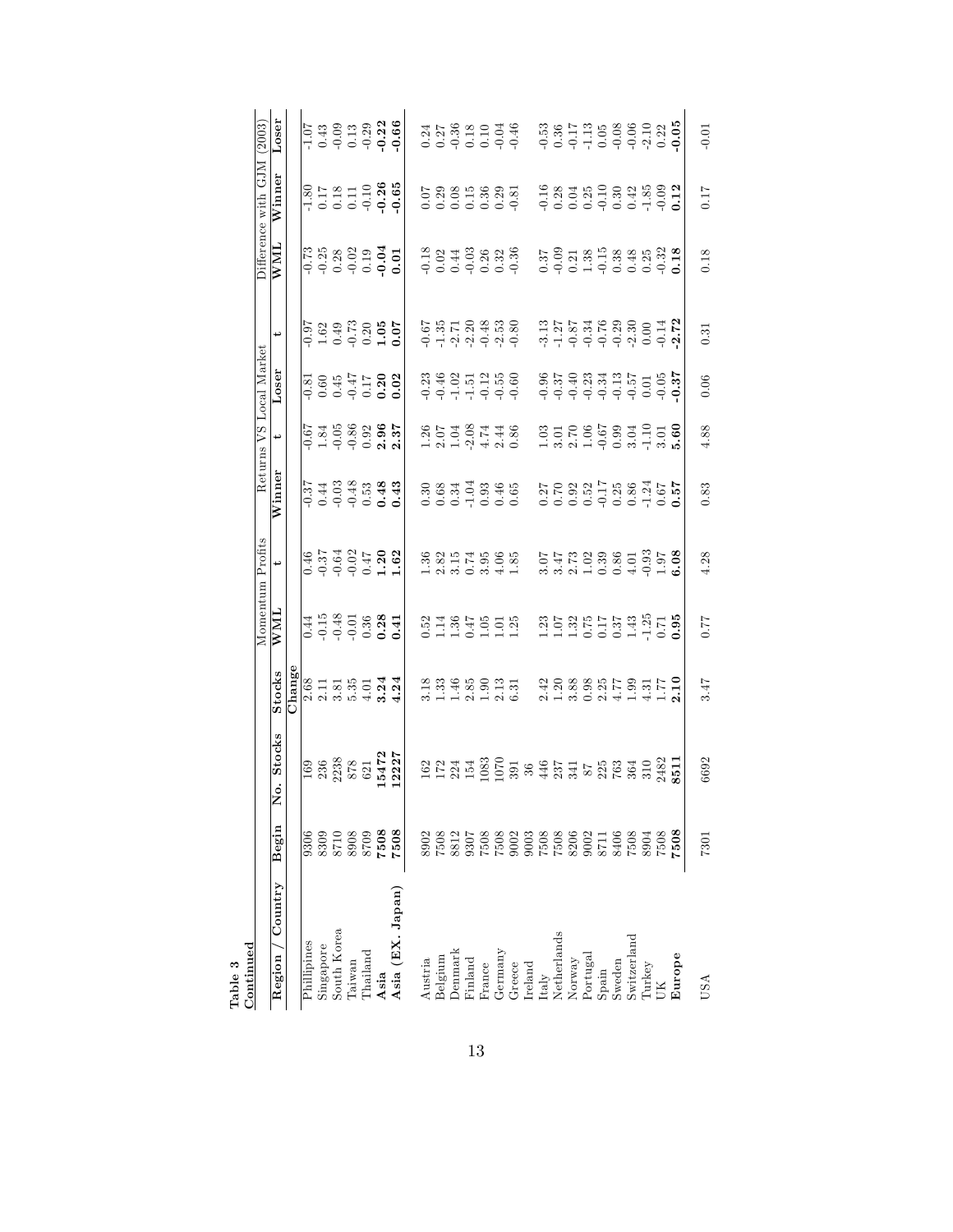|                                  |                                                                        |                                                                                                                                                                      |                                                                                                                                                               |                                                   | Momentum Profits                                                                                                                                                                                                                                                                                                              |                                        |                           | Returns VS Local Market |                                                                                                 |                                                           | Difference with GJM                | (2003)                               |
|----------------------------------|------------------------------------------------------------------------|----------------------------------------------------------------------------------------------------------------------------------------------------------------------|---------------------------------------------------------------------------------------------------------------------------------------------------------------|---------------------------------------------------|-------------------------------------------------------------------------------------------------------------------------------------------------------------------------------------------------------------------------------------------------------------------------------------------------------------------------------|----------------------------------------|---------------------------|-------------------------|-------------------------------------------------------------------------------------------------|-----------------------------------------------------------|------------------------------------|--------------------------------------|
| Region / Country                 | Begin                                                                  | Stocks<br>.<br>Š                                                                                                                                                     | <b>Stocks</b>                                                                                                                                                 | WML                                               |                                                                                                                                                                                                                                                                                                                               | $\rm{Winner}$                          |                           | Loser                   |                                                                                                 | WML                                                       | $W$ inner                          | $_{\text{loser}}$                    |
|                                  |                                                                        |                                                                                                                                                                      |                                                                                                                                                               |                                                   |                                                                                                                                                                                                                                                                                                                               |                                        |                           |                         |                                                                                                 |                                                           |                                    |                                      |
| Developed (Ex. USA)              |                                                                        |                                                                                                                                                                      |                                                                                                                                                               |                                                   |                                                                                                                                                                                                                                                                                                                               |                                        |                           |                         |                                                                                                 |                                                           |                                    |                                      |
| Developed                        | $\begin{array}{c} 7508 \\ 7301 \\ 8609 \\ 7508 \\ 7301 \\ \end{array}$ | 15583<br>22275<br>11606<br>27189<br>27189                                                                                                                            | $\begin{array}{l} \texttt{Change} \ \texttt{0.09} \ \texttt{2.03} \ \texttt{1.4} \ \texttt{2.76} \ \texttt{3.77} \ \texttt{4.13} \ \texttt{2.76} \end{array}$ | 697.69<br>027.67.18<br>0.0.0.0                    | $\begin{smallmatrix} 0 & 0 & 0 & 0 & 0 & 0 \\ 0 & 0 & 0 & 0 & 0 & 0 \\ 0 & 0 & 0 & 0 & 0 & 0 \\ 0 & 0 & 0 & 0 & 0 & 0 \\ 0 & 0 & 0 & 0 & 0 & 0 \\ 0 & 0 & 0 & 0 & 0 & 0 \\ 0 & 0 & 0 & 0 & 0 & 0 \\ 0 & 0 & 0 & 0 & 0 & 0 \\ 0 & 0 & 0 & 0 & 0 & 0 \\ 0 & 0 & 0 & 0 & 0 & 0 \\ 0 & 0 & 0 & 0 & 0 & 0 \\ 0 & 0 & 0 & 0 & 0 & $ | 5<br>5 5 8 8 9<br>0 0 0 0 0<br>0 0 0 0 | 820803<br>820804<br>82021 | 8311<br>0.000<br>0.000  | $2000$<br>$2073$<br>$-0.51$<br>$-0.55$<br>$-0.55$                                               | 12<br>0.221<br>0.0.120                                    | $0.778803$<br>$0.9903$<br>$0.9903$ | $0.25$<br>$0.48$<br>$0.13$<br>$0.24$ |
| Emerging                         |                                                                        |                                                                                                                                                                      |                                                                                                                                                               |                                                   |                                                                                                                                                                                                                                                                                                                               |                                        |                           |                         |                                                                                                 |                                                           |                                    |                                      |
| Vorld (Ex.USA)                   |                                                                        |                                                                                                                                                                      |                                                                                                                                                               |                                                   |                                                                                                                                                                                                                                                                                                                               |                                        |                           |                         |                                                                                                 |                                                           |                                    |                                      |
| World                            |                                                                        |                                                                                                                                                                      |                                                                                                                                                               |                                                   |                                                                                                                                                                                                                                                                                                                               |                                        |                           |                         |                                                                                                 |                                                           |                                    |                                      |
|                                  |                                                                        |                                                                                                                                                                      |                                                                                                                                                               |                                                   | Panel B : Ranking Period                                                                                                                                                                                                                                                                                                      | $18t-6t$ to $t-$                       |                           |                         |                                                                                                 |                                                           |                                    |                                      |
|                                  |                                                                        |                                                                                                                                                                      |                                                                                                                                                               |                                                   |                                                                                                                                                                                                                                                                                                                               |                                        |                           |                         |                                                                                                 |                                                           |                                    |                                      |
| Africa                           |                                                                        |                                                                                                                                                                      |                                                                                                                                                               |                                                   |                                                                                                                                                                                                                                                                                                                               |                                        |                           |                         |                                                                                                 |                                                           |                                    |                                      |
| Americas (Ex. USA)               |                                                                        |                                                                                                                                                                      |                                                                                                                                                               |                                                   |                                                                                                                                                                                                                                                                                                                               |                                        |                           |                         |                                                                                                 |                                                           |                                    |                                      |
| Asia                             |                                                                        |                                                                                                                                                                      |                                                                                                                                                               |                                                   |                                                                                                                                                                                                                                                                                                                               |                                        |                           |                         |                                                                                                 |                                                           |                                    |                                      |
| Asia (EX. Japan)                 |                                                                        |                                                                                                                                                                      |                                                                                                                                                               |                                                   |                                                                                                                                                                                                                                                                                                                               |                                        |                           |                         |                                                                                                 |                                                           |                                    |                                      |
| Europe<br>USA                    |                                                                        |                                                                                                                                                                      |                                                                                                                                                               |                                                   |                                                                                                                                                                                                                                                                                                                               |                                        |                           |                         |                                                                                                 |                                                           |                                    |                                      |
|                                  |                                                                        |                                                                                                                                                                      |                                                                                                                                                               |                                                   |                                                                                                                                                                                                                                                                                                                               |                                        |                           |                         |                                                                                                 |                                                           |                                    |                                      |
| Developed (Ex. USA)<br>Developed |                                                                        |                                                                                                                                                                      |                                                                                                                                                               |                                                   |                                                                                                                                                                                                                                                                                                                               |                                        |                           |                         |                                                                                                 |                                                           |                                    |                                      |
|                                  |                                                                        |                                                                                                                                                                      |                                                                                                                                                               |                                                   |                                                                                                                                                                                                                                                                                                                               |                                        |                           |                         |                                                                                                 |                                                           |                                    |                                      |
| Emerging                         |                                                                        |                                                                                                                                                                      |                                                                                                                                                               |                                                   |                                                                                                                                                                                                                                                                                                                               |                                        |                           |                         |                                                                                                 |                                                           |                                    |                                      |
| Vorld (Ex.USA)                   | 212222243<br>2002122424242424242<br>200212242424242424242424242        | $\begin{array}{l} 596 \\ 2763 \\ 15709 \\ 12434 \\ 8775 \\ 807 \\ 6807 \\ 1605 \\ 22859 \\ 11791 \\ 17943 \\ 27843 \\ 1791 \\ 1791 \\ 27843 \\ 27843 \\ \end{array}$ | 0 8 4 8 8 9 9 8 9 9 4 8 9 8 9<br>0 8 9 8 9 9 9 9 9 9 9 9 9<br>0 8 9 9 9 9 9 9 9 9 9 9                                                                         | 1196238909880<br>11962386509880<br>11000000000000 |                                                                                                                                                                                                                                                                                                                               |                                        |                           |                         | $-0.49$<br>$-0.39$<br>$-1.45$<br>$-0.87$<br>$-0.87$<br>$-0.49$<br>$-0.31$<br>$-0.21$<br>$-0.21$ | 5<br>5 4 8 8 8 9 8 9 9 9 9 9<br>5 9 8 9 9 9 9 9 9 9 9 9 9 |                                    |                                      |
| World                            |                                                                        |                                                                                                                                                                      |                                                                                                                                                               |                                                   |                                                                                                                                                                                                                                                                                                                               |                                        |                           |                         |                                                                                                 |                                                           |                                    |                                      |

Table 3 Continued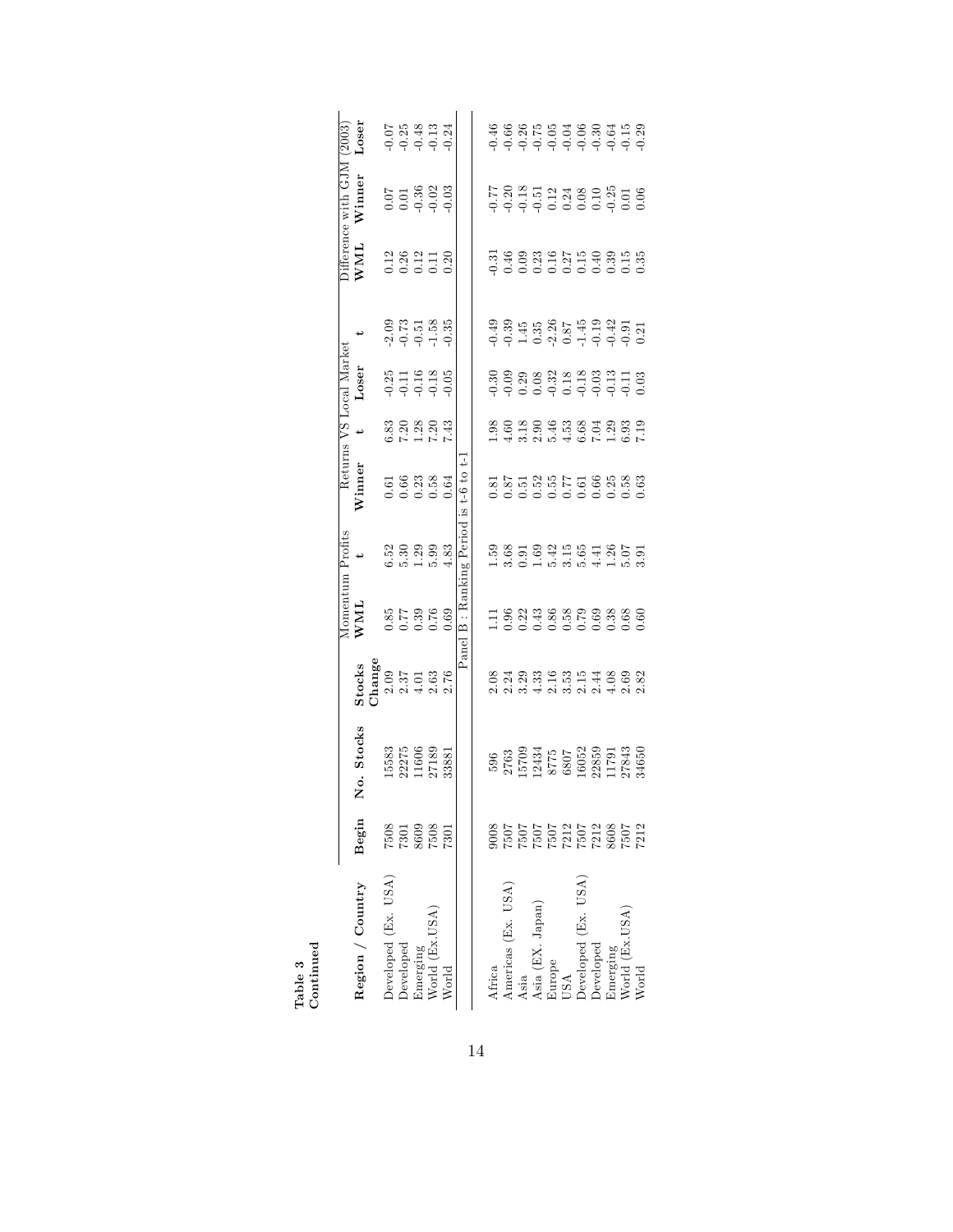Table 3 reveals significant differences in momentum premiums. We calculate a significant increase in WML average return in 22 out of the 40 international countries, where the highest differences occur for Egypt, Canada, Indonesia and Portugal, just to mention at least an example for each region. On the other hand, our etimated WML profits are significantly lower for 10 out of 40 countries. The highest deviation occurs to American (Ex. USA) markets where the average WML profits for Argentina, Brazil and Peru turns to negative. Moreover for 8 cases our results are insignificantly different from  $GJM(2003)$ . Finally, our screening procedure leaves less than 50 stocks in Ireland, during the underlying period and so it is excluded from our tests. Interestingly, in the mafority of cases the increase in WML profits is attributed to large decreases in Loser portfolio payoffs.

Focusing on a regional level, we document an incerease in momentum profits of all regions, except Africa. In Americas (excluding USA) MWL profits increase by 25%, where both Winners and Losers returns are decreased by 30% and 60%, respectively. Same, in Asia we document a significant overestimation of both Losers and Winners, where Loser profits decrease from  $0.60\%$  to zero and winners fall from  $1.08\%$  to  $0.43\%$ , respectively. These changes leaves unaffected the WML profit, which is close to  $0.40\%$  per month. For Europe WML profits increase by  $23\%$ , which is attributed to an  $27\%$  increase in Winners profits and a 20% reduce to Losers.

Based on the overall results of Table 3, we document an "pseudo-Reversal effect" in the international momentum returns. That is the tendency of data outliers to be concentrated on the extreme momentum portfolios, resulting a consistent overestimation of Losers portfolio profits for all cases, which is translated to higher momentum profits. The impact in winners portfolio is not clear, as the estimated profits seem to be equally over or underestimated around international markets and regions.

The effect is more clear, by focusing on the aggregated results in the bottom of Panel  $A$ , where on average, for all cases we document, a significant decrease in excess Losers profits, resulting to a significant increase of momentum profits. On the other hand, on average the impact on Winners is not significant, except for the case of Emerging markets, for which the highest deviations, compare to GJM(2003), were documented. It is worthwhile to mention that our estimate of the momentum premium for Emerging markets, 0.39%, is exactly the same eith Rouwenhorst (1999), using data from IFC for the relevant period<sup>32</sup>. Finally, based on Panel B, in line with  $GJM$  (2003), we find that skipping a month between ranking of stocks and investing periods, increases the returns of momentum portfolios, for all regions. Moreover, the "pseudo-Reversal effect" is also significant for all underlying cases, except Africa.

Overall, based on both panels A and B, the "pseudo-Reversal effect" is strong for all cases, resulting in a consistent and significant overestimation of Losers profits by almost  $0.6\%$  per month. For develloped markets the difference on Winners is not significant, while

 $32$ Rouwenhorst(1999) uses data from the Emerging markets datbase of IFC, for the period from January 1982 to April 1997, which strongly correlates with ours, that is July 1986 to December 2000.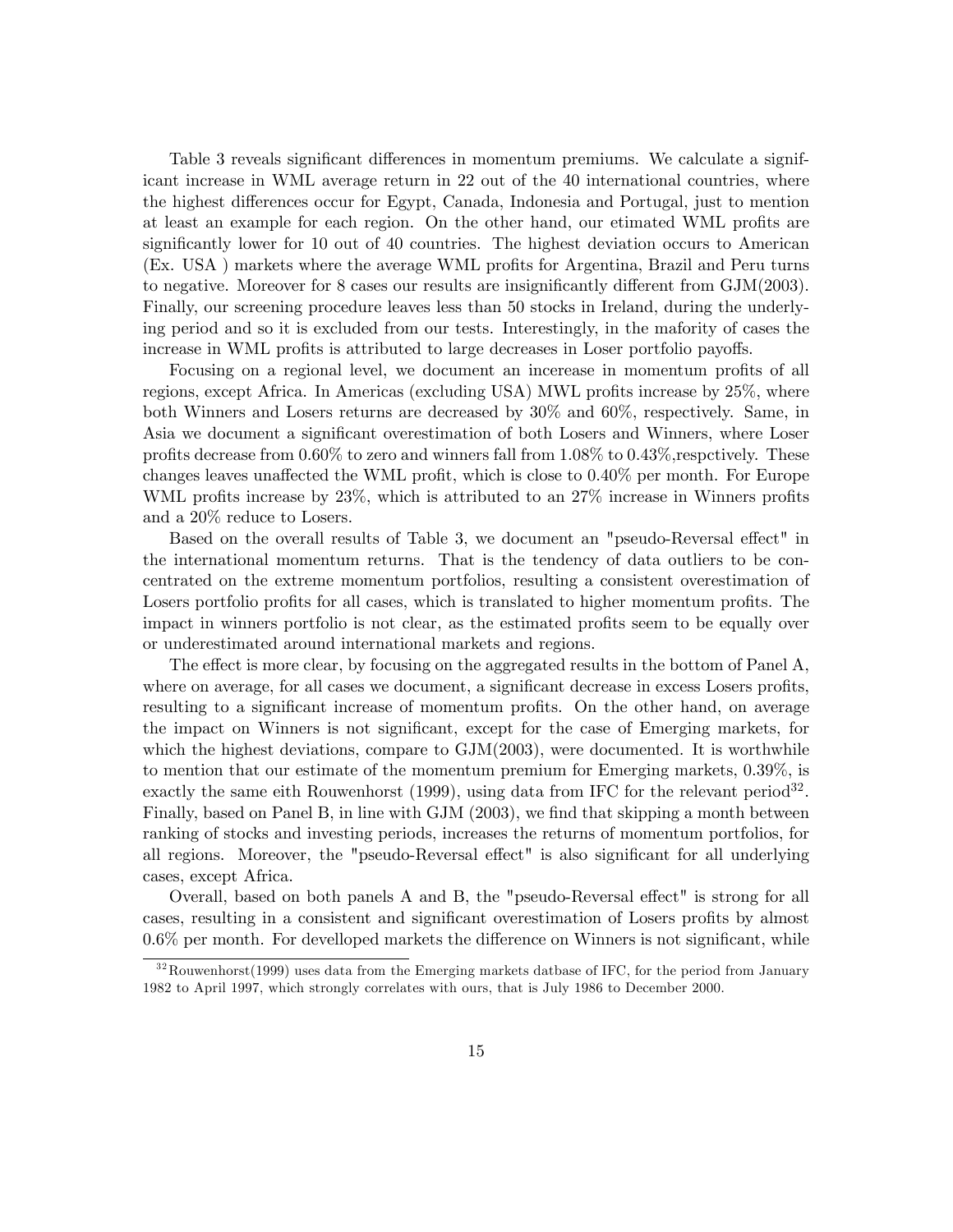a significant overestimation of  $20\%$  occurs for the Emerging markets winners portfolios. Overall, controlling for the "pseudo-reversal" effect increases WML profits by 25%. The only exception stands for Africa, where the mispricing, on average, on winners is greater than the mispricing of Losers. African region, though, contains only 2 countries and the results are biased towards South Africa.

## 3.2 Rouwenhorst (1998)

In a study widely referenced in momentum litterature,Rouwenhorst (1998), examines momentum profits using a sample of 2190 stocks from 12 European countries from 1978 through 1995<sup>33</sup>. He documents that momentum is present in all European individual markets as long as for an pan european diversified portfolio, where past medium term past Winners outperform past medium Term losers by more than 1% per cent per month. In this section we replicate Rouwenhorst results by using a much broader dataset, containing 4.410 common stocks from the underlying European countries. For all markets, we include a grater number of stocks, compared to Rouwenhorst(1998), except Belgium, for which we only have  $47$  stocks in the screened tapes<sup>34</sup>.

Following Rowenhorst(1998), Table  $4^{35}$  reports the average monthly returns of buy and hold winner, loser and momentum pan-european diversified portfolios, for a series of ranking and holding periods. Each month, all European stocks of the sample, are ranked into deciles (10%) based on their J-month past performance, where the bottom 10% of the stocks is assigned to Loser portfolio and the high 10 % to the Winners. These portfolios are equally weighted and are held for the k subsequent months, without rebalancing. To be included in the analysis, a stock should have available data, for both ranking and investing periods.All returns are converted to german marks, using exchange rate information from Thompson Reuters. Panel A reports the case where investment period occurs directly after ranking period , while panel B to the case where we skip a month between the above periods. Panels C and D, reports the first differences for all our underlying estimates, with those in Rouwenhorst. Also in Panel A and B,t ratios for the average WML returns, as long as the number of stocks used in each case are reported.

Panels A and B, in line with the underlying study, show that momentum profirs are large and significant and for the majority of cases Winners outperform losers by more than  $1\%$  per month. The profit of a momentum strategy falls, at any given ranking period, when the investment period increases from 3 to 12 months. Also for the cases of a relatively short investing period,  $3 \text{ or } 6$  months, momentum profits increase as we move from a  $3 \text{ to } 3$ 9 ranking period.

<sup>3 3</sup>Austria, Belgium, Denmark, France, Germany, Italy, Netherlands, Norway, Spain, Sweden, Switzerland and United Kingdom.

 $34$ Rouwenhorst (1998) uses 127 stocks from Belgium.

<sup>&</sup>lt;sup>35</sup>Table 4, panels A and B, are directly comparable to Table 1 in Rouwenhorst (1998),pp.270.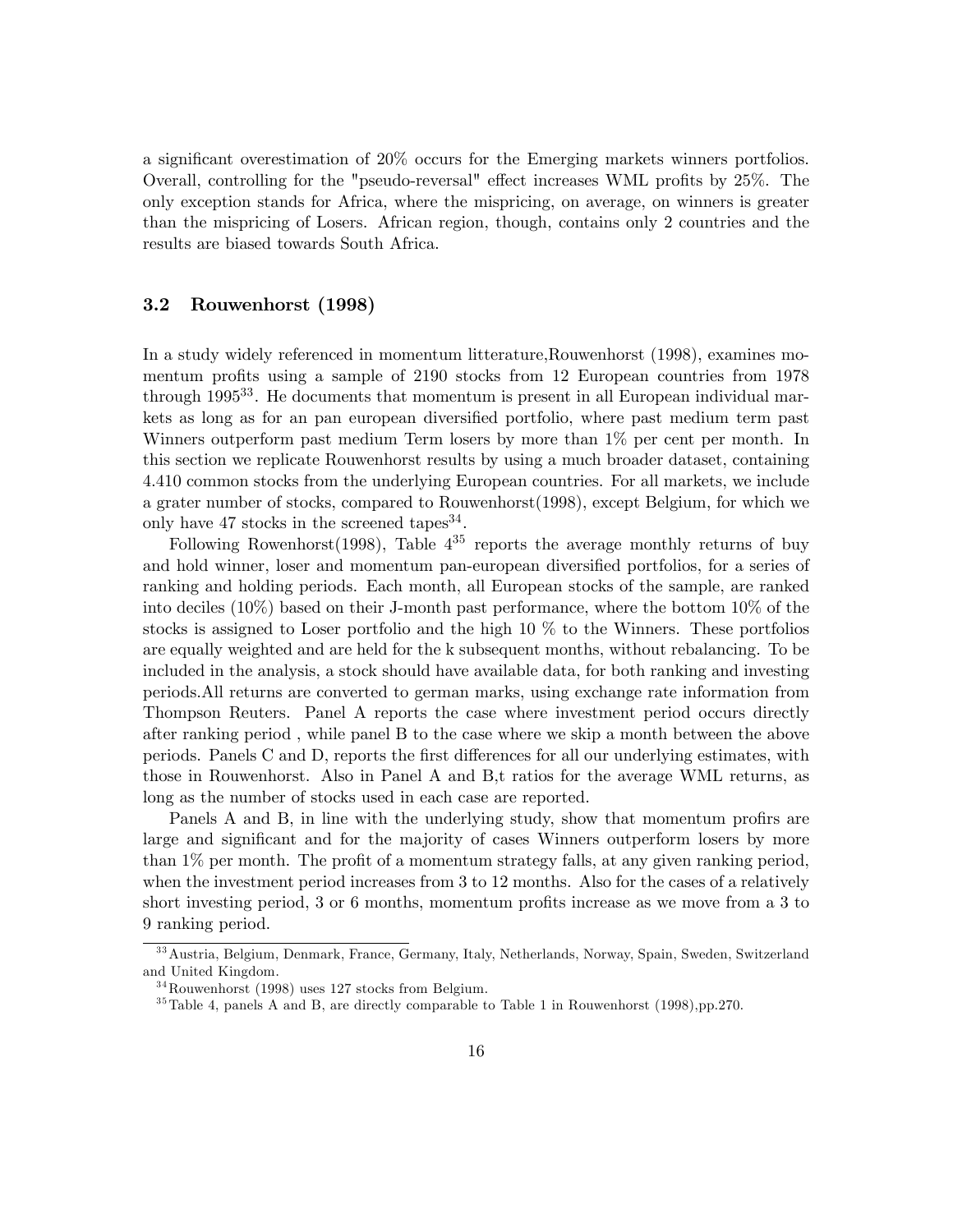Table 4 Returns of Relative strength Portfolios

performance are assigned to the Winers portfolio, while those with the lowest past performace, to the Loser portfolio. The portfolios are initially equally weighted and are held during the period  $t+k$ , that is the k subsequent months. The average return of each of the decile portfolios is computed as the average of the returns of the 6 simultaneously running vintages. WML is case where the portfolios are formed immediatly after ranking, while Panel B to the case when we skip a month between the ranking and the investing period. t statistics are also reported Panels C and D reports the deferences of our results with the corresponding results of Rowenhorst(1999), where<br>for all our estimations, we substract the corresponding values of Rouwen At the end each month, all European stocks are ranked into deciles based on their past J-month performance. The 10% of the stocks with the highest performance are assigned to the Winers portfolio, while those with the lowest past performace, to the Loser portfolio. The portfolios are initially equally weighted and are held during the period t+k, that is the k subsequent months. The average return of each of the decile portfolios is computed as the average of the returns of the 6 simultaneously running vintages. WML is the return of a strategy, going each month, long on the Winners and short on Losers. Table reports the average values of the Buy and Hold momentum returns on these portfolios for the period 1980 to 1995. Panel A refers to the case where the portfolios are formed immediatly after ranking, while Panel B to the case when we skip a month between the ranking and the investing period. t statistics are also reported Panels C and D reports the deferences of our results with the corresponding results of Rowenhorst(1999), where At the end each month, all European stocks are ranked into deciles based on their past J-month performance. The 10% of the stocks with the highest for all our estimations, we substract the corresponding values of Rouwenhorst(1998) values. Returns for all stocks are converted to Deutsche marks, using the exchange rates from Reuters.

| using the exchange rates from Reuters. |                                                                                                                                                                                                                                                                                                                                                                                                                                                                           |                                                                                                                                                                         |                                                                                                                                                                                                                                                                                                 |                                                                                                                                                                                                                                                                            |                                                                                                                                                                                                                                                                                                                                                                                                                                                                 |                                                                                                                                                                                                                                                                   |                                                                                                                                                                                                                                                                                               |                                                                                                                                                                                                                                                                   |                                                                                                                                                                                                                                                                                             |
|----------------------------------------|---------------------------------------------------------------------------------------------------------------------------------------------------------------------------------------------------------------------------------------------------------------------------------------------------------------------------------------------------------------------------------------------------------------------------------------------------------------------------|-------------------------------------------------------------------------------------------------------------------------------------------------------------------------|-------------------------------------------------------------------------------------------------------------------------------------------------------------------------------------------------------------------------------------------------------------------------------------------------|----------------------------------------------------------------------------------------------------------------------------------------------------------------------------------------------------------------------------------------------------------------------------|-----------------------------------------------------------------------------------------------------------------------------------------------------------------------------------------------------------------------------------------------------------------------------------------------------------------------------------------------------------------------------------------------------------------------------------------------------------------|-------------------------------------------------------------------------------------------------------------------------------------------------------------------------------------------------------------------------------------------------------------------|-----------------------------------------------------------------------------------------------------------------------------------------------------------------------------------------------------------------------------------------------------------------------------------------------|-------------------------------------------------------------------------------------------------------------------------------------------------------------------------------------------------------------------------------------------------------------------|---------------------------------------------------------------------------------------------------------------------------------------------------------------------------------------------------------------------------------------------------------------------------------------------|
|                                        |                                                                                                                                                                                                                                                                                                                                                                                                                                                                           |                                                                                                                                                                         |                                                                                                                                                                                                                                                                                                 | Panel A - Ranking t-j-1 to t-2                                                                                                                                                                                                                                             |                                                                                                                                                                                                                                                                                                                                                                                                                                                                 |                                                                                                                                                                                                                                                                   |                                                                                                                                                                                                                                                                                               | Panel B - Ranking t-j to t-1                                                                                                                                                                                                                                      |                                                                                                                                                                                                                                                                                             |
| Ranking Period                         |                                                                                                                                                                                                                                                                                                                                                                                                                                                                           |                                                                                                                                                                         | Holding                                                                                                                                                                                                                                                                                         | Period (                                                                                                                                                                                                                                                                   |                                                                                                                                                                                                                                                                                                                                                                                                                                                                 |                                                                                                                                                                                                                                                                   |                                                                                                                                                                                                                                                                                               | Holding Period (K                                                                                                                                                                                                                                                 |                                                                                                                                                                                                                                                                                             |
| $\Xi$                                  | Portfolio                                                                                                                                                                                                                                                                                                                                                                                                                                                                 | $\bullet$                                                                                                                                                               | $\circ$                                                                                                                                                                                                                                                                                         | $\circ$                                                                                                                                                                                                                                                                    | $\overline{12}$                                                                                                                                                                                                                                                                                                                                                                                                                                                 | ಣ                                                                                                                                                                                                                                                                 | $\circ$                                                                                                                                                                                                                                                                                       | $\bullet$                                                                                                                                                                                                                                                         | $\frac{2}{1}$                                                                                                                                                                                                                                                                               |
| ಌ                                      | Loser                                                                                                                                                                                                                                                                                                                                                                                                                                                                     | $\frac{0.0085}{2}$                                                                                                                                                      | $\frac{82}{2}$                                                                                                                                                                                                                                                                                  |                                                                                                                                                                                                                                                                            |                                                                                                                                                                                                                                                                                                                                                                                                                                                                 |                                                                                                                                                                                                                                                                   | $0.\overline{0066}$                                                                                                                                                                                                                                                                           |                                                                                                                                                                                                                                                                   |                                                                                                                                                                                                                                                                                             |
|                                        | Winner                                                                                                                                                                                                                                                                                                                                                                                                                                                                    |                                                                                                                                                                         |                                                                                                                                                                                                                                                                                                 |                                                                                                                                                                                                                                                                            |                                                                                                                                                                                                                                                                                                                                                                                                                                                                 |                                                                                                                                                                                                                                                                   |                                                                                                                                                                                                                                                                                               | 0060<br>0070'C                                                                                                                                                                                                                                                    |                                                                                                                                                                                                                                                                                             |
|                                        |                                                                                                                                                                                                                                                                                                                                                                                                                                                                           | 0.0205                                                                                                                                                                  | $0.0194$<br>$0.0112$<br>$0.05$<br>$0.3390$                                                                                                                                                                                                                                                      | $\frac{1}{0.0205}$<br>$\frac{0.0205}{0.0126}$<br>$\frac{4.82}{2762}$                                                                                                                                                                                                       |                                                                                                                                                                                                                                                                                                                                                                                                                                                                 | 0.0063<br>70.0197<br>9.0134                                                                                                                                                                                                                                       | 0.0193<br>0.0125                                                                                                                                                                                                                                                                              | 0.131                                                                                                                                                                                                                                                             |                                                                                                                                                                                                                                                                                             |
|                                        |                                                                                                                                                                                                                                                                                                                                                                                                                                                                           | $\begin{array}{c} 4.06 \\ 4317 \end{array}$                                                                                                                             |                                                                                                                                                                                                                                                                                                 |                                                                                                                                                                                                                                                                            |                                                                                                                                                                                                                                                                                                                                                                                                                                                                 |                                                                                                                                                                                                                                                                   |                                                                                                                                                                                                                                                                                               |                                                                                                                                                                                                                                                                   |                                                                                                                                                                                                                                                                                             |
|                                        |                                                                                                                                                                                                                                                                                                                                                                                                                                                                           |                                                                                                                                                                         |                                                                                                                                                                                                                                                                                                 |                                                                                                                                                                                                                                                                            |                                                                                                                                                                                                                                                                                                                                                                                                                                                                 | $\frac{4.36}{3939}$                                                                                                                                                                                                                                               |                                                                                                                                                                                                                                                                                               | $4.98$<br>2609                                                                                                                                                                                                                                                    |                                                                                                                                                                                                                                                                                             |
|                                        |                                                                                                                                                                                                                                                                                                                                                                                                                                                                           |                                                                                                                                                                         |                                                                                                                                                                                                                                                                                                 |                                                                                                                                                                                                                                                                            |                                                                                                                                                                                                                                                                                                                                                                                                                                                                 |                                                                                                                                                                                                                                                                   |                                                                                                                                                                                                                                                                                               |                                                                                                                                                                                                                                                                   |                                                                                                                                                                                                                                                                                             |
|                                        |                                                                                                                                                                                                                                                                                                                                                                                                                                                                           |                                                                                                                                                                         |                                                                                                                                                                                                                                                                                                 |                                                                                                                                                                                                                                                                            |                                                                                                                                                                                                                                                                                                                                                                                                                                                                 |                                                                                                                                                                                                                                                                   |                                                                                                                                                                                                                                                                                               |                                                                                                                                                                                                                                                                   |                                                                                                                                                                                                                                                                                             |
|                                        |                                                                                                                                                                                                                                                                                                                                                                                                                                                                           |                                                                                                                                                                         |                                                                                                                                                                                                                                                                                                 |                                                                                                                                                                                                                                                                            |                                                                                                                                                                                                                                                                                                                                                                                                                                                                 |                                                                                                                                                                                                                                                                   |                                                                                                                                                                                                                                                                                               |                                                                                                                                                                                                                                                                   |                                                                                                                                                                                                                                                                                             |
|                                        |                                                                                                                                                                                                                                                                                                                                                                                                                                                                           |                                                                                                                                                                         |                                                                                                                                                                                                                                                                                                 |                                                                                                                                                                                                                                                                            |                                                                                                                                                                                                                                                                                                                                                                                                                                                                 |                                                                                                                                                                                                                                                                   |                                                                                                                                                                                                                                                                                               |                                                                                                                                                                                                                                                                   |                                                                                                                                                                                                                                                                                             |
|                                        |                                                                                                                                                                                                                                                                                                                                                                                                                                                                           |                                                                                                                                                                         |                                                                                                                                                                                                                                                                                                 |                                                                                                                                                                                                                                                                            |                                                                                                                                                                                                                                                                                                                                                                                                                                                                 |                                                                                                                                                                                                                                                                   |                                                                                                                                                                                                                                                                                               |                                                                                                                                                                                                                                                                   |                                                                                                                                                                                                                                                                                             |
|                                        |                                                                                                                                                                                                                                                                                                                                                                                                                                                                           |                                                                                                                                                                         |                                                                                                                                                                                                                                                                                                 |                                                                                                                                                                                                                                                                            |                                                                                                                                                                                                                                                                                                                                                                                                                                                                 |                                                                                                                                                                                                                                                                   |                                                                                                                                                                                                                                                                                               |                                                                                                                                                                                                                                                                   |                                                                                                                                                                                                                                                                                             |
|                                        |                                                                                                                                                                                                                                                                                                                                                                                                                                                                           |                                                                                                                                                                         |                                                                                                                                                                                                                                                                                                 |                                                                                                                                                                                                                                                                            |                                                                                                                                                                                                                                                                                                                                                                                                                                                                 |                                                                                                                                                                                                                                                                   |                                                                                                                                                                                                                                                                                               |                                                                                                                                                                                                                                                                   |                                                                                                                                                                                                                                                                                             |
|                                        |                                                                                                                                                                                                                                                                                                                                                                                                                                                                           |                                                                                                                                                                         |                                                                                                                                                                                                                                                                                                 |                                                                                                                                                                                                                                                                            |                                                                                                                                                                                                                                                                                                                                                                                                                                                                 |                                                                                                                                                                                                                                                                   |                                                                                                                                                                                                                                                                                               |                                                                                                                                                                                                                                                                   |                                                                                                                                                                                                                                                                                             |
|                                        | $\begin{array}{l} \text{WML} \\ \text{(t-stat)} \\ \text{# Stock} \\ \text{Winner} \\ \text{WML} \\ \text{WML} \\ \text{WML} \\ \text{WML} \\ \text{WML} \\ \text{WML} \\ \text{WML} \\ \text{WML} \\ \text{WML} \\ \text{WML} \\ \text{WML} \\ \text{WML} \\ \text{WML} \\ \text{WML} \\ \text{WML} \\ \text{WML} \\ \text{WML} \\ \text{WML} \\ \text{WML} \\ \text{WML} \\ \text{WML} \\ \text{WML} \\ \text{WML} \\ \text{WML} \\ \text{WML} \\ \text{WML} \\ \text{$ | $\begin{array}{l} 0.0059\\ 0.0204\\ 0.0145\\ 3.98\\ 0.0056\\ 0.0056\\ 0.00155\\ 0.01155\\ 0.0155\\ 2762\\ 2762\\ 0.0050\\ 0.0050\\ 0.00158\\ 3.78\\ 3.78\\ \end{array}$ | $\begin{array}{l} 0.0060\\ -0.0205\\ -0.1145\\ -4.10\\ 2762\\ 2.0049\\ -2.0049\\ -1.0049\\ -1.0152\\ -1.0152\\ -4.27\\ -4.27\\ -1.019\\ -1.019\\ -1.019\\ -1.019\\ -1.019\\ -1.019\\ -1.019\\ -1.019\\ -1.019\\ -1.019\\ -1.019\\ -1.019\\ -1.019\\ -1.019\\ -1.019\\ -1.019\\ -1.019\\ -1.019$ | $\begin{array}{l} 0.0056\\ 0.0204\\ -4.48\\ 2341\\ 2341\\ 0.0058\\ 0.0179\\ 0.0179\\ 3.50\\ 2071\\ 3.50\\ 2076\\ 2.57\\ 2.57\\ 2.57\\ 2.6\\ 1786\\ 1786\\ 1786\\ 1786\\ 1786\\ 1786\\ 1786\\ 1786\\ 1786\\ 1786\\ 1786\\ 1786\\ 1786\\ 1786\\ 1786\\ 1786\\ 1786\\ 1786\\$ | $\begin{array}{l} \vspace{2mm} \begin{array}{l} \vspace{2mm} \textcolor{blue}{0.0076} \\ \textcolor{blue}{0.0196} \\ \textcolor{blue}{0.0190} \\ \textcolor{blue}{0.0100} \\ \textcolor{blue}{0.0006} \\ \textcolor{blue}{0.0000} \\ \textcolor{blue}{0.0000} \\ \textcolor{blue}{0.0000} \\ \textcolor{blue}{0.0000} \\ \textcolor{blue}{0.0000} \\ \textcolor{blue}{0.0000} \\ \textcolor{blue}{0.0000} \\ \textcolor{blue}{0.0000} \\ \textcolor{blue}{0.00$ | $\begin{array}{l} 0.0046\\ 0.0204\\ 0.0158\\ 0.0044\\ 0.0044\\ 0.00136\\ 0.00136\\ 0.0004\\ 0.0004\\ 0.0004\\ 0.0004\\ 0.0004\\ 0.0013\\ 0.0136\\ 0.0014\\ 0.0136\\ 0.0014\\ 0.0149\\ 0.0140\\ 0.0140\\ 0.0140\\ 0.0140\\ 0.0140\\ 0.0140\\ 0.0140\\ 0.0140\\ 0.$ | $\begin{array}{l} 4.48 \\ 4.50 \\ 0.0048 \\ 0.0160 \\ 0.0160 \\ 0.0160 \\ 0.0045 \\ 0.0045 \\ 0.0045 \\ 0.0050 \\ 0.0032 \\ 0.0018 \\ 0.0003 \\ 0.0018 \\ 0.0018 \\ 0.0018 \\ 0.0018 \\ 0.0018 \\ 0.0018 \\ 0.0018 \\ 0.0018 \\ 0.0018 \\ 0.0018 \\ 0.0018 \\ 0.0018 \\ 0.0018 \\ 0.0018 \\ $ | $\begin{array}{l} 0.0050\\ 0.0195\\ 0.0145\\ 0.0067\\ 2.250\\ 0.0067\\ 0.00167\\ 0.0010\\ 0.0107\\ 0.0087\\ 1972\\ 1972\\ 0.0087\\ 100\\ 0.0070\\ 0.0070\\ 0.0070\\ 0.0070\\ 0.0070\\ 0.0070\\ 0.0070\\ 0.00070\\ 0.00070\\ 0.00070\\ 0.00070\\ 0.00070\\ 0.0007$ | $\begin{array}{l} 0.0186\\ -0.0108\\ -4.23\\ 2.250\\ -0.0106\\ -0.0101\\ -1.0082\\ -1.0083\\ -1.0083\\ -1.0083\\ -1.0083\\ -1.0083\\ -1.0083\\ -1.0081\\ -1.0081\\ -1.0081\\ -1.0081\\ -1.0081\\ -1.0081\\ -1.0081\\ -1.0081\\ -1.0081\\ -1.0081\\ -1.0081\\ -1.0081\\ -1.0081\\ -1.0081\\$ |
|                                        |                                                                                                                                                                                                                                                                                                                                                                                                                                                                           |                                                                                                                                                                         |                                                                                                                                                                                                                                                                                                 |                                                                                                                                                                                                                                                                            |                                                                                                                                                                                                                                                                                                                                                                                                                                                                 |                                                                                                                                                                                                                                                                   |                                                                                                                                                                                                                                                                                               |                                                                                                                                                                                                                                                                   |                                                                                                                                                                                                                                                                                             |
| $\overline{2}$                         |                                                                                                                                                                                                                                                                                                                                                                                                                                                                           |                                                                                                                                                                         |                                                                                                                                                                                                                                                                                                 |                                                                                                                                                                                                                                                                            |                                                                                                                                                                                                                                                                                                                                                                                                                                                                 |                                                                                                                                                                                                                                                                   |                                                                                                                                                                                                                                                                                               |                                                                                                                                                                                                                                                                   |                                                                                                                                                                                                                                                                                             |
|                                        |                                                                                                                                                                                                                                                                                                                                                                                                                                                                           |                                                                                                                                                                         |                                                                                                                                                                                                                                                                                                 |                                                                                                                                                                                                                                                                            |                                                                                                                                                                                                                                                                                                                                                                                                                                                                 |                                                                                                                                                                                                                                                                   |                                                                                                                                                                                                                                                                                               |                                                                                                                                                                                                                                                                   |                                                                                                                                                                                                                                                                                             |
|                                        |                                                                                                                                                                                                                                                                                                                                                                                                                                                                           |                                                                                                                                                                         |                                                                                                                                                                                                                                                                                                 |                                                                                                                                                                                                                                                                            |                                                                                                                                                                                                                                                                                                                                                                                                                                                                 |                                                                                                                                                                                                                                                                   |                                                                                                                                                                                                                                                                                               |                                                                                                                                                                                                                                                                   |                                                                                                                                                                                                                                                                                             |
|                                        | $(t-stat)$<br>$# 5tocks$                                                                                                                                                                                                                                                                                                                                                                                                                                                  |                                                                                                                                                                         |                                                                                                                                                                                                                                                                                                 |                                                                                                                                                                                                                                                                            |                                                                                                                                                                                                                                                                                                                                                                                                                                                                 |                                                                                                                                                                                                                                                                   |                                                                                                                                                                                                                                                                                               |                                                                                                                                                                                                                                                                   |                                                                                                                                                                                                                                                                                             |
|                                        |                                                                                                                                                                                                                                                                                                                                                                                                                                                                           |                                                                                                                                                                         |                                                                                                                                                                                                                                                                                                 |                                                                                                                                                                                                                                                                            |                                                                                                                                                                                                                                                                                                                                                                                                                                                                 |                                                                                                                                                                                                                                                                   |                                                                                                                                                                                                                                                                                               |                                                                                                                                                                                                                                                                   |                                                                                                                                                                                                                                                                                             |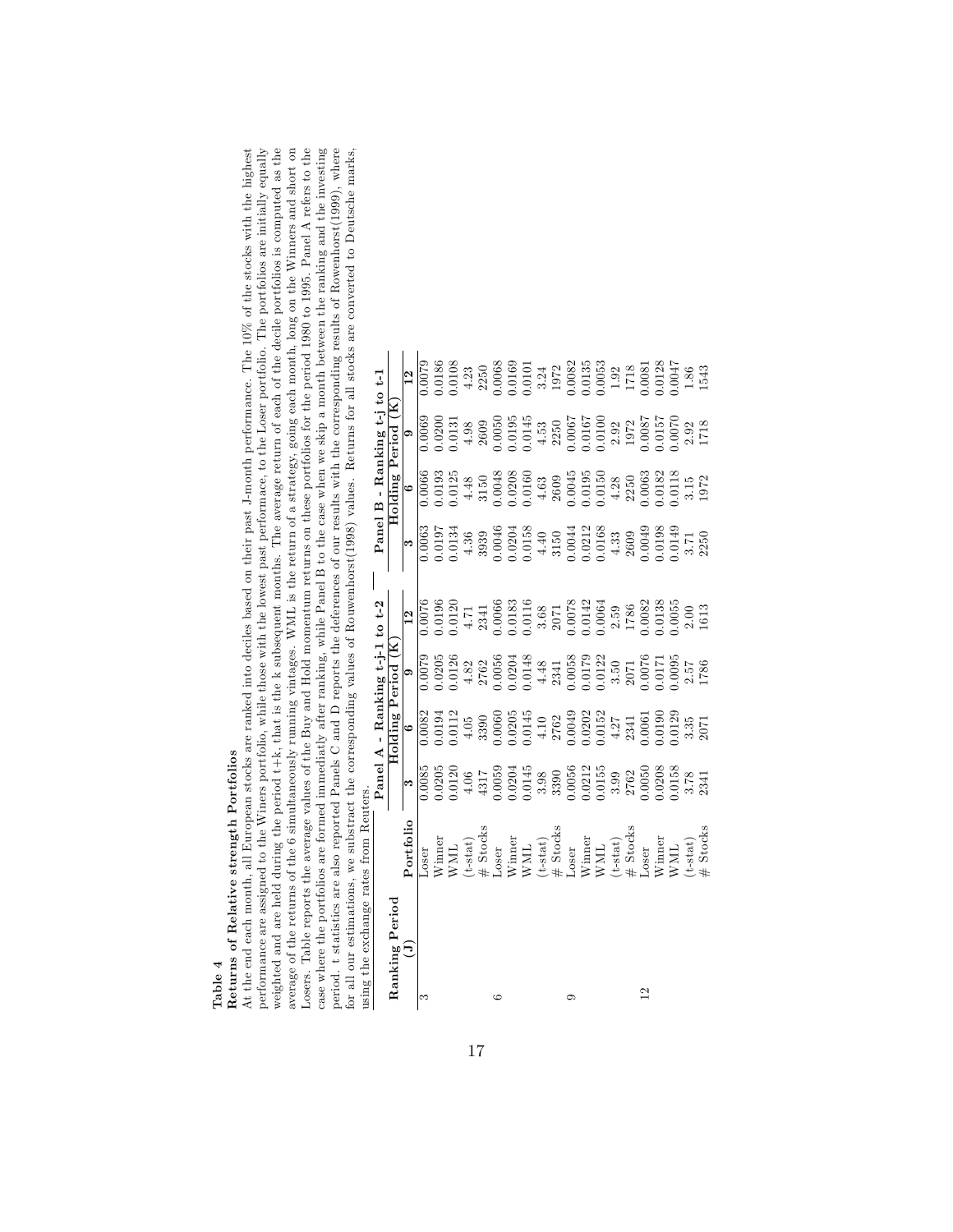| <b>Fable</b>            |                                                                                                                                                                                                                                                                                                                                                                                                                                                                                                                                                                             |                                                                                                          |                                                                                                |                                                                                                                  |                                                                                                                     |                                                                                                                                        |                                                                                                                                                            |                                                                                                                                 |                                                                                                                                                                      |
|-------------------------|-----------------------------------------------------------------------------------------------------------------------------------------------------------------------------------------------------------------------------------------------------------------------------------------------------------------------------------------------------------------------------------------------------------------------------------------------------------------------------------------------------------------------------------------------------------------------------|----------------------------------------------------------------------------------------------------------|------------------------------------------------------------------------------------------------|------------------------------------------------------------------------------------------------------------------|---------------------------------------------------------------------------------------------------------------------|----------------------------------------------------------------------------------------------------------------------------------------|------------------------------------------------------------------------------------------------------------------------------------------------------------|---------------------------------------------------------------------------------------------------------------------------------|----------------------------------------------------------------------------------------------------------------------------------------------------------------------|
| <i><b>Continuec</b></i> |                                                                                                                                                                                                                                                                                                                                                                                                                                                                                                                                                                             | First 1                                                                                                  |                                                                                                |                                                                                                                  | Differences with Rowenhorst (1998)                                                                                  |                                                                                                                                        |                                                                                                                                                            |                                                                                                                                 |                                                                                                                                                                      |
|                         |                                                                                                                                                                                                                                                                                                                                                                                                                                                                                                                                                                             |                                                                                                          |                                                                                                | Panel C - Ranking t-j-1 to t-2                                                                                   |                                                                                                                     |                                                                                                                                        |                                                                                                                                                            | Panel $D$ - Ranking $t$ -j $t_0$ $t$ -1                                                                                         |                                                                                                                                                                      |
| anking Period           |                                                                                                                                                                                                                                                                                                                                                                                                                                                                                                                                                                             |                                                                                                          | Holding Period (K                                                                              |                                                                                                                  |                                                                                                                     |                                                                                                                                        | Holding Period (K                                                                                                                                          |                                                                                                                                 |                                                                                                                                                                      |
| Ξ                       | Portfolio                                                                                                                                                                                                                                                                                                                                                                                                                                                                                                                                                                   |                                                                                                          | $\circ$                                                                                        | $\circ$                                                                                                          |                                                                                                                     |                                                                                                                                        | $\circ$                                                                                                                                                    | G                                                                                                                               |                                                                                                                                                                      |
|                         | <b>JOSET</b>                                                                                                                                                                                                                                                                                                                                                                                                                                                                                                                                                                | 0.0031                                                                                                   | 0.0022                                                                                         | 0.0029                                                                                                           | 0.0033                                                                                                              | $-0.0014$                                                                                                                              | 0.0021                                                                                                                                                     | 0.0025                                                                                                                          | 0.0026                                                                                                                                                               |
|                         |                                                                                                                                                                                                                                                                                                                                                                                                                                                                                                                                                                             | 0.0018                                                                                                   | 0.0002                                                                                         | 1.0015                                                                                                           | 1.0005                                                                                                              | $\begin{array}{c} 0.0012 \\ 0.0025 \\ -0.0026 \\ 0.0000 \\ 0.0000 \\ -0.0027 \\ -0.0020 \\ 0.0003 \\ 0.0003 \\ -0.0028 \\ \end{array}$ | 0.0002                                                                                                                                                     | 0.0010                                                                                                                          | $\begin{array}{l} 0.0002\\ 0.0029\\ 0.0038\\ 0.0038\\ 0.0038\\ 0.0038\\ 0.0032\\ 0.001\\ 0.0020\\ 0.0032\\ 0.0049\\ 0.0044\\ 0.0044\\ 0.0044\\ 0.0048\\ \end{array}$ |
|                         |                                                                                                                                                                                                                                                                                                                                                                                                                                                                                                                                                                             | 0.0050                                                                                                   | 0.0024                                                                                         | 1.0044                                                                                                           |                                                                                                                     |                                                                                                                                        |                                                                                                                                                            |                                                                                                                                 |                                                                                                                                                                      |
|                         |                                                                                                                                                                                                                                                                                                                                                                                                                                                                                                                                                                             | $-0.0036$                                                                                                | 0.0030                                                                                         |                                                                                                                  |                                                                                                                     |                                                                                                                                        |                                                                                                                                                            |                                                                                                                                 |                                                                                                                                                                      |
|                         | $\begin{array}{l} \text{Winner}\\ \text{WML}\\ \text{User}\\ \text{Winner}\\ \text{WML}\\ \text{WML}\\ \text{Winner}\\ \text{Winner}\\ \text{WML}\\ \text{Loser}\\ \text{Loser}\\ \text{Loser}\\ \text{Loser}\\ \text{Winner}\\ \text{Loser}\\ \text{Loser}\\ \text{Winner}\\ \text{Winner}\\ \text{Winner}\\ \text{Winner}\\ \text{Winner}\\ \text{Winner}\\ \text{Winner}\\ \text{Winner}\\ \text{Winner}\\ \text{Winner}\\ \text{Winner}\\ \text{Winner}\\ \text{Winner}\\ \text{Winner}\\ \text{Winner}\\ \text{Winner}\\ \text{Winner}\\ \text{Winner}\\ \text{Winner$ | $\begin{array}{c} -0.0004 \\ 0.0032 \\ -0.0032 \\ 0.0000 \\ 0.0001 \\ -0.0034 \\ -0.0034 \\ \end{array}$ | 0.0001                                                                                         | $\begin{array}{c} 0.0036 \\ 0.0000 \\ 0.0036 \\ 0.0039 \\ -0.0025 \\ 0.0015 \\ 0.0015 \\ -0.0015 \\ \end{array}$ | $\begin{array}{r} 0.0038 \\ -0.0038 \\ -0.0012 \\ 0.0025 \\ 0.0025 \\ -0.0033 \\ -0.0051 \\ -0.0018 \\ \end{array}$ |                                                                                                                                        | $\begin{array}{c} 0.0020 \\ -0.0028 \\ 0.0003 \\ 0.0032 \\ 0.0032 \\ -0.0032 \\ -0.0012 \\ 0.0020 \\ -0.0030 \\ 0.0030 \\ 0.0030 \\ 0.0016 \\ \end{array}$ | $\begin{array}{c} 0.0036 \\ -0.0038 \\ -0.0005 \\ 0.00033 \\ 0.0033 \\ -0.0030 \\ -0.0030 \\ -0.0002 \\ -0.0033 \\ \end{array}$ |                                                                                                                                                                      |
|                         |                                                                                                                                                                                                                                                                                                                                                                                                                                                                                                                                                                             |                                                                                                          | $\begin{array}{c} 0.0029 \\ -0.0034 \\ -0.0011 \\ 0.0023 \\ -0.0033 \\ -0.0033 \\ \end{array}$ |                                                                                                                  |                                                                                                                     |                                                                                                                                        |                                                                                                                                                            |                                                                                                                                 |                                                                                                                                                                      |
|                         |                                                                                                                                                                                                                                                                                                                                                                                                                                                                                                                                                                             |                                                                                                          |                                                                                                |                                                                                                                  |                                                                                                                     |                                                                                                                                        |                                                                                                                                                            |                                                                                                                                 |                                                                                                                                                                      |
|                         |                                                                                                                                                                                                                                                                                                                                                                                                                                                                                                                                                                             |                                                                                                          |                                                                                                |                                                                                                                  |                                                                                                                     |                                                                                                                                        |                                                                                                                                                            |                                                                                                                                 |                                                                                                                                                                      |
|                         |                                                                                                                                                                                                                                                                                                                                                                                                                                                                                                                                                                             |                                                                                                          |                                                                                                |                                                                                                                  |                                                                                                                     |                                                                                                                                        |                                                                                                                                                            |                                                                                                                                 |                                                                                                                                                                      |
| $\mathbf{\Omega}$       |                                                                                                                                                                                                                                                                                                                                                                                                                                                                                                                                                                             |                                                                                                          |                                                                                                |                                                                                                                  |                                                                                                                     |                                                                                                                                        |                                                                                                                                                            |                                                                                                                                 |                                                                                                                                                                      |
|                         |                                                                                                                                                                                                                                                                                                                                                                                                                                                                                                                                                                             |                                                                                                          |                                                                                                | 0.0026                                                                                                           |                                                                                                                     |                                                                                                                                        |                                                                                                                                                            |                                                                                                                                 |                                                                                                                                                                      |
|                         | <b>NNL</b>                                                                                                                                                                                                                                                                                                                                                                                                                                                                                                                                                                  | 0.0023                                                                                                   | 0.0014                                                                                         | 0.0006                                                                                                           | 0.000£                                                                                                              | 0.0018                                                                                                                                 |                                                                                                                                                            | 0.0008                                                                                                                          | 0.0004                                                                                                                                                               |
|                         |                                                                                                                                                                                                                                                                                                                                                                                                                                                                                                                                                                             |                                                                                                          |                                                                                                |                                                                                                                  |                                                                                                                     |                                                                                                                                        |                                                                                                                                                            |                                                                                                                                 |                                                                                                                                                                      |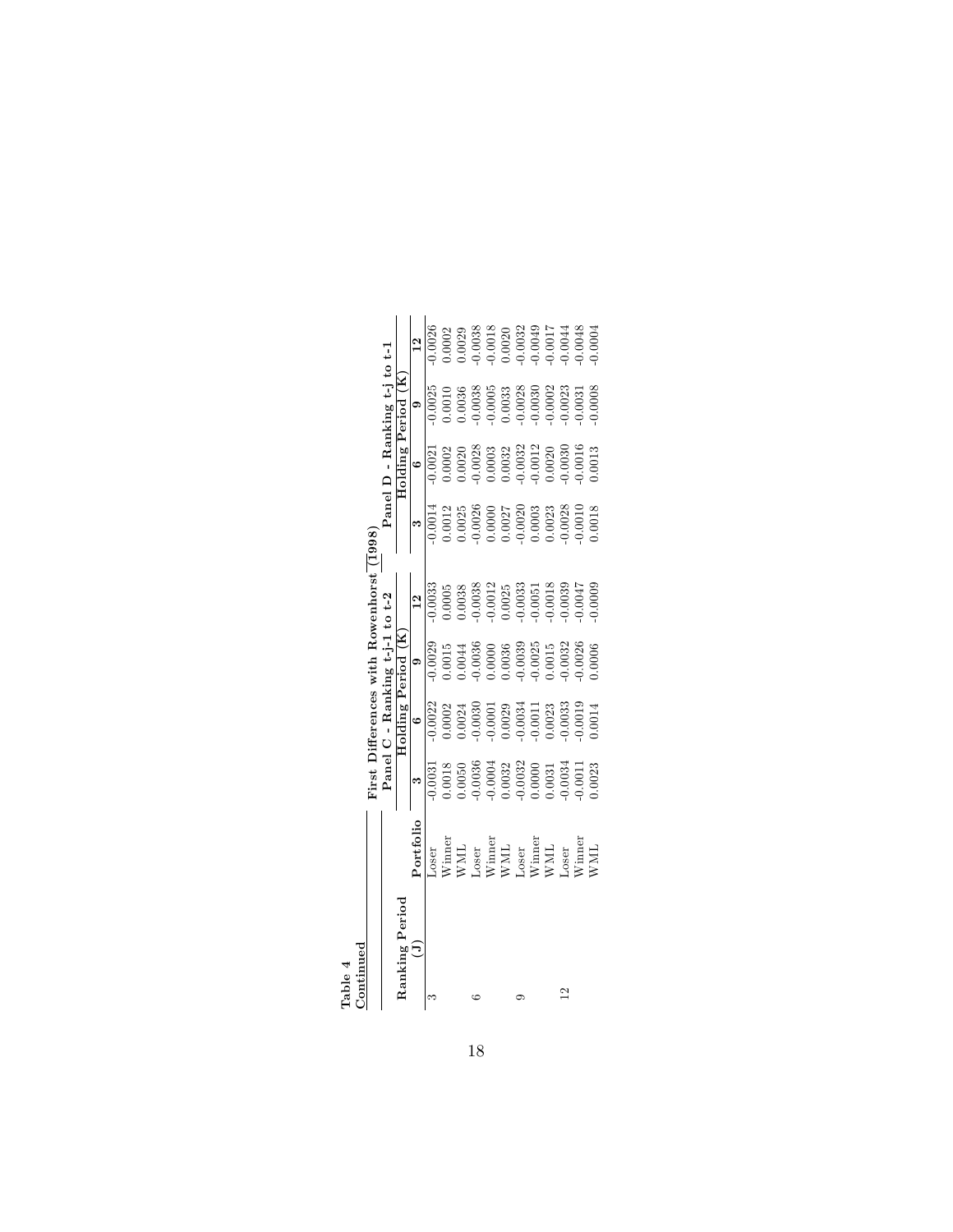Finally, as expected, the continuation effect is stronger for the mid-term ranking period of 6 months, and profits increase when we skip a month between periods. Focusing on panels C and D, the "pseudo reversal effect", documented on the previous subsection, is also present. In all cases, our screened dataset results in a  $20\%$  increase in momentum profits, compared to Rouwenhorst results. This increase is especially attributed to a significant  $32\%$  decrease, on average, of the estimated profits of loser portfolios, while the differences on winner profits are on average insignificant. Indeed, this phenomenon is strong, as loser premiums are lower for all 32 cases of Table 4. Focusing on the common, 6 months ranking - 6 months investing portfolios, by skipping a month, Loser portfolio premiums are reduced by  $0.22\%$  compared to the Rowenhorst. On the other hand the differences on profits of winners are close to zero  $(0.02\%)$ . Overall our estimates are statistically significant except for the extreme 12-12 case of panel B.

Following Rowenhorst (1998), we focus on the buy and hold portfolios that use a 6 month ranking period, and are held for 6 months. Table 5 depicts the analytical results for all 10 decile portfolios for the period from January 1980 to December 1995. MSCI beta is the beta of the underlying portfolio, computed relative to the value weighted MSCI index of the 12 European countries. Average size is the average natural logarithm of the market value of equity of the stocks in the given portfolio. Returns and market values are converted to German marks. Moreover, we report the F-statistic that tests for the equallity of average returns of decile portfolios. By focusing on Table 5, the "pseudo reversal effect in returns is captured on greater detail in the screened returns of the 10 decile portfolios. We document that using our screened dataset, it increases WML profits by  $25\%$  (1.45%) per month compared to Rowenhorst estimate of 1.16% per month). The increase of the momentum profits, thought, can be attributed, mainly through the reduction of Loser portfolio profits. Indeed, the differentiation of results, is significant only for the bottom 20% of the stocks, where the returns of these portfolios are reduced, on average by 19%. On the other hand the deviation of the estimated returns for the remaining 7 decile portfolios and Winners is insignificantly different from zero. In line with Rouwenhorst $(1998)$  we find that betas have no explanatory power on European momentum profits and the average sizes of our samples are favorably comparable.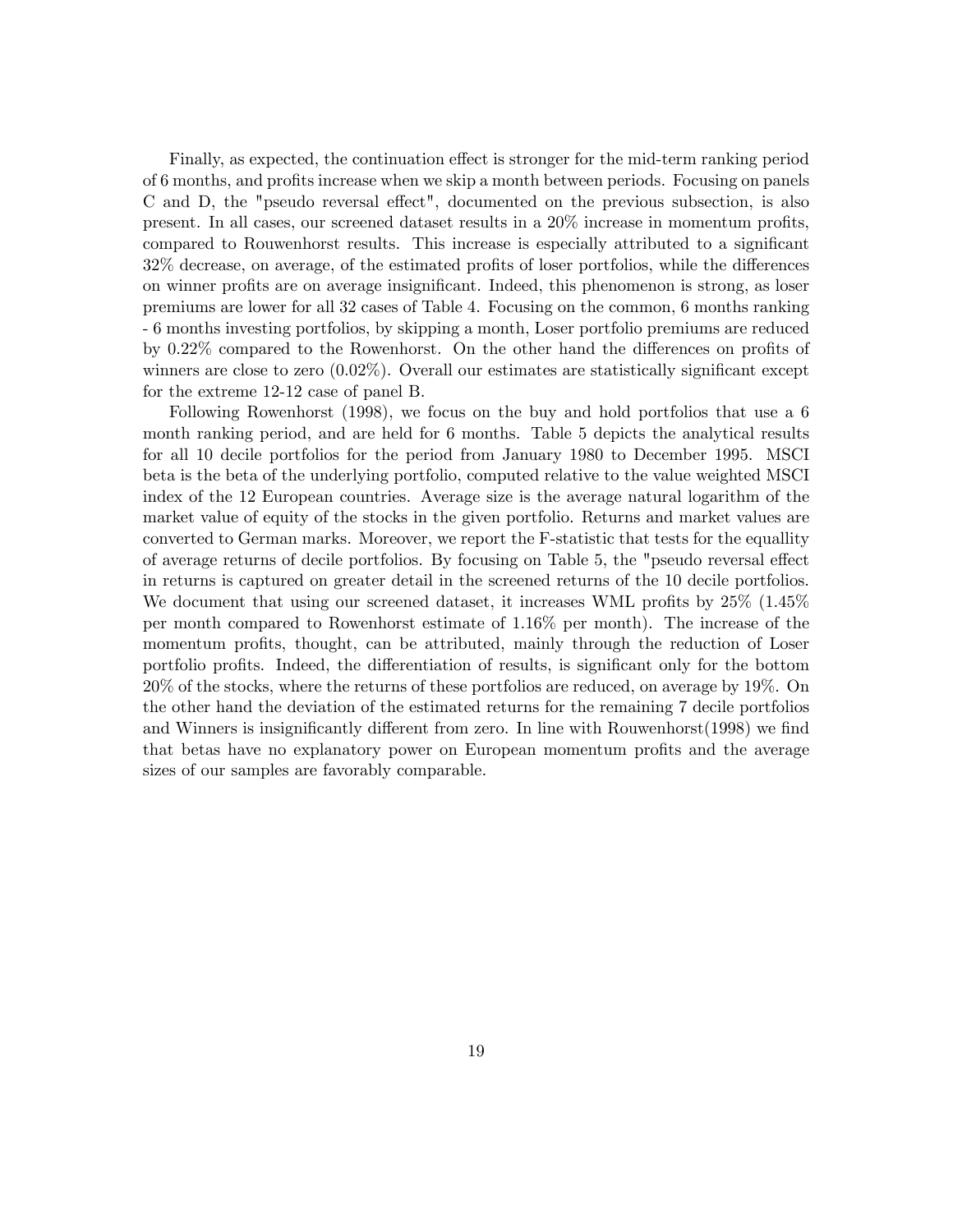# Table 5 Returns on Relative Strength Decile Portfolios

At the end of each month,t, all stocks are ranked in deciles based on the previous 6 month performance, that is from t-6 to t-1. The bottom 10% stocks are assigned to the Loser portfolio, while the top 10% to the Winner. The portfolios are initially equally weighted and are help for 6 months, during months t to  $t+5$ . Table gives the average monthly buy and hold returns for all 10 decile portfolios for the period of January 1980 to December 1995. Standard deviation of returns is also reported. MSCI beta (b) is the beta of the decile portfolio, computed relative to the value weighted MSCI index of the 12 European markets of the sample. Average Size is the average natural logarithm of the market value of equity of the stocks in the underlying decile portfolio. Market values and returns are computed after converting to German marks. The F-statistic tests

| <b>Prior Return</b><br>Decile | Average<br>Return | Return<br><b>Differences</b> | <b>Standard</b><br>Deviation | <b>MSCI</b><br>b | Average<br><b>Size</b> |
|-------------------------------|-------------------|------------------------------|------------------------------|------------------|------------------------|
|                               |                   | $(R-1998)$                   |                              |                  |                        |
| Loser                         | 0.0060            | $-0.0030$                    | 0.0615                       | 1.06             | 5.71                   |
| $\overline{2}$                | 0.0080            | $-0.0016$                    | 0.0507                       | 0.98             | 6.11                   |
| 3                             | 0.0090            | $-0.0011$                    | 0.0472                       | 0.94             | 6.18                   |
| 4                             | 0.0099            | $-0.0013$                    | 0.0452                       | 0.95             | 6.25                   |
| 5                             | 0.0109            | $-0.0005$                    | 0.0444                       | 0.94             | 6.25                   |
| 6                             | 0.0117            | $-0.0008$                    | 0.0444                       | 0.95             | 6.28                   |
| 7                             | 0.0138            | 0.0003                       | 0.0454                       | 0.96             | 6.18                   |
| 8                             | 0.0133            | $-0.0011$                    | 0.0474                       | 1.00             | 6.19                   |
| 9                             | 0.0175            | 0.0010                       | 0.0512                       | 1.03             | 6.06                   |
| Winner                        | 0.0205            | $-0.0001$                    | 0.0622                       | 1.10             | 6.15                   |
| Winner-Loser (WML)            | 0.0145            | 0.0029                       | 0.0511                       | 0.08             |                        |
| $(t - stat)$                  | 4.10              |                              |                              |                  |                        |

for the equallity of the average returns of the 10 decile portfolios.

 $F = 2.74$  (p-value  $< 0.05$ )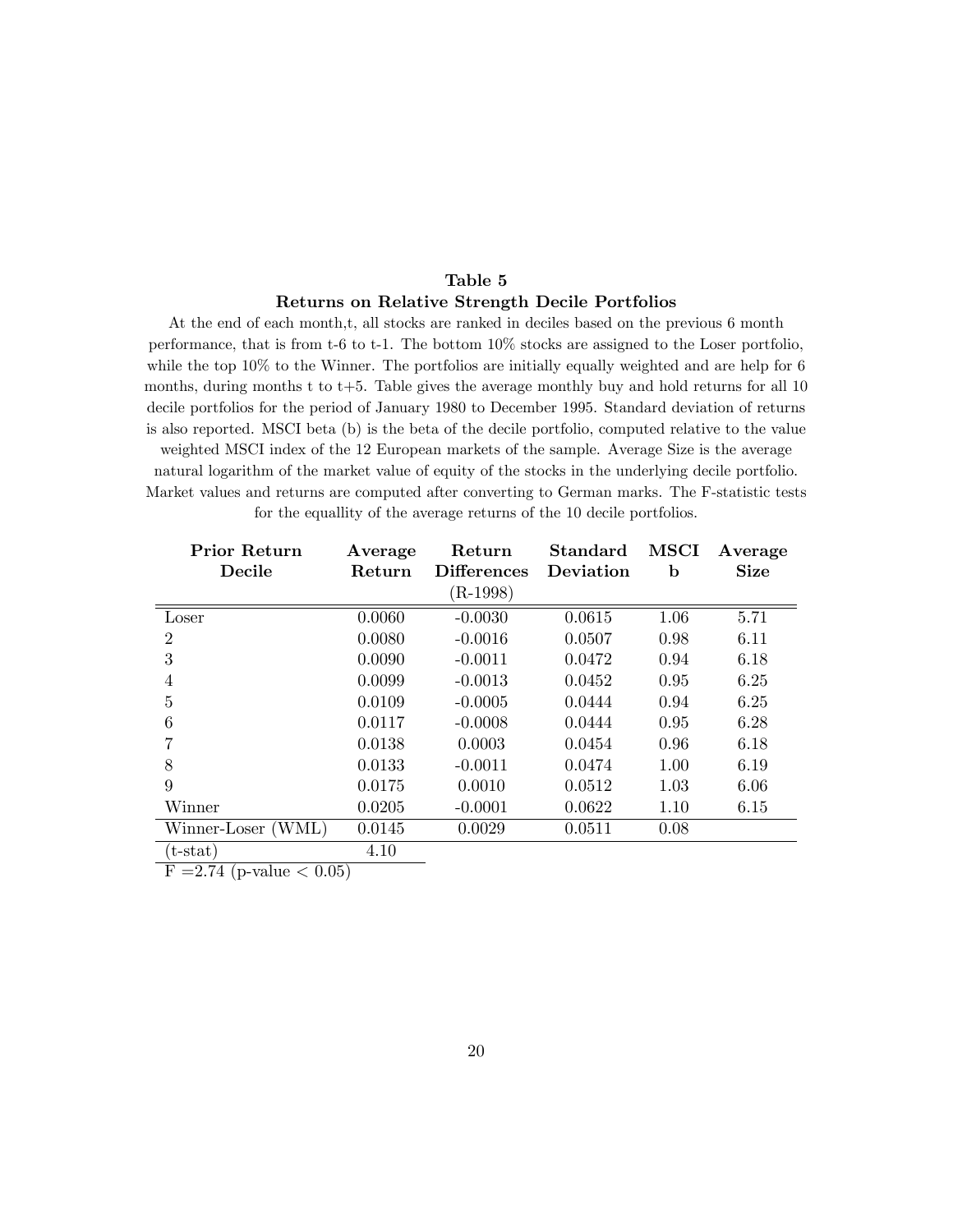# 4 Revising International Momentum Returns

In the previous section, we documented that data outliers have a tendecy to concetrate on the extreme momentum portfolios, especially in the bottom 10 or 20%, that results in a significant overestimation on Loser portfolio profits and consequently on the underestimation of the overall momentum profits internationally. In order to highlight this effect, during the present subsection, we evaluate our filtering procedure to all international markets of our dataset, by presenting revised estimations for the buy and hold momentum profits for all markets of our screened dataset for the period, from the TDS base date for each market, to the 1st Of January 2010. Moreover, we highlight the "pseudo-reversal effect" in returns by comparing the results, in a regional level, against the raw TDS data and a dataset, screened based on the filters proposed by Ince and Porter (2006). Also, for the screened dataset we provide a robustness analysis, concerning the fractile level used for the ranking of stocks in portfolios.

Table 6 reports the average returns of buy and hold momentum strategies for all the markets of our sample, for which at least 30 stocks are available each month, from the TDS base dates to January 2010. Ten markets out of the 62 international markets of our dataset, are excluded from analysis due to limited coverage in terms of the total number of stocks, that is Luxembourg, Romania, Lithouania, Malta, Slovakia, Latvia, Estonia, Bulgaria, Venezuela and Zimbabwe. For the remaining 52 countries, each month, t, we sort stocks on quintiles based on their 6 month past performance, that is t-7 to t-2.. The top 20% of the stocks are assigned to Winner portfolio, while the bottom 20% to the Loser portfolio. All portfolios are equally weighted at formation and held for 6 months, by skipping a month after the ranking of stocks, that is t to  $t+5$ . Following common practise, overlapping portfolios are constructed, so as the return of these composite portfolios to be the equal average of the returns to the 6, constantly running vintages. WML is the dirrence, each month, between the return of Winner relative to Loser portfolio.Again due to the limited number of stocks, the analysis for Argentina, Colombia, Cyprus, Hungary, Ireland, Peru and Slovenia is conducted at a 30% top-bottom fractile level for the composite portfolios. Table 6 also reports the starts dates for each market, as long as the total number of stocks that participate in the quintile momentum portfolios<sup>36</sup>.

The performace of winner and loser portfolios are also included, and all returns are in local currency and in percent terms. The regional momentum winner,loser and WML portfolios are constructed as in Griffin, Ji and Martin (1993), as the equally weighted average of the portfolios of all markets in the region.

 $36$ The total number of stocks for the underlying markets may be different than the relevant entries of Table 2. That is, all stocks of our dataset does not have sufficient data to participate in a buy and hold momentum analysis.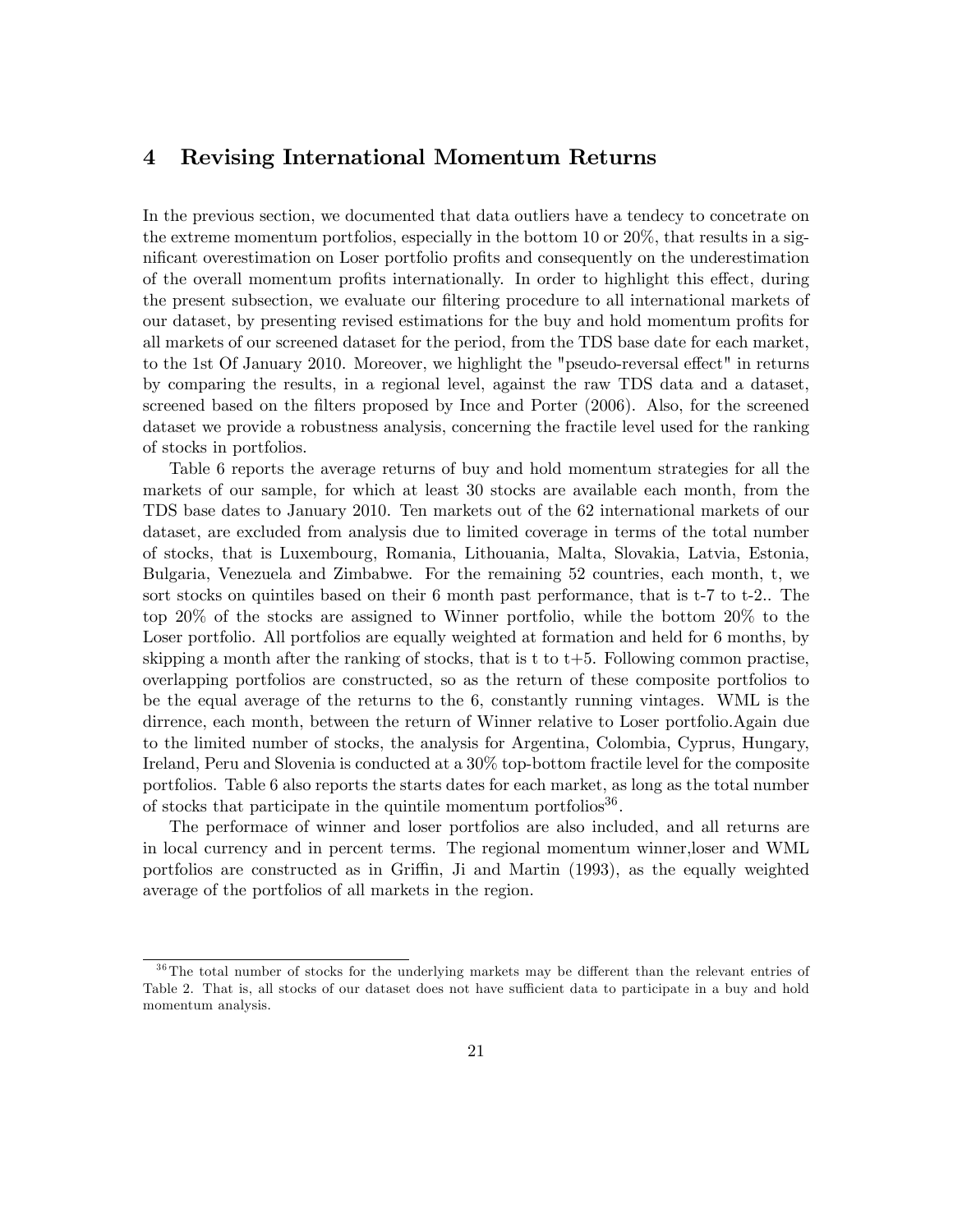# Table 6<br>International Buy and Hold Momentum Profits 1964/1973-2010. International Buy and Hold Momentum ProÖts 1964/1973-2010.

Table reports the average returns of buy and hold momentum portfolios for the 52 international countries of our sample, for which at least 30 stocks are available each month. Each month, t, all stocks of a given market, a the months  $t$ -7 to  $t$ -2. The top 20% of the stocks are assigned to Winner Portfolio, while bottom 20% to Loser Portfolio. These portfolios are equally weighted and are held for six months by skipping a month after ranking of stocks, that is months t to t+5. Overlapping composite portfolios are constructed as in Jagedeesh and Titman (1993), so the return of portfolios is computed, each month, as the equally weighted sum of the 6 running vintages.Due to limited number of stocks the analysis for Cyprus, Hungary, Ireland, Argentina, Colombia, Peru and Slovenia is conducted on a 30% fractile for the sorting of stocks. WML is the dirrence, each month, between the return of Winner relative to Loser portfolio. Regional series are constructed as the equally weighted sum of all countries in a region. Base Table reports the average returns of buy and hold momentum portfolios for the 52 international countries of our sample, for which at least 30 stocks are available each month. Each month, t, all stocks of a given market, are ranked into quintiles based on their prior 6 months performance, during the months t-7 to t-2. The top 20% of the stocks are assigned to Winner Portfolio, while bottom 20% to Loser Portfolio. These portfolios are equally weighted and are held for six months by skipping a month after ranking of stocks, that is months t to t+5. Overlapping composite portfolios are constructed as in Jagedeesh and Titman (1993), so the return of portfolios is computed,each month, as the equally weighted sum of the 6 running fractile for the sorting of stocks. WML is the dirrence, each month, between the return of Winner relative to Loser portfolio. Regional series are constructed as the equally weighted sum of all countries in a region. Base dates are also reported as long as the total number of stocks that participate vintages.Due to limited number of stocks the analysis for Cyprus, Hungary, Ireland, Argentina, Colombia, Peru and Slovenia is conducted on a 30% in the quintile portfolios. All returns are in local currency and in percent terms in the quintile portfolios. All returns are in local currency and in percent terms

|                     | Base                | Total#         |           |         |         |                  |           |                |
|---------------------|---------------------|----------------|-----------|---------|---------|------------------|-----------|----------------|
| Region<br>Country   | Date                | of Stocks      | WML       | t-stat  | Winners | t-stat           | Losers    | t-stat         |
|                     |                     |                |           |         |         |                  |           |                |
| Austria             | J <sub>an1972</sub> | 162            | 0.7805    | 2.49    | 1.1521  | 3.49             | 0.3716    | 0.90           |
| Belgium             | Jan1973             | 172            | 0.9640    | 2.80    | 1.3575  | 3.82             | 0.3936    | 0.90           |
| Czech Republic      | J <sub>un1993</sub> | $\Xi$          | 1.1361    | 1.58    | 1.5136  | 2.67             | 0.3775    | 0.43           |
| $Cyrus(30\%)$       | Dec1992             | 34             | 1.3882    | 1.29    | 1.2843  | 0.91             | $-0.1040$ | $-0.07$        |
| Denmark             | J <sub>an1973</sub> | 224            | 1.0465    | 3.64    | 1.3498  | 4.60             | 0.3033    | 0.80           |
| Finland             | Jan1987             | 154            | 0.5258    | 1.96    | 1.9166  | 3.29             | 1.3908    | 2.38           |
| France              | Jan1973             | 1083           | 1.0158    | 4.09    | 1.7974  | 5.54             | 0.7816    | 0.90           |
| Germany             | Jan1973             | 1070           | 0.9597    | 3.96    | 1.1316  | 3.86             | 0.1719    | 0.48           |
| (XETIRA)<br>Germany | Jul1991             | 700            | 0.5959    | 1.47    | 0.8270  | 1.90             | 0.2310    | 0.35           |
| Greece              | Jan1988             | 391            | 0.7406    | 1.50    | 1.8702  | $2.33$<br>$2.76$ | 1.1296    | $1.47$<br>0.52 |
| Hungary (30%)       | Jan1991             | 47             | 1.5084    | 2.96    | 1.8953  |                  | 0.3870    |                |
| Ireland $(30\%)$    | Jun1965             | 36             | 0.1263    | 0.17    | 1.2240  | 2.13             | 1.0977    | 1.31           |
| Italy               | Jan1973             | 446            | 1.0813    | 3.42    | 1.2465  | 3.02             | 0.1651    | 0.37           |
| Netherlands         | Jan1973             | 237            | 0.9757    | 3.60    | 1.5041  | 5.06             | 0.5284    | 1.45           |
| Norway              | Feb1973             | 341            | 1.1686    | 3.03    | 2.1669  | 4.47             | 0.9983    | 1.75           |
| Poland              | Apr1991             | 393            | 0.8345    | 2.13    | 3.0633  | 2.66             | 2.2288    | 2.24           |
| Portugal            | Jan1988             | $^{\circ}$     | 1.2220    | 2.63    | 1.4435  | 3.08             | 0.2215    | 0.38           |
| Russian Federation  | M <sub>ar1998</sub> | 86             | 1.0846    | 2.12    | 4.0164  | 3.81             | 2.9318    | 2.24           |
| Slovenia $(30\%$    | Jan1996             | 38             | $-0.0983$ | $-0.26$ | 1.0412  | 2.05             | 1.1395    | 2.04           |
| $S$ pain            | Jan1986             | $225$<br>$763$ | 0.2671    | 0.79    | 0.9708  | 2.42             | 0.7038    | 1.31           |
| Sweden              | Jan1982             |                | 0.6025    | 1.52    | 1.9202  | 4.68             | 1.3176    | 2.27           |
| Switzerland         | Jan1973             | 364            | 1.1784    | 3.91    | 1.5210  | 4.53             | 0.3426    | 0.89           |
| Turkey              | Jan1988             | 310            | 1.0348    | $-1.69$ | 3.3003  | $3.15\,$         | 4.3350    | 3.88           |
| UК                  | Jan1965             | 2482           | 0.4145    | 2.53    | 1.5390  | 4.88             | 1.1245    | 2.88           |
| Europe              | Jan1965             | 9956           | 1.7584    | 5.31    | 1.7064  | 7.51             | 0.9480    | 3.69           |
| UК<br>Europe Ex.    | Jan1973             | 7474           | 0.9775    | 6.75    | .7471   | 7.12             | 0.7696    | 2.75           |
| Argentina $(30\%)$  | Jan1980             | $\overline{1}$ | 0.9464    | $-1.89$ | 3.4750  | 2.33             | 4.4214    | 2.64           |
| Brazil              | Jan1993             | 179            | $-0.3192$ | $-0.42$ | 2.2881  | 3.58             | 2.6072    | 2.55           |
| Canada              | Jan1973             | 2063           | 0.6358    | 2.39    | 1.1387  | 3.54             | 0.5029    | 1.34           |
| Chile               | Jul1989             | 118            | 1.3791    | 3.50    | 2.5226  | 5.02             | 1.1435    | 2.11           |
| Colombia $(30\%$    | Jan1992             | 32             | 0.3495    | 0.56    | 3.5166  | 3.94             | 3.1672    | 3.95           |
| Mexico              | Oct1987             | 146            | 0.9576    | 2.03    | 2.9777  | $4.75$           | 2.0200    | 3.24           |
| Peru $(30\%)$       | Jan1991             | ъ5             | $-0.5636$ | $-0.64$ | 1.3920  | 1.56             | 1.9556    | 1.99           |
| USA<br>Americas Ex. | Jan1973             | 2664           | 0.8032    | 3.32    | 1.8931  | 5.73             | 0.0899    | 2.96           |
| USA                 | Jan1973             | 11955          | 0.4643    | 2.13    | 1.6490  | 5.35             | 1.1847    | 3.29           |
| North America       | Jan1973             | 12905          | 0.6765    | 3.62    | 1.6421  | $5.62\,$         | 0.9655    | 3.17           |
|                     |                     |                |           |         |         |                  |           |                |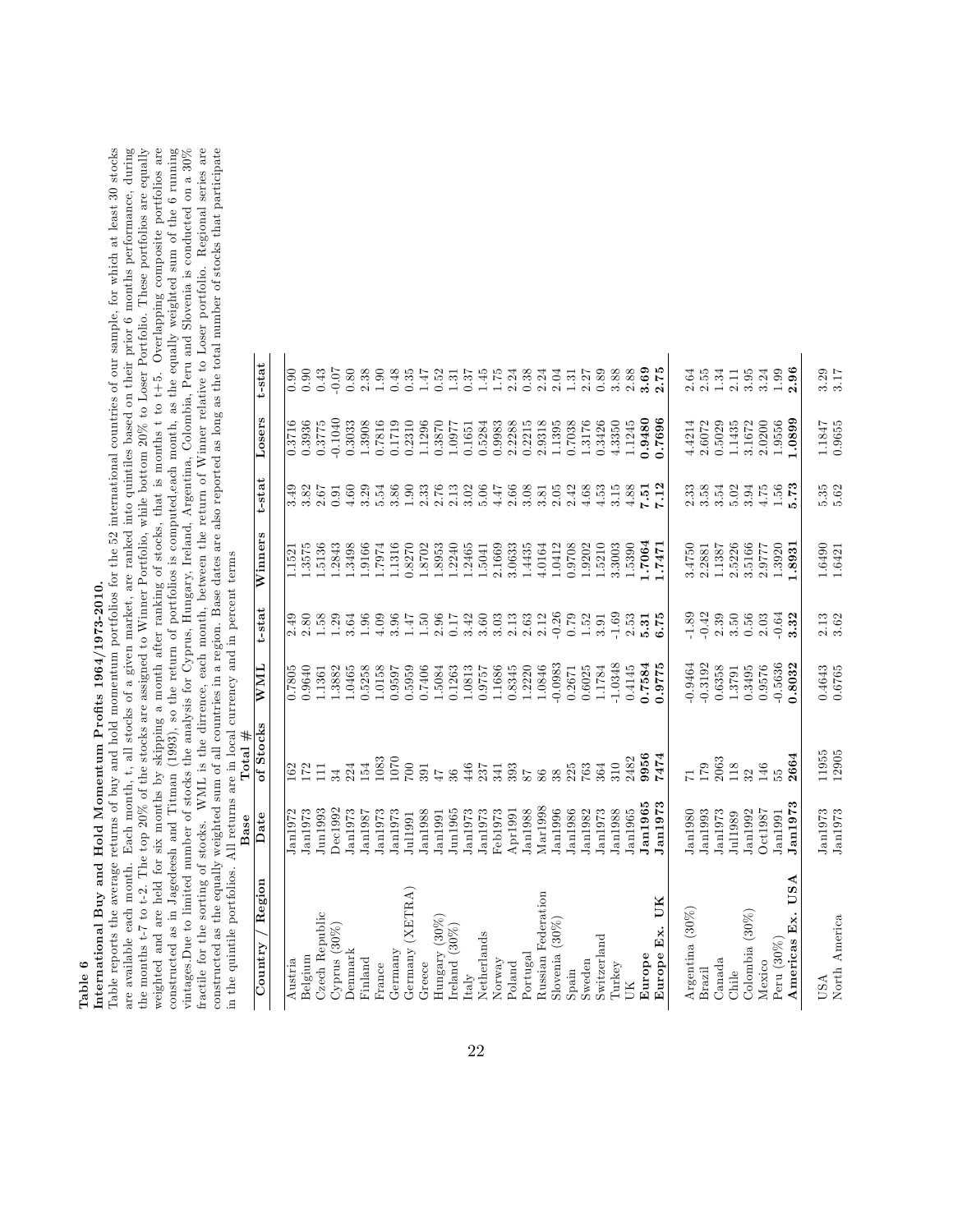| Table 6             |                     |                                        |            |                     |         |                             |                  |                   |
|---------------------|---------------------|----------------------------------------|------------|---------------------|---------|-----------------------------|------------------|-------------------|
| Continued           | Base                | Total $#$                              |            |                     |         |                             |                  |                   |
| Country / Region    | Date                | of Stocks                              | <b>WML</b> | t-stat              | Winners | t-stat                      | Losers           | t-stat            |
| Australia           | tan 1973            | 050                                    | 1.0094     | 3.61                | 1.5690  | 4.02                        | 1.5596           |                   |
| China               | Oct1991             | 1640                                   | 0.2839     | 0.83                | 2.0582  | 1.84                        | 1.7744           | 1.72              |
| Hong Kong           | J <sub>an1973</sub> |                                        | 0.6576     |                     | 1.4177  |                             | 1.7601           | 1.14              |
| India               | J <sub>an1990</sub> | 762<br>3357                            | 0.9069     |                     | 2.8890  |                             | 1.9820           | 2.05              |
| ndonesia            | Apr1990             | 268                                    | 0.4575     |                     | 1.8030  |                             | 1.3456           | 1.39              |
| <b>Israel</b>       | Jan1986             | 571<br>3245<br>805                     | 0.8648     |                     | 1.7836  |                             | 0.9189           | 1.12              |
| Japan               | J <sub>an1973</sub> |                                        | $-0.0763$  |                     | 0.8214  |                             | 1268.0           | $2.43844594$      |
| Malaysia            | Jul1983             |                                        | 0.0083     |                     | 1.0672  |                             | 1.0590           |                   |
| New Zealand         | Jan1986             |                                        | 0.9534     |                     | 1.4611  |                             | 0.5077           |                   |
| Pakistan            | J <sub>an1991</sub> | $\frac{126}{17}$<br>$\frac{169}{2338}$ | 0.4251     |                     | 1.8997  |                             | 1.4746           |                   |
| Philippines         | $\rm Seg$ 1987      |                                        | 0.1701     |                     | 1.6155  |                             | 1.4454           |                   |
| Singapore           | Jan1973             |                                        | $-0.0682$  |                     | 0.9476  |                             | 1.0157           |                   |
| South Korea         | Jul1984             |                                        | $-0.3263$  |                     | 1.4654  | $2.341$<br>$2.43$<br>$2.43$ | 1.1917           |                   |
| Sri Lanka           | Jun1987             | $\overline{51}$                        | $-0.1241$  |                     | 1.0753  | $1.48$<br>$1.46$            | 1.1994           |                   |
| Taiwan              | Sep1987             | 878                                    | $-0.1769$  |                     | 0.9880  |                             | 1.1649           | $1.56$<br>$1.56$  |
| Thailand            | Jan1987             | 321                                    | 0.1928     | 0.35                | 1.5375  | $\frac{2.19}{5.60}$         | 1.3447           |                   |
| Asia                | Jan1973             | 16194                                  | 0.1918     | 1.05                | .4983   |                             | .3065            | 4.45              |
| Asia Ex. Japan      | Jan1973             | 12949                                  | 0.3233     | 1.98                | 1.6002  | 4.65                        | 1.2769           | 3.36              |
| Bangladesh          | Jan1992             | 252                                    | 1.6539     | 2.44                | 2.4277  |                             | 0.7738           | 1.04              |
| Egypt               | Sep1995             | 121                                    | 0.5352     | 0.86                | 2.0391  |                             | 1.5039           | 1.63              |
| Morocco             | Jul1993             | 62                                     | 0.2362     | 0.41                | 1.3304  | $3.34$<br>$2.34$<br>$2.34$  | 1.0943           | $1.61\,$          |
| South Africa        | Jan1973             | 453                                    | 0.9764     | $2.13\,$            | 2.3005  | $4.65$                      | 1.3241           | 2.51              |
| Africa              | Jan1973             | 888                                    | 0.7000     | 1.93                | 2.1618  | 5.02                        | 1.6695           | 3.49              |
| World               | Jan1965             |                                        | 0.5887     | 4.85                | 1.6963  |                             | 1.1077           | 4.73              |
| WorldExUSA          | Jan1965             |                                        | 0.5964     | 4.87                | 1.6995  |                             | 1.1031           | $4.72 \over 3.97$ |
| WorldExUSAExUK      | Jan1973             | 41778<br>29823<br>27341                | 0.7458     | 6.53                | 1.7294  |                             | 0.9836           |                   |
| Develloped          | Jan1965             | 28291                                  | 0.6520     | 4.88                | 1.5287  |                             | 0.8767           | 3.60              |
| DevellopedExUsa     | Jan1965             | 16336                                  | 0.6666     | $\frac{4.96}{6.37}$ | 1.5234  |                             | 0.8567           | $3.58$<br>$2.541$ |
| DevellopedExUsaExUK | Jan1973             | 13854<br>13487                         | 0.8359     |                     | 1.5065  |                             | 0.6706<br>2.1444 |                   |
| Emerging            | Jan1973             |                                        | 0.3116     |                     | 2.4560  |                             |                  |                   |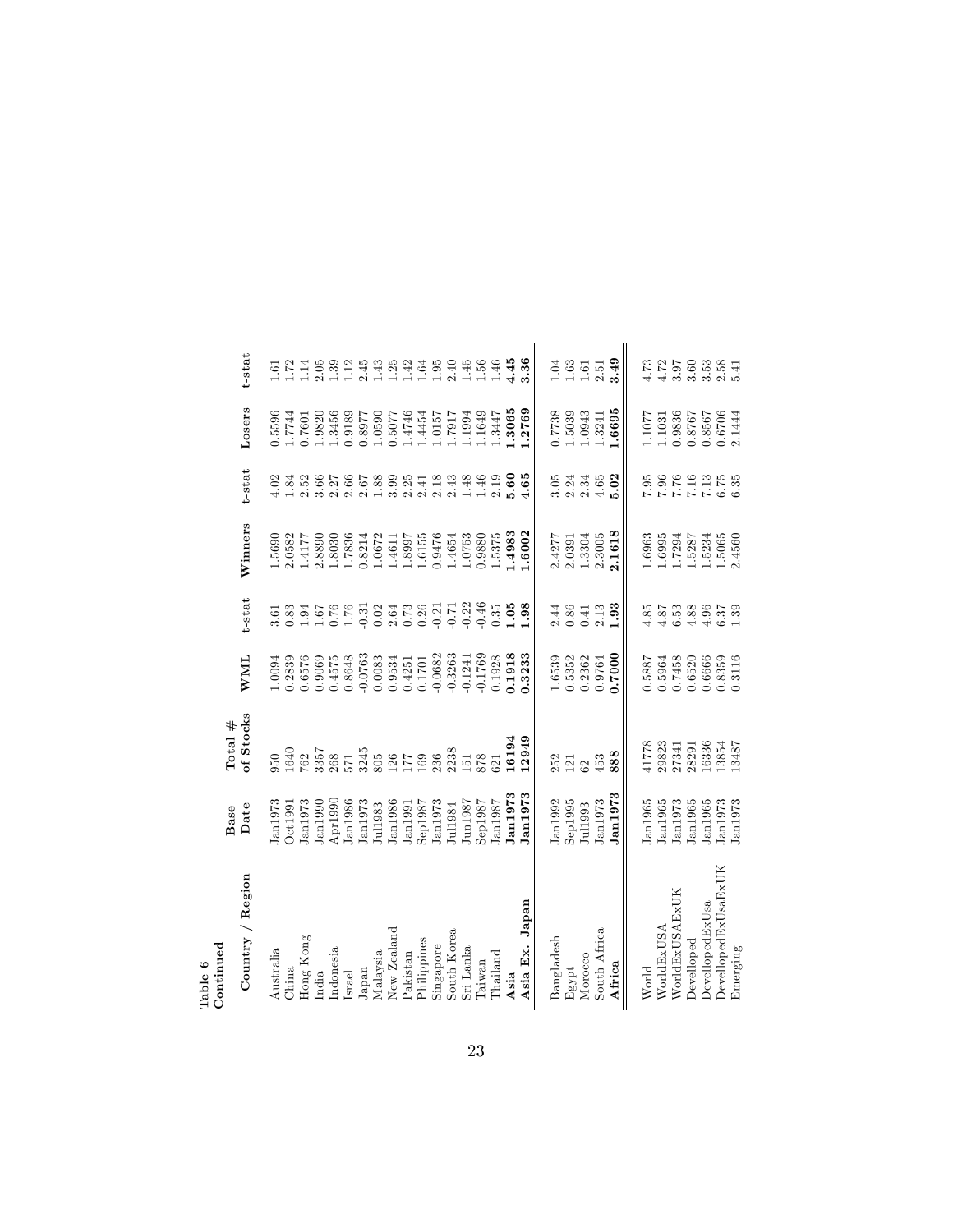Table 6 shows positive significant momentum profits for 42 out of the 52 international markets of our sample, as long as to all reported regions. For Argentina and Turkey, as we expected from the previous results of this section, a marginally significant negative premium is reported. For the rest of the cases, that is Singapore, South Korea, Sri Lanka, Taiwan, Peru, Brazil and Slovenia, the premiums cannot be estimated as significantly different from zero. In Europe, the momentum effect is strong until 2010, were on average winners outperform losers by 1% per month. Overall for the European region (excluding UK) a significant  $0.98\%$  premium is documented, where a positive momentum premium is refered to 22 out of the 24 European markets of our sample. Interestingly the momentum premium for the UK is almost half, compare to the European region and is estimated to a significant  $0.42\%^{37}$ , which lowers the performance of the region, when included. Americas (excluding USA), USA and Africa apear also to have significant positive momentum premiums of 0.80%, 0.46% and 0.70% respectively. Moreover, in North American region, where USA and Canda are included, we estimate a signifivant  $0.67\%$  premium which is favorably comparable with the estimate of  $0.65\%$  in Fama-French  $(2010)^{38}$ . Asia (excluding Japan), as expected, is refered to a low but significant premium of  $0.32\%$  and momentum is still absent from the Japanese exchanges (0%). Overall in a global level momentum is estimated to a significant 0.59%, also extremely close to the Fama-French(2010) estimate of 0.61%), which increases to 0.75% by excluding USA and UK. Finally it seams that momentum is doubled for Develloped countries (0.65%) compared to the emerging ones (0.31%). The premiums for the Develloped countries is almost 3 times lager by excluding USA and UK  $(0.84\%).$ 

In order to furthet investigate the "pseudo reversal" effect in momentum returns, identified earlier in this section, we compare our results by using 2 additional datasets. The first dataset is obtained by applying the filters proposed by Ince and Porter  $(2006)$ ,  $(IP)$ filters), which are widely referenced in studies that are based on TDS data. Moreover we recalculate returns using the raw data, without any screen, as obtained by TDS. Table 7 presents the buy and hold momentum returns, as calculated by the 3 datasets. Due to space limitations, the estimates are only shown at the regional level, the implications though, for individual countries are relevant. The estimates under our filters (LS Filters) are obviously the same as presented in table 6. The number of stocks is also reported.

Focusing on the total number of stocks of the 3 underlying datasets, the decrease of stocks for the LS dataset is significantly larger than the decrease for IP, compared to raw data. Under our filtering procedure, analyzed in section 2, these stocks are interpreted as clear outliers, as beeing completely Öltered out in our dataset. Moreover, based on portfolio returns it is obvious that moving from raw to IP and LS filters the return on momentum portfolios linearly increases. This significanrt increase is mainly attributed to

 $37$  Computing the results for UK, from 1969 to 2000, we estimate a significant premium of 1%, which shows that momentum has attenuated in London stock exchange over the last decade.

<sup>&</sup>lt;sup>38</sup>Fama and French (2010) use data from Bloomberg, which adds to the comparison of our screened database with accurate third party databases.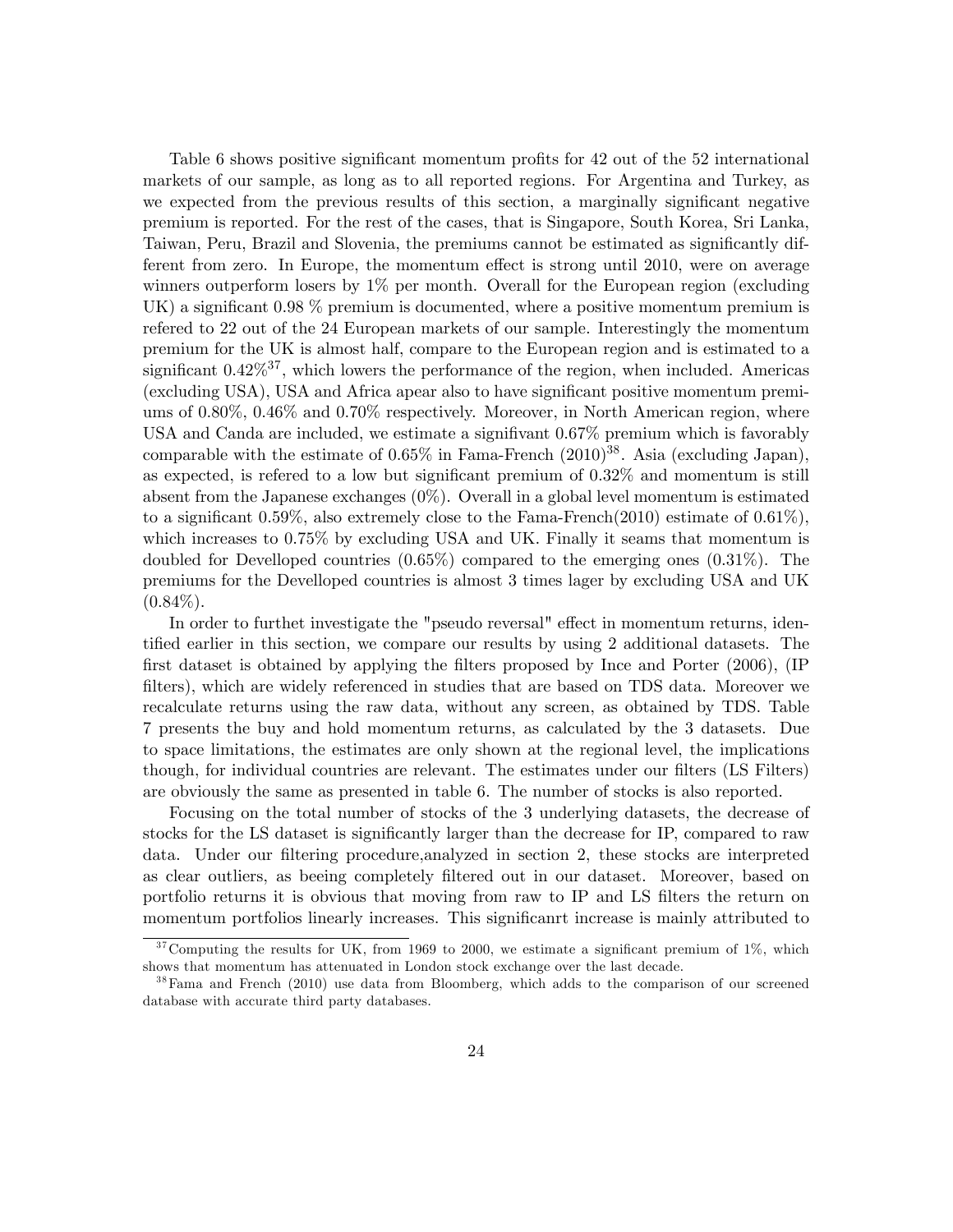a vast, again linear, decrease in the profits of loser portfolios. In the other hand the impact on winners seams to be smaller and of undoupt direction. As it is obvious winners are strongly infuenced by positive return outliers, that is the winner portfolios of the raw sample outperforms LS and IP portfolios in all cases. As the presents of extreme positive return outliers is effectively captured by IP Filters, the rest of remaining outliers do not have a clear effect on Winners. That is comparing IP and LS portfolios, the returns on 5 regions are insignifically different from zero, while the rest have either a negative or a positive impact. On the other hand, outliers have a strong and significant negative effect to loser returns as the returns of loser portfolios decrease linearly for all regions, as we move from IP to LS filtered datasets. Moreover the same inferences are drown by directly comparing LS and raw data, momentum returns increase significantly for all cases, due to a vast decrease in loser portfolios, consistently for all regions. The fact that positive extreme return outliers, constitute for more than 95% of the total number of extreme return outliers for all markets, this decrease on loser portfolio returns cannot be attributed to some few negative outliers. Just to mention an example, in the case of Americas (excluding USA), the raw return of  $18.7\%$  of loser portfolios, is clearly affected by extreme outliers, which reduces to  $4.2\%$  (a  $77\%$  decrease), after imposing return filters of IP. Still though, a high number of outliers remains in sample, where our filters impact on a further decrease loser returns, by  $74\%$ , to  $1.08\%$ . CAs expected the effect is stronger for the emerging compared to develloped countries, where small markets are in general more possible to suffer more from errors and data inconsistencies<sup>39</sup>. Finally the same implications derive from the analysis in individual markets. Our filters increase the returns of momentum portfolios to 45 and 39 out of 52 markets compared to the raw and IP Öltered database respectively, while the returns on looser portfolios are also decreased for 47 and 40 cases respectively.

Concluding this section, we investigate the strength of the continuation of returns relative to the portion of the total stocks that we use, in each market, in order to measure momentum profits. In other words we show how strong momentum profits are influenced by the fractile used to sort stocks on prior performance. Table 8 reports the regional average returns on buy and hold momentum , winner and loser portfolios based on 5 dirrenent fractile levels : 10% (deciles), 15%, 20%(quintiles),25% and 30%. Obviously, the 20% case are the same results, as shown in Table 6.

Based on Table 8, increasing the number of fractiles is strongly negatively related with momentum profits for all regions. By lowering the bounds in defining the extreme topbottom portfolios, from  $30\%$  to  $15\%$ , momentum profits increase linearly for all regions and worldwide. Restricting more the analysis, on the extreme top-bottom 10% momentum profits is further increasing returns for Europe, UK, USA and Africa, while is significantly decreasing momentum profits for Australasia, Americas and Emerging markets. Eventually, the differences in worldwide level are not significant.

 $39$ This implication derives for Table 4 in the online appendix.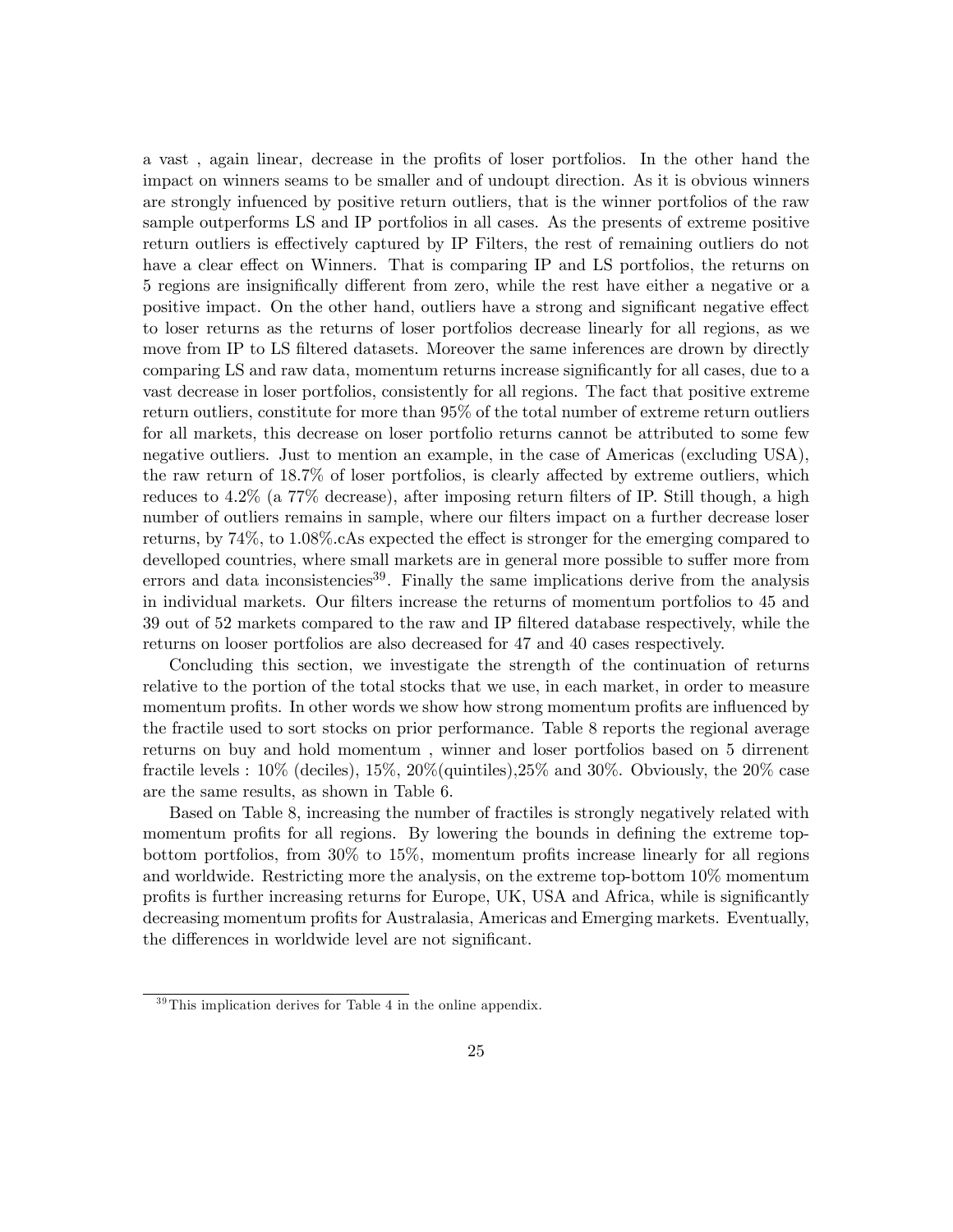# Table 7<br>"Pseudo-Reversal" Effect - Regions  $"Pseudo-Reversal"$  Effect - Regions

based on filters proposed by Ince and Porter (2006) and the raw dataset, as obtained by TDS. Each month, t, all stocks of a given market, are ranked into quintiles based on their prior 6 months performance, during the months t-7 to t-2. The top 20% of the stocks are assigned to Winner Portfolio, while bottom 20% to Loser Portfolio, These portfolios are equally weighte is months  $t$  to  $t+5$ . Overlapping composite portfolios are constructed as in Jagedeesh and Titman (1993), so the return of portfolios is computed,each month, as the equally weighted sum of the  $6$  running vintages.Regional series are constructed as the equally weighted sum of all countries in a region.<br>The countries for each region are those that appear on Table 9. Base Table reports regional buy and hold momentum, winner and loser returns for 3 datasets. Our complete screened and corrected DTS dataset, a dataset based on filters proposed by Ince and Porter (2006) and the raw dataset, as obtained by TDS. Each month, t, all stocks of a given market, are ranked is months t to t+5. Overlapping composite portfolios are constructed as in Jagedeesh and Titman (1993), so the return of portfolios is computed,each The countries for each region are those that appear on Table 9. Base dates are also reported as long as the total number of stocks that participate in Table reports regional buy and hold momentum, winner and loser returns for 3 datasets. Our complete screened and corrected DTS dataset, a dataset into quintiles based on their prior 6 months performance, during the months t-7 to t-2. The top 20% of the stocks are assigned to Winner Portfolio, while bottom 20% to Loser Portfolio. These portfolios are equally weighted and are held for six months by skipping a month after ranking of stocks, that month, as the equally weighted sum of the 6 running vintages.Regional series are constructed as the equally weighted sum of all countries in a region. the quintile portfolios. All returns are in local currency and in percent terms. The end date for all regions is January 2010.

|                            |                   |                                    |               |                 | Landis and Skouras (2012) Filters |               |                  |                |
|----------------------------|-------------------|------------------------------------|---------------|-----------------|-----------------------------------|---------------|------------------|----------------|
| Region                     | Base Date         | Total $#$ of Stocks                | $_{\rm{WML}}$ | t-stat          | Winners                           | t-stat        | Losers           | t-stat         |
| Europe                     | Jan65             | 10066                              | 1.7584        | $\frac{31}{2}$  | .7064                             | $\frac{1}{2}$ | 0.9480           | 3.69           |
| Europe Ex. UK              | Jan73             | 7584                               | 0.9775        | 6.75            | 1471                              | 7.12          | 1.7696           |                |
| Americas Ex. USA           | Jan73             | 2675                               | 0.8032        | 3.32            | .8931                             | 5.73          | 1.0899           | 2.96           |
| USA                        | Jan73             | 1955                               | 0.4643        | 2.13            | .6490                             | 5.35          | .1847            | 3.29           |
| Australasia                | Jan73             | 16194                              | 0.1918        | 1.05            | .4983                             | 5.60          | 1.3065           | 4.45           |
| Australasia Ex. Japan      | J <sub>an73</sub> | 12949                              | 0.3233        | 1.68            | .6002                             | 4.65          | 1.2769           | 3.36           |
| Africa                     | Jan73             | 888                                | 0.6997        | 1.93            | 2.1618                            | 5.02          | 1.6695<br>1.1077 | 3.49           |
| World                      | Jan65             | 41778                              | 0.5887        | 4.85            | 1.6963                            | 7.95          |                  | 4.73           |
| World Ex. USA              | Jan65             | 29823                              | 0.5964        | 4.87            | $-6995$                           | 7.96          | 1.1031           | 4.72           |
| World Ex. USA & UK         | Jan73             | 27341                              | 0.7458        | 6.53            | .7294                             | 7.76          | 0.9836           | 8.97           |
| Develloped                 | Jan65             | 28291                              | 0.6520        | 4.88            | .5287                             | 7.16          | 1928.0           | 3.60           |
| Develloped Ex. Usa         | Jan65             | 16336                              | 0.6666        | 4.96            | .5234                             | 7.13          | 1.8567           | 3.53           |
| Usa & UK<br>Develloped Ex. | Jan73             | 13854                              | 0.8359        | 6.37            | .5065                             | 6.75          | 0.6706           | 2.58           |
| Emerging                   | Jan73             | 13487                              | 0.3116        | 1.39            | 2.4560                            | 6.35          | 2.1444           | 5.41           |
|                            |                   |                                    |               | Ince and Porter | (2006) Filters                    |               |                  |                |
| Region                     | <b>Base Date</b>  | Stocks<br>ð<br>#<br>$_{\rm Total}$ | WML           | t-stat          | Winners                           | t-stat        | Losers           | t-stat         |
| Europe                     | $_{\rm lan65}$    | 17614                              | 0.6429        | 6.42            | .7038                             | 10.08         | 1.0609           | $\frac{51}{2}$ |
| Europe Ex. UK              | Jan73             | 1584                               | 0.6875        | 5.61            | .5651                             | S.57          | 1.8775           | 4.25           |
| Americas Ex. USA           | Jan73             | 5921                               | $-0.4476$     | $-0.72$         | 1082.                             | 7.53          | 1.2283           | 5.94           |
| USA                        | Jan <sup>73</sup> | 14278                              | 0.3669        | 1.83            | .6939                             | 5.85          | .3270            | 3.89           |
| Australasia                | Jan73             | 20476                              | 0.0006        | 0.00            | .5369                             | 6.76          | 1.5363           | 5.64           |
| Australasia Ex. Japan      | $J\rm{an}73$      | 16997                              | 0.0149        | 0.07            | 6425                              | 6.25          | 1.6276           | 5.29           |
| Africa                     | J <sub>an73</sub> | 1445                               | 0.6996        | 2.21            | 2.6511                            | 7.63          | 1.9516           | 5.09           |
| World                      | Jan65             | 59734                              | 0.3541        | 3.30            | 7106                              | 1.53          | 1.5476           | 8.10           |
| World Ex. USA              | Jan65             | 45456                              | 0.3526        | 3.25            | .9042                             | 1.57          | 1.5516           | 8.15           |
| World Ex. USA & UK         | Jan73             | 39426                              | 0.3276        | 2.46            | 8193                              | 10.26         | 1.4917           | 7.26           |
| Develloped                 | Jan65             | 40503                              | 0.5944        | 5.88            | 5459                              | 8.96          | 0.9515           | 4.76           |
| Develloped Ex. Usa         | Jan65             | 26225                              | 0.6043        | 6.00            | 5347                              | 8.93          | 1.9304           | 4.69           |
| Usa & UK<br>Develloped Ex. | Jan73             | 20195                              | 0.6339        | 5.17            | .3626                             | 7.34          | 1.7287           | 3.41           |
| Emerging                   | Jan73             | 19231                              | 0.2846        | 0.79            | 2.9846                            | 8.16          | 3.2692           | 7.87           |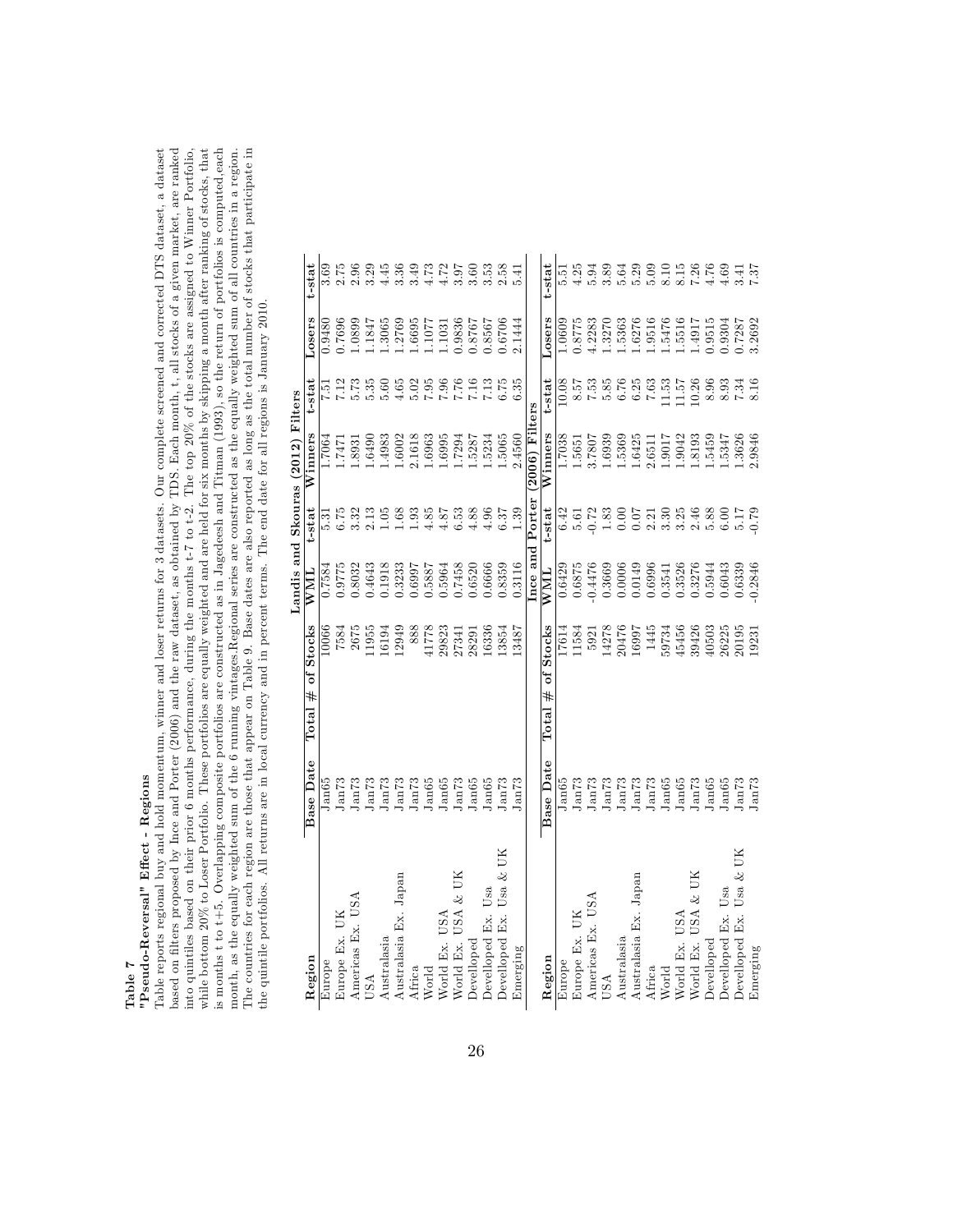| $50$ menta                   |                                                                                                                  |                                                                                                   |                                                                                                                                                                                                                                                                                       |                                                                                                                                         |                                                                                                                                            |       |       |                   |
|------------------------------|------------------------------------------------------------------------------------------------------------------|---------------------------------------------------------------------------------------------------|---------------------------------------------------------------------------------------------------------------------------------------------------------------------------------------------------------------------------------------------------------------------------------------|-----------------------------------------------------------------------------------------------------------------------------------------|--------------------------------------------------------------------------------------------------------------------------------------------|-------|-------|-------------------|
|                              |                                                                                                                  |                                                                                                   |                                                                                                                                                                                                                                                                                       | Raw TDS Data                                                                                                                            |                                                                                                                                            |       |       |                   |
| Region                       | <b>Base Date</b>                                                                                                 | of Stocks<br>Total#                                                                               | $\overline{N}$ ML                                                                                                                                                                                                                                                                     | t-stat                                                                                                                                  | Vinners                                                                                                                                    | -stat | osers | $t - s\bar{t}$ at |
| <b>urope</b>                 |                                                                                                                  |                                                                                                   | $-0.8030$                                                                                                                                                                                                                                                                             |                                                                                                                                         | .9125                                                                                                                                      |       |       | 2.74              |
| urope Ex. UK                 |                                                                                                                  | 20773<br>L4396                                                                                    |                                                                                                                                                                                                                                                                                       |                                                                                                                                         |                                                                                                                                            |       |       | 2.64              |
| mericas Ex. US.              |                                                                                                                  |                                                                                                   |                                                                                                                                                                                                                                                                                       |                                                                                                                                         |                                                                                                                                            |       |       |                   |
| JSA                          | ando<br>Langs Cardinal<br>Langs Cardinal<br>Langs Cardinal<br>Langs Cardinal<br>Langs Cardinal<br>Langs Cardinal | 10448<br>1554261772<br>20772 1769<br>17857257725758<br>150377725758292011<br>20877782202020215011 | $\begin{array}{l} 70.8176 \\ 9.5767 \\ 12.5483 \\ 9.6767 \\ 1.46383 \\ 1.46383 \\ 1.46383 \\ 1.46383 \\ 1.46383 \\ 1.46383 \\ 1.46383 \\ 1.46383 \\ 1.46384 \\ 1.46384 \\ 1.46384 \\ 1.46384 \\ 1.46384 \\ 1.46384 \\ 1.46384 \\ 1.46384 \\ 1.46384 \\ 1.46384 \\ 1.46384 \\ 1.46384$ | $0.225$ $0.255$ $0.255$ $0.255$ $0.255$ $0.255$ $0.255$ $0.255$ $0.255$ $0.255$ $0.255$ $0.255$ $0.255$ $0.255$ $0.255$ $0.255$ $0.255$ | $\begin{array}{r} 1.8891\\ 5.1645\\ 5.0552\\ 2.0196\\ 3.4466\\ 2.3977\\ 2.3446\\ 2.3977\\ 1.7837\\ 1.7837\\ 1.7616\\ 1.7616\\ \end{array}$ |       |       |                   |
| $A {\it ustral} as i$        |                                                                                                                  |                                                                                                   |                                                                                                                                                                                                                                                                                       |                                                                                                                                         |                                                                                                                                            |       |       |                   |
| Australasia Ex. Japan        |                                                                                                                  |                                                                                                   |                                                                                                                                                                                                                                                                                       |                                                                                                                                         |                                                                                                                                            |       |       |                   |
|                              |                                                                                                                  |                                                                                                   |                                                                                                                                                                                                                                                                                       |                                                                                                                                         |                                                                                                                                            |       |       |                   |
| Africa<br>World<br>World Ex. |                                                                                                                  |                                                                                                   |                                                                                                                                                                                                                                                                                       |                                                                                                                                         |                                                                                                                                            |       |       |                   |
| USA                          |                                                                                                                  |                                                                                                   |                                                                                                                                                                                                                                                                                       |                                                                                                                                         |                                                                                                                                            |       |       |                   |
| USA & UI<br>Vorld Ex.        |                                                                                                                  |                                                                                                   |                                                                                                                                                                                                                                                                                       |                                                                                                                                         |                                                                                                                                            |       |       |                   |
| <b>Pevelloped</b>            |                                                                                                                  |                                                                                                   |                                                                                                                                                                                                                                                                                       |                                                                                                                                         |                                                                                                                                            |       |       |                   |
| Usa<br>evelloped Ex.         |                                                                                                                  |                                                                                                   |                                                                                                                                                                                                                                                                                       |                                                                                                                                         |                                                                                                                                            |       |       |                   |
| Usa<br>Fx.                   |                                                                                                                  |                                                                                                   |                                                                                                                                                                                                                                                                                       |                                                                                                                                         |                                                                                                                                            |       |       |                   |
| ±merging                     |                                                                                                                  |                                                                                                   |                                                                                                                                                                                                                                                                                       |                                                                                                                                         |                                                                                                                                            |       |       |                   |

Table 7 Continued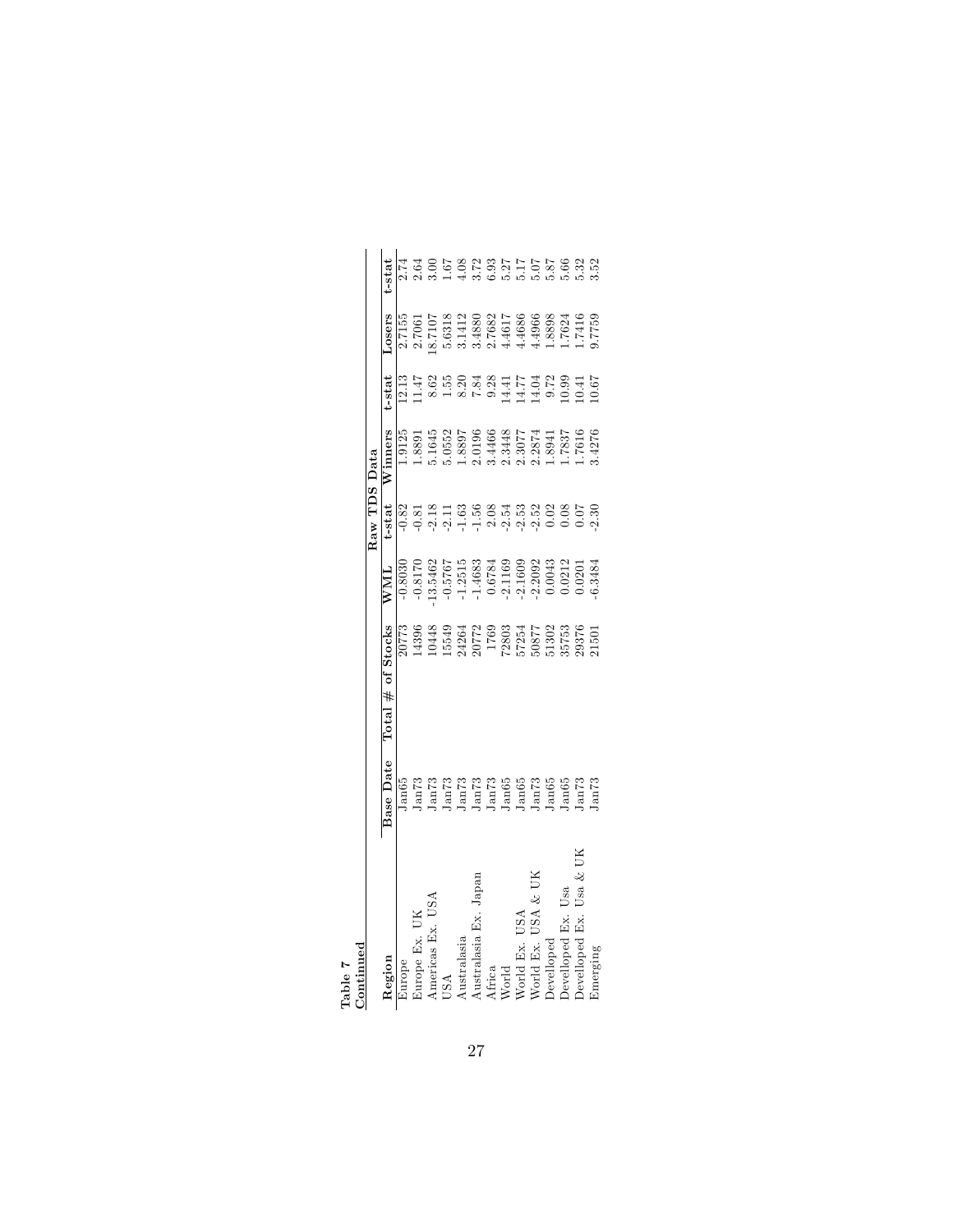Moreover this effect is driven bothly by winners and loosers, as both Winner portfolio returns increase and loser returns decrease as we move from the 30% to 15% level of analysis. Interestingly, restrincting on the top  $10\%$  does not affect winners but it rather lowers further the loser profits for the above regions. That's true for all cases, except USA where winners are increased by 0.10%. Overall the continuation of returns appears to be significantly stronger as we lower the bounds of the extreme portfolios to  $10\%$ -15%, where it appears to be slightly wider for the relatively small markets and regions.

# 5 Conclusion

This paper, reevaluates international momentum evidence based on a screened and corrected database of 52 International markets from Thompson Datastream. In a first step we expand all previous evidence in building an adequate filtering procedure based on daily data for all equities of TDS universe for the underlying stock exchange markets. We, then, use our screened database to reexamine the 2 most widely referenced papers of international momentum litterature, that is Griffin, Ji and Martin $(2003)$  and Rouwenhorst (1998). We document a significant mispricing on international and regional momentum returns, which is mainly attributed to the overestimation of loser portfolio profits. This "pseudo-reversal" effect is caused by outliers that tend to be located in the extreme deciles or quintiles, influencing mostly the losers. This effect is present in both studies and reduces the estimations of momentum profits by  $20\%$ , while the overestimations of losers is estimated around  $30\%$ . Moreover, we re-examine momentum in 52 international markets and 4 regions, based on period covered by TDS, from December 1964 to January 2010. We document strong momentum profits in 42 markets and all in all regions we examine. In addition, we evaluate the "pseudo-reversal" effect by comparing our filtering procedure against both the filters proposed by Ince and Porter, and the raw DTS data. We document that controlling for the effect linearly increases momentum, as we move from the raw sample to our complete screened and corrected dataset. In addition, we explore the relation between momentum proÖts and the level we use to deÖne the extreme top-bottom momentum portfolios, and we show that the continuation of returns is negatively is stronger at a 10% level for Europe, USA, UK and Africa, while for the smallest-emerging markets, America (excluding USA) and Asia, in a wider 15% level. At the same time a strong negative relation exists, as profits linerly decrease as we move from a  $30\%$  to a 10-15% level.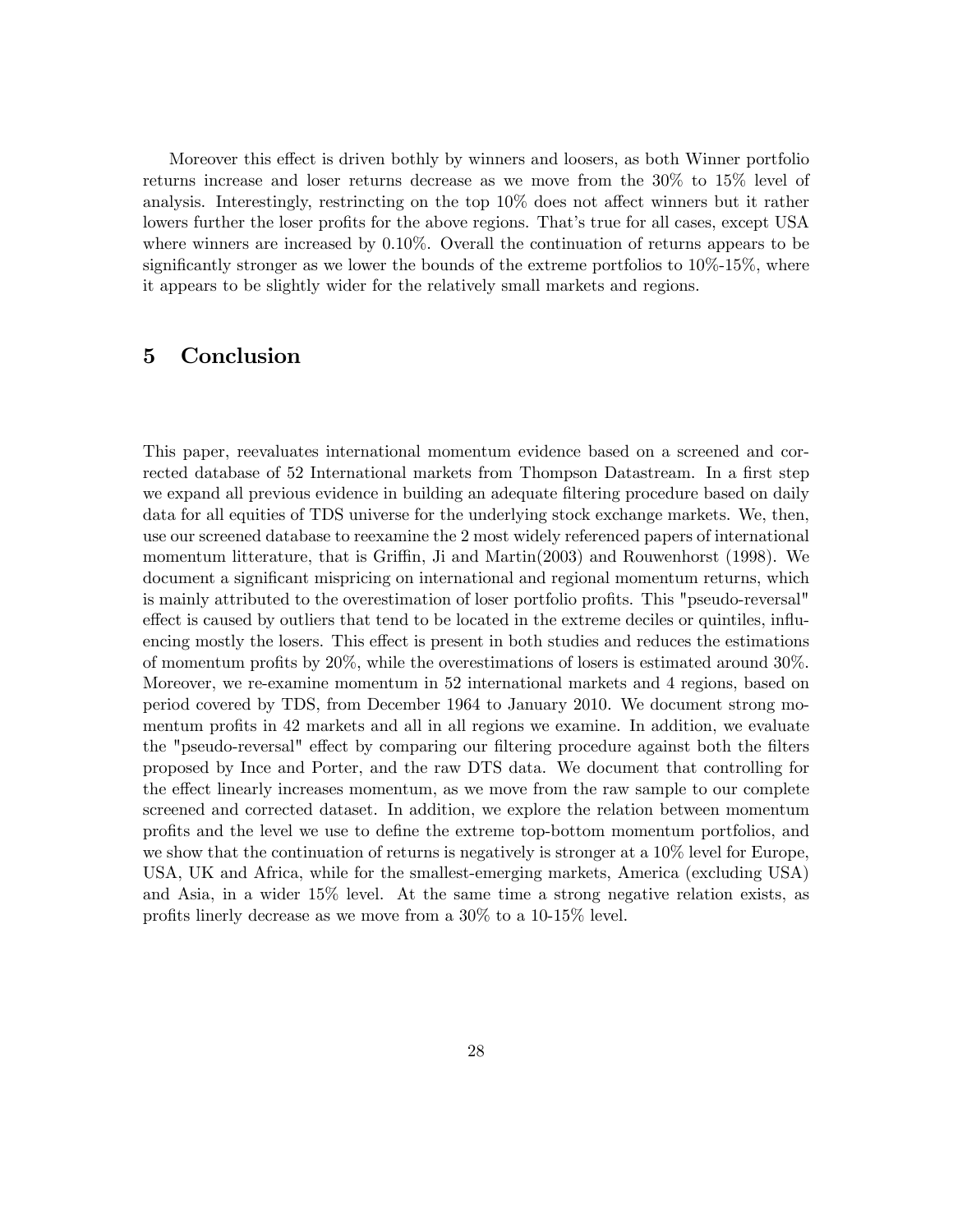# Table 8<br>Momentum Profits VS Top-Bottom fractile levels Momentum Profits VS Top-Bottom fractile levels

and Titman (1993), so the return of portfolios is computed,each month, as the equally weighted sum of the 6 running vintages.Regional series are constructed as the equally weighted sum of all countries in a region. The cou Table reports the average returns on buy and hold momentum, winner and loser portfolios based on 5 dirrenent fractile level,k, for the classification of stocks. For each month, t, stocks in each country are ranked into k fractile groups based on their performance over the 6 months t-7 to t-2. The top k  $%$  of the stocks are assigned to Winner Portfolio, while bottom k six months by skipping a month after ranking of stocks, that is months t to t+5. Overlapping composite portfolios are constructed as in Jagedeesh Table reports the average returns on buy and hold momentum , winner and loser portfolios based on 5 dirrenent fractile level,k, for the classification of stocks. For each month, t, stocks in each country are ranked into k fractile groups based on their performance over the 6 months t-7 to t-2. The top k % of the stocks are assigned to Winner Portfolio, while bottom k % to Loser Portfolio. These portfolios are equally weighted and are held for six months by skipping a month after ranking of stocks, that is months t to t+5. Overlapping composite portfolios are constructed as in Jagedeesh and Titman (1993), so the return of portfolios is computed,each month, as the equally weighted sum of the 6 running vintages.Regional series are constructed as the equally weighted sum of all countries in a region. The countries for each region are those that appear on Table 9. Base dates are also reported as long as the total number of stocks that participate in the quintile portfolios. All returns are in local currency and in percent terms.  $\texttt{bottom}$  portfolio The end date for all regions is January 2010. The momentum strategy buys the winner top (kth) portfolio and sells short the loser-bottom portfolio  $\tilde{\rm H}$ 

|                                  |                    |                                  |                       | Top - Bottom 10%   |         |                            |        |                                                                          |
|----------------------------------|--------------------|----------------------------------|-----------------------|--------------------|---------|----------------------------|--------|--------------------------------------------------------------------------|
| Region                           | <b>Base Date</b>   | $\#$ of Stocks<br>$_{\rm Total}$ | $\overline{\text{W}}$ | t-stat             | Winners | t-stal                     | Losers | t-stat                                                                   |
| Europe                           | Jan65              | 0066                             | 0.9041                | $\frac{86}{4}$     | 1007.1  | $\frac{2}{\cdot}$          | 0.7960 |                                                                          |
| Europe Ex. UK                    | lan65              | 7584                             | L.1659                | 6.46               | 6122    | 7.14                       | 0.6060 | 0.98                                                                     |
|                                  | Jan73              | 2482                             | 0.7171                |                    | .5148   | 3.82                       | 17977  | 1.62                                                                     |
| Americas Ex. USA                 | $_{\rm Ia173}$     | 2675                             | 0.7914                | 1.76<br>2.62       | 1.9449  | 5.59                       | 1.535  | 2.81                                                                     |
| <b>JSA</b>                       | Jan73              | 11955                            | 0.6211                | 2.25               | 1.8278  | 5.25                       | 1.2067 | 2.91                                                                     |
| Australasia                      | Jan73              | 16194                            | 0.1231                | 0.52               | 1.4023  | 4.96                       | .2792  | $\begin{array}{c} 0.00 \\ 0.01 \\ 0.01 \\ 0.000 \\ 0.000 \\ \end{array}$ |
| Australasia Ex. Japan            | Jan73              | 12949                            | 0.2722                | 1.17               | 1.5478  | 4.41                       | .2756  |                                                                          |
| Africa                           | $_{\rm Jan73}$     | 888                              | 1.0904                | 2.00               | 2.2746  | 5.01                       | 1.842  |                                                                          |
| World                            | Jan65              | 41778                            | 0.6480                | 4.13               | 1.6822  | 1798<br>1987<br>1987       | 1.0342 |                                                                          |
| World Ex. USA                    | Jan65              | 29823                            | 0.6370                | 4.01               | 1.6747  |                            | 1.0378 |                                                                          |
| World Ex. USA & UK               | Jan73              | 27341                            | 0.7995                | 5.44               | 1.7212  |                            | 0.9218 |                                                                          |
| Develloped                       | Jan65              | 28291                            | 0.7304                | 4.24               | 1.5594  |                            | 0.8290 |                                                                          |
| Usa<br>Develloped Ex.            | lan65              | 16336                            | 0.7294                | 4.19               | 1.5435  | 6.73                       | 1.8141 |                                                                          |
| UК<br>Usa $\&$<br>Develloped Ex. | Jan73              | 13854                            | 0.9150                | 5.46               | 1.5589  | 6.75                       | 0.6439 |                                                                          |
| Emerging                         | lan73              | 13487                            | 0.2901                | 1.05               | 2.1252  | 5.82                       | 1.8351 | 4.24                                                                     |
|                                  |                    |                                  |                       | $Top - Bottom 15%$ |         |                            |        |                                                                          |
| Region                           | <b>Base Date</b>   | $#$ of Stocks<br>$_{\rm Total}$  | $_{\rm NMI}$          | $t$ -stat          | Winners | $t$ -stat                  | casers | t-stat                                                                   |
| Europe                           | Jan65              | 10066                            | 0.8743                | 5.57               | 1.7394  | 757                        | 1.8651 | 3.26                                                                     |
| Europe Ex. UK                    | Jan65              | 7584                             | 1.0825                | 6.77               | 1.7818  | 7.18                       | 0.6993 | 2.42                                                                     |
|                                  | Jan73              | 2482                             | 0.6918                | 2.16               | 1.6182  | 4.92                       | 0.9264 |                                                                          |
| Americas Ex. USA                 | Jan73              | 2675                             | 0.9520                | 3.58               | 2.0008  | 5.82                       | 1.6487 | $2.16\phantom{}2.75$                                                     |
| USA                              | Jan73              | 11955                            | 0.5377                | 2.21               | 1.7282  | 5.32                       | 1.1905 | 3.11                                                                     |
| Australasia                      | Jan73              | 16194                            | 0.2017                | 0.97               | 1.4612  | 5.30                       | 1.2596 | 4.11                                                                     |
| Australasia Ex. Japan            | Jan73              | 12949                            | 0.4272                | 1.95               | 1.6360  | 4.66                       | 1.2088 | 3.05                                                                     |
| Africa                           | Jan73              | 888                              | 0.7545                | 1.65               | 2.3701  |                            | 1.6156 |                                                                          |
| World                            | J <sub>an65</sub>  | 41778                            | 0.6896                | $5.15$             | 1.7389  | $\frac{5.33}{8.08}$        | 1.0493 |                                                                          |
| World Ex. USA                    | Jan65              | 29823                            | 0.6979                | 5.17               | 1.7416  | 8.11<br>7.93               | 1.0437 | $3.33$<br>$4.33$<br>$4.33$                                               |
| USA & UK<br>World Ex.            | Ja <sub>n</sub> 73 | 27341                            | 0.8420                | 6.56               | 1.7782  |                            | 1.9361 | 3.65                                                                     |
| Develloped                       | Jan65              | 28291                            | 0.7494                | 5.10               | 1.5642  | $7.23$<br>$7.20$<br>$6.33$ | 0.8148 |                                                                          |
| Develloped Ex. Usa               | Jan65              | 16336                            | 0.7646                | 5.17               | 1.5565  |                            | 0.7919 |                                                                          |
| Usa $\&$ UK<br>Develloped Ex.    | Jan73              | 13854                            | 0.9264                | 6.34               | 1.5422  |                            | 0.6158 |                                                                          |
| Emerging                         | Jan73              | 13487                            | 0.4468                | 1.79               | 2.5938  | 3.82                       | 2.1469 |                                                                          |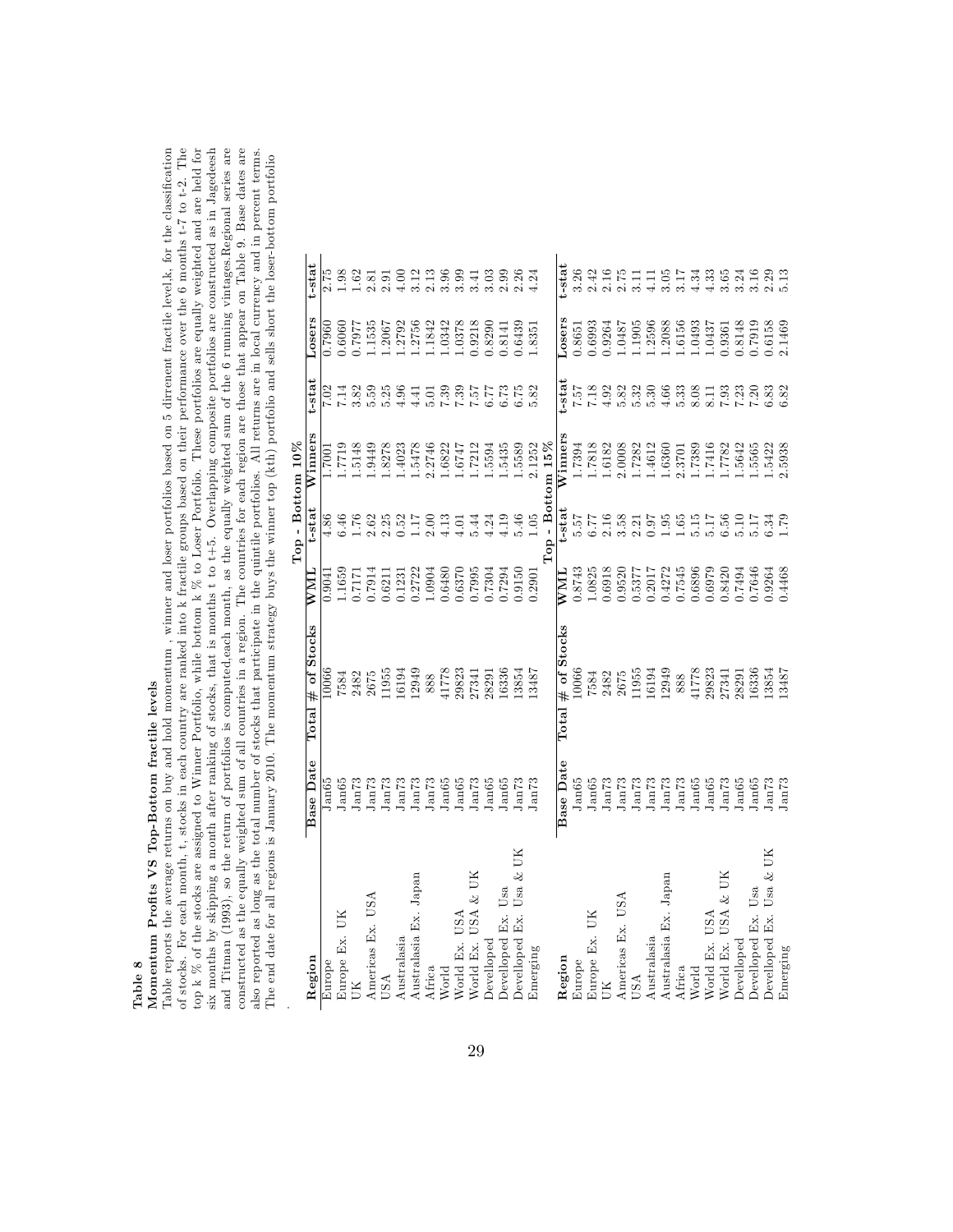| ו המונח הבנ                |                    |                      |                         |          | $Top - Bottom 20%$                      |           |               |          |
|----------------------------|--------------------|----------------------|-------------------------|----------|-----------------------------------------|-----------|---------------|----------|
| Region                     | <b>Base Date</b>   | # of Stocks<br>Total | <b>WML</b>              | t-stat   | Winners                                 | t-stat    | osers         | t-stat   |
| Europe                     | Jan65              | 10066                | 0.7584                  | 5.31     | 1.7064                                  | 7.51      | 0.9480        | 3.69     |
| Europe Ex. UK              | Jan65              | 7584                 | 0.9775                  | 6.75     | 1.7471                                  | 7.12      | 0.7696        | 2.75     |
| ЯÚ                         | Ja <sub>n</sub> 73 | 2482                 | 0.4145                  | 1.53     | 1.5390                                  | 4.88      | 1.1245        | 2.88     |
| Americas Ex. USA           | Jan73              | 2675                 | 0.8032                  | 3.32     | 1.8931                                  | 5.73      | 1.0899        | 2.96     |
| USA                        | Jan73              | 11955                | 0.4643                  | 2.13     | 1.6490                                  | 5.35      | 1.1847        | 3.29     |
| Australasia                | Jan73              | 16194                | 0.1918                  | 1.05     | 1.4983                                  | 5.60      | 1.3065        | 4.45     |
| Australasia Ex. Japan      | Jan73              | 12949                | 0.3233                  | 1.68     | 1.6002                                  | $4.65$    | 1.2769        | 3.36     |
| Africa                     | Jan73              | 888                  | 0.4923                  | 1.23     | 2.1618                                  | 5.02      | 1.6695        | 3.49     |
| World                      | Jan65              | 41778                | 0.5887                  | 4.85     | 1.6963                                  | $7.95\,$  | 1.1077        | 4.73     |
| World Ex. USA              | Jan65              | 29823                | 0.5964                  | 4.87     | 1.6995                                  | 7.96      | 1.1031        | 4.72     |
| World Ex. USA & UK         | Jan73              | 27341                | 0.7458                  | 6.53     | 1.7294                                  | 7.76      | 0.9836        | 3.97     |
| Develloped                 | Jan65              | 28291                | 0.6520                  | 4.88     | 1.5287                                  | 7.16      | 0.8767        | 3.60     |
| Usa<br>Develloped Ex.      | Jan65              | 16336                | 0.6666                  | 4.96     | 1.5234                                  | $7.13$    | 0.8567        | 3.53     |
| Usa & UK<br>Develloped Ex. | Jan73              | 13854                | 0.8359                  | 6.37     | 1.5065                                  | 6.75      | 0.6706        | 2.58     |
| Emerging                   | Jan73              | 13487                | 0.3116                  | 1.39     | 2.4560                                  | 6.35      | 2.1444        | 5.41     |
|                            |                    |                      |                         |          | $\mathbb{T}\mathrm{op}$ - Bottom $25\%$ |           |               |          |
| Region                     | <b>Base Date</b>   | # of Stocks<br>Total | WML                     | t-stat   | Winners                                 | $t$ -stat | Losers        | t-stat   |
| Europe                     | Jan65              | 10066                | 0.6455                  | 5.23     | 1.6266                                  | 7.39      | 0.9811        | 3.98     |
| Europe Ex. UK              | Jan65              | 7584                 | 0.7724                  | 5.94     | 1.6348                                  | 6.93      | 0.8624        | 3.18     |
| ЙÚ                         | Jan73              | 2482                 | 0.4486                  | $1.90\,$ | 1.5330                                  | 5.06      | 1.0844        | 2.95     |
| Americas Ex. USA           | Jan73              | 2675                 | 0.6673                  | 3.12     | 1.8757                                  | 5.89      | 1.2085        | 3.46     |
| USA                        | Jan73              | 11955                | 0.4129                  | 2.09     | 1.5945                                  | 5.42      | 1.1816        | 3.44     |
| Australasia                | $J\rm{an}73$       | 16194                | 0.1325                  | 0.79     | 1.4697                                  | 5.71      | 1.3372        | 4.69     |
| Australasia Ex. Japan      | Jan73              | 12949                | 0.2151                  | 1.29     | 1.5176                                  | 4.59      | 1.3026        | $3.52\,$ |
| Africa                     | Jan73              | 888                  | 0.4635                  | 1.26     | 2.0697                                  | 4.69      | 1.6062        | 3.20     |
| World                      | Jan65              | 41778                | 0.5119                  | 4.89     | 1.6321                                  | 7.86      | 1.1203        | 4.96     |
| World Ex. USA              | Jan65              | 29823                | 0.5157                  | 4.90     | 1.6333                                  | 7.86      | 1176          | 4.97     |
| World Ex. USA & UK         | J <sub>an73</sub>  | 27341                | 0.5933                  | 5.73     | 1.6443                                  | 7.58      | 1.0511        | 4.35     |
| Develloped                 | Jan65              | 28291                | 0.5637                  | 4.81     | 1.4614                                  | 7.03      | 1768.0        | 3.82     |
| Usa<br>Develloped Ex.      | Jan65              | 16336                | 0.5729                  | 4.87     | 1.4545                                  | 6.99      | 188.0         | 3.76     |
| Develloped Ex. Usa & UK    | Jan73              | 13854                | 0.6651                  | 5.53     | 1.4187                                  | 6.53      | 0.7536        | 2.97     |
| Emerging                   | Jan73              | 13487                | 0.3582                  | 1.67     | 2.3825                                  | 6.08      | 2.0243        | 4.72     |
|                            |                    |                      |                         |          | Top - Bottom 30%                        |           |               |          |
| Region                     | <b>Base Date</b>   | # of Stocks<br>Total | $\overline{\text{NML}}$ | t-stat   | <b>Winners</b>                          | t-stat    | <b>Losers</b> | t-stat   |
| Europe                     | Jan65              | 10066                | 0.5783                  | 5.12     | 1.5809                                  | 7.31      | 1.0026        | 4.17     |
| Europe Ex. UK              | Jan65              | 7584                 | 0.6627                  | 5.47     | 1.5801                                  | 6.80      | 1.9174        | 3.47     |
| UК                         | Jan73              | 2482                 | 0.4282                  | 2.00     | 1.5141                                  | 5.17      | 1.0860        | 3.08     |
| Americas Ex. USA           | Jan73              | 2675                 | 0.3589                  | 1.46     | 2.3723                                  | 6.03      | 2.0135        | $4.60$   |
| USA                        | Jan73              | 11955                | 0.3622                  | 2.01     | 1.5484                                  | 5.45      | 1.1862        | 3.60     |
| Australasia                | Ja <sub>n</sub> 73 | 16194                | 0.0678                  | 0.44     | 1.5717                                  | 5.94      | 1.5039        | 5.25     |
| Australasia Ex. Japan      | Jan73              | 12949                | 0.0127                  | 0.07     | 1.6974                                  | 4.68      | 1.6847        | 4.43     |
| Africa                     | Ja <sub>n</sub> 73 | 888                  | 0.4930                  | 1.50     | 2.0179                                  | 4.48      | 1.5249        | 3.13     |
| World                      | Jan65              | 41778                | 0.4298                  | 4.42     | 1.6605                                  | 8.04      | 1.2307        | 5.51     |
| World Ex. USA              | Jan65              | 29823                | 0.4315                  | 4.39     | 1.6657                                  | 8.06      | 1.2342        | 5.53     |
| World Ex. USA & UK         | Jan73              | 27341                | 0.4656                  | 4.66     | 1.6922                                  | 7.78      | 1.2266        | 5.10     |
| Develloped                 | Jan65              | 28291                | 0.4973                  | $4.60$   | 1.4341                                  | 6.96      | 0.9368        | 4.08     |
| Develloped Ex. Usa         | Jan65              | 16336                | 0.5042                  | 4.64     | 1.4293                                  | 6.93      | 0.9251        | 4.03     |
| Develloped Ex. Usa & UK    | Jan73              | 13854                | 0.5587                  | 4.93     | 1.3942                                  | 6.43      | 0.8356        | 3.37     |
| Emerging                   | Jan73              | 13487                | 0.0607                  | 0.23     | 2.6851                                  | 6.95      | 2.6244        | 5.67     |

Table 8 Continued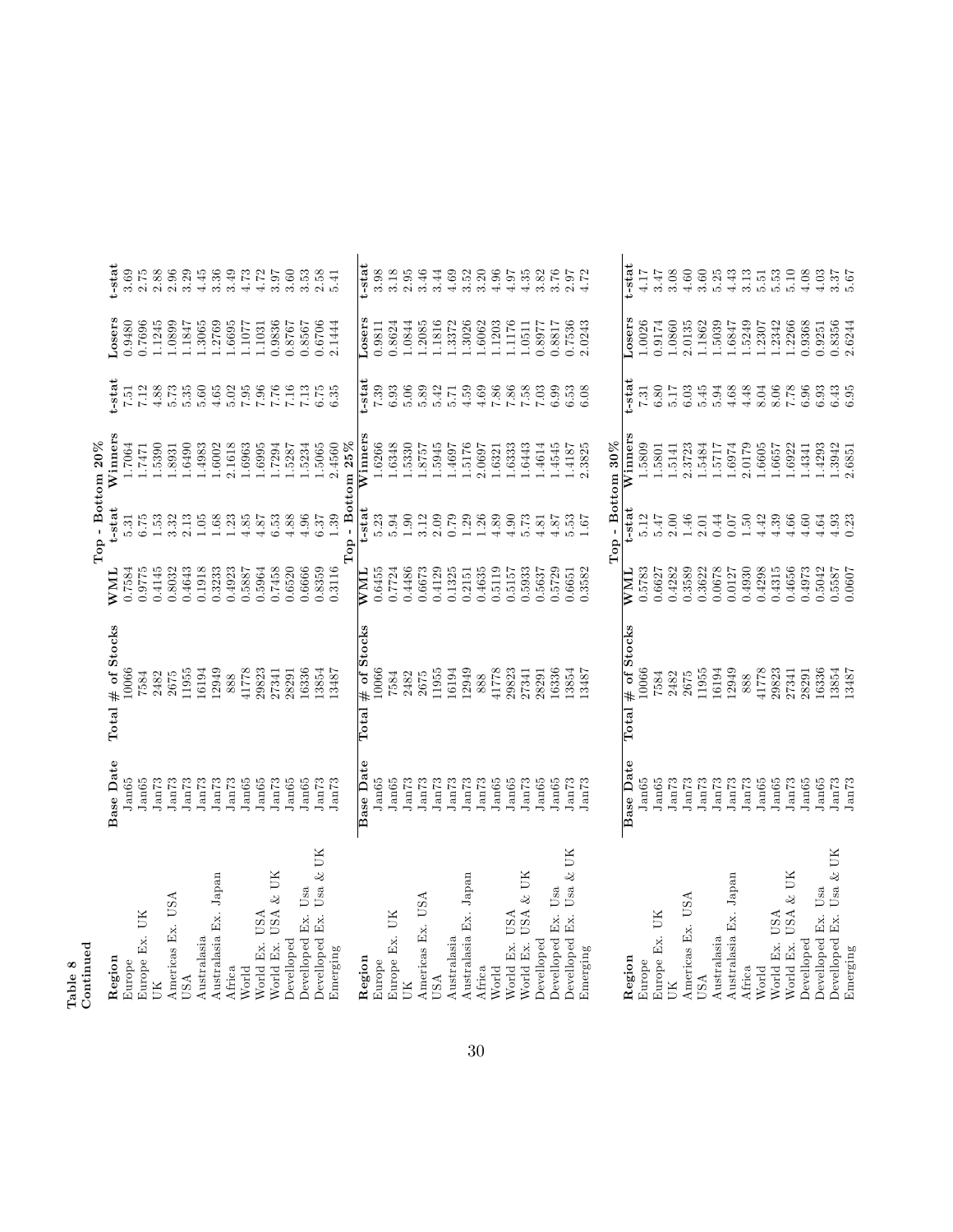# References

- [1] Ince, O. S. and Porter, S. B., 2006, "Individual Equity Return Data from Thomson Datastream: Handle With Care!", The Journal of Financial Research, 24 (4), 463-479.
- [2] Espenlaub, S. , Iqbal, A. and Strong, N. , 2009, "Datastream returns and UK open offers", The European Journal of Finance,  $15(1)$ ,  $61-69$ .
- [3] Andrikopoulos, P., Daynes, A., Latimer, D. and Pagas, P.,2007, "UK Market, Financial Databases and Evidence of Bias", Occasional Paper Series, Paper No.79, De Montfort University Leicester
- [4] Ulbricht, N. and Weiner, C., 2005, "Worldscope meets Compustat: a comparison of Önancial databases", Working Paper, Social Science Research Network.
- [5] Canina, L., Michaely, R., Thaler, R. and Womack, K., 1998, "Caveat Compounder: A Warning About Using the Daily CRSP Equal-Weighted Index to Compute Long-Run Excess Returns", Journal Of Finance, 53(1), 403-416.
- [6] Rosenberg, R. and Houglet, M., 1974, "Error Rates in CRSP and COMPUSTAT Databases and their Implications", The Journal of Finance, 29(4), 1303-1310.
- [7] Bennin, R. ,1980, "Error Rates in CRSP and Compustat: A Second Look", The Journal of Finance, 35(5), 1267-1271.
- [8] Guenther, D.A. and Rosman, A.J., 1994, "Differences between COMPUSTAT and CRSP SIC codes and related effects on research", Journal of Accountings and Economics 18, 115-128.
- [9] Courteney, S.M. and Keller, S.B., 1994, "Errors in Databases Revisited: An Examination of the CRSP Shares-Outstanding Data", The Accounting Review, 69(1),285-291.
- [10] Shumway T., 1997, "The Delisting Bias in CRSP Data", The Journal of Finance, 52(1), 327-340.
- [11] Shumway T. and Warther, V.A., 1999, "The Delisting Bias in CRSP's NASDAQ data and its Implications for the Size Effect", The Journal of Finance,  $54$ ,  $2361-2379$ .
- [12] Elton, E.J., Martin, J. G. and Blake, C. R. , 2001, "A First Look at the Accuracy of CRSP Mutual Fund Database and a Comparison of the CRSP and Morningstar Mutual Fund Databases" , The Journal of Finance, 56 (6), 2415-2430.
- [13] Ali, A., Clasa, S. and Yeung, E., 2009, "The Limitations of Industry Concentration Measures Constructed with Compustat Data: Implications for Finance Research", Review of Financial Studies, 22(10), 3839-3871.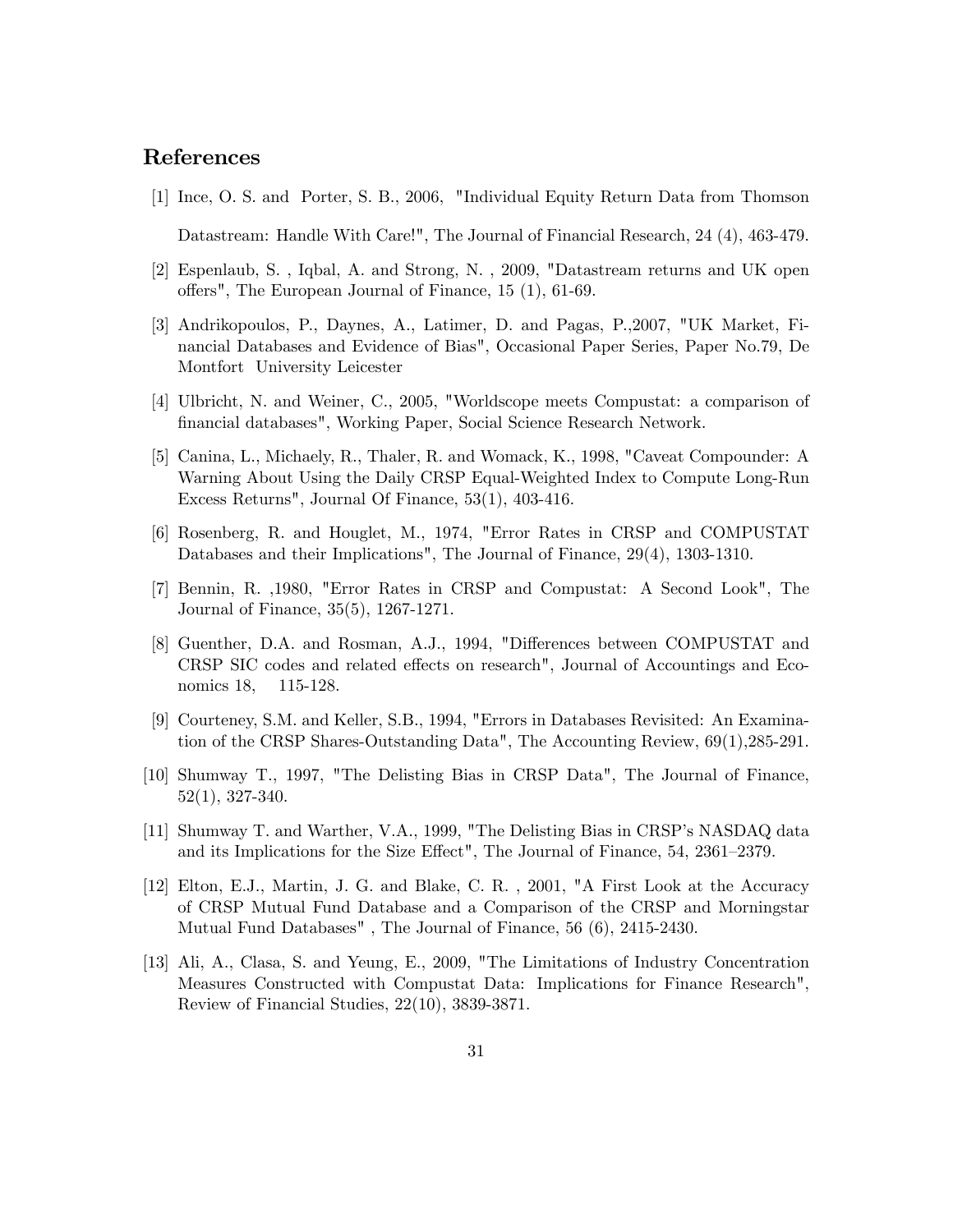- [14] Fama, E. F. and French, K. R. , 1992, "The Cross-Section of Expected Stock Returns", Journal of Finance, 47 (2), 427-465.
- [15] Fama, E. F. and French, K. R. , 1993, "Common Risk Factors in the Returns on Stocks and Bonds", Journal of Financial Economics,  $33(1)$ ,  $3-56$ .
- [16] Fama, E. F. and French, K. R. , 1996, "Multifactor explanations of Asset Pricing Anomalies", Journal of Finance, 51 (1), 55-84.
- [17] Banz,R. W.,1981, "The Relationship between Return and Market Value of Common Stocks", Journal of Financial Economics,  $9(1)$ ,  $3-18$ .
- [18] Reingunum,M. R., 1981, "A New Empirical Perspective on the CAPM", Journal of Financial and Quantitative Analysis, 16, 439-462.
- [19] Basu, S., 1977, "Investment Performance of Common Stocks in Relation to Their Price-Earnings Ratios: A Test of the Efficient Market Hypothesis", Journal of Finance, 32 (3), 663- 682.
- [20] Jegadeesh, N., and Titman, S., 1993, "Returns to Buying Winners and Selling Losers: Implications for Stock Market Efficiency", Journal of Finance, 48, 65-91.
- [21] De Bondt, W. F. M. and Thaler, R., 1985, "Does the Stock Market Overreact?", Journal of Finance, 40 (3), 793-805.
- [22] Scwert, G.W., 2003, " Anomalies and Market Efficiency", Chapter 15 in Constadinides,G.M., Harris, H., Stulz, R. (eds.), Handbook of the Economics of Finance, Elsevier Science B.V., 937-972.
- [23] Subrahmanyam, A., 2010, "The Cross-Section of Expected Stock Returns: What Have We Learned from the Last Twenty-Five Years of Research?", European Financial Management, 16(1), 27-42.
- [24] Titman, S., Chui, A. C. W. and Wei,K.C.J., 2010, "Individualism and Momentum around the World", Journal of Finance, 65 (1), 361-392.
- [25] Foerster, S. R. and Karolyi, G. A. ,1999, "The Effects of Market Segmentation and Investor Recognition on Asset Prices: Evidence from Foreign Stocks Listing in the United States", Journal of Finance,  $54$  (3),  $981-1013$ .
- [26] Connolly, R. A. and Stiver,C. T., 2003, "Momentum and Reversals in Equity Index Returns During Periods of Abnormal Turnover and Return Dispersion", The Journal of Finance, 58 (4), 1521-1556.
- [27] Hong, D. ,Lee,C. and Swaminathan, B., 2003, "Earnings momentum in international markets", Working paper, Cornell University.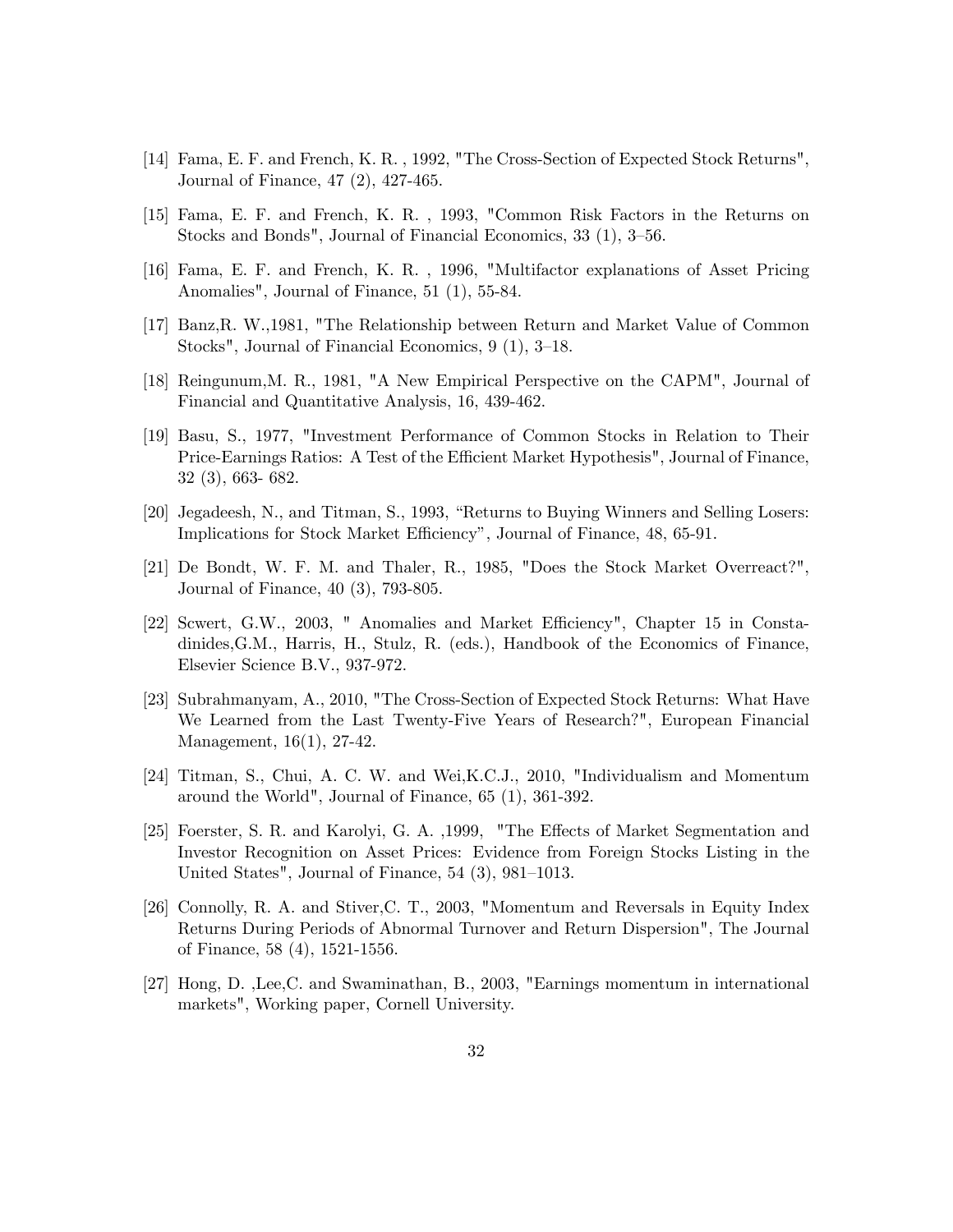- [28] Griffin J. M., 2002, "Are the Fama and French Factors Global or Country-Specific?", Review of Financial Studies, 15, 783-803.
- [29] Griffin, J. m., Ji, S. and Spencer M., 2003, "Momentum Investing and Business Cycle Risk: Evidence from Pole to Poleî, Journal of Finance, vol. 58 (December), 2515-1547.
- [30] Griffin J. M., Nardary, F. and Stulz, R. M., 2007, "Do Investors Trade More When Stocks Have Performed Well? Evidence from 46 Countries",The Review of Financial Studies 20, 905-951.
- [31] Moerman G. A., 2006, "Diversification in Euro Area Stock Markets: Country vs. Industry", Journal of International Money and Finance, fortcoming.
- [32] Lee,2011, "The World Price of Liquidity Risk", Journal of Financial Economics, 99, 136-161.
- [33] Hou K., Karolyi G. A. and Kho B. , 2011, "What Factors Drive Global Stock Returns", The Review of Financial Studies, v24 n8, 2527-2574.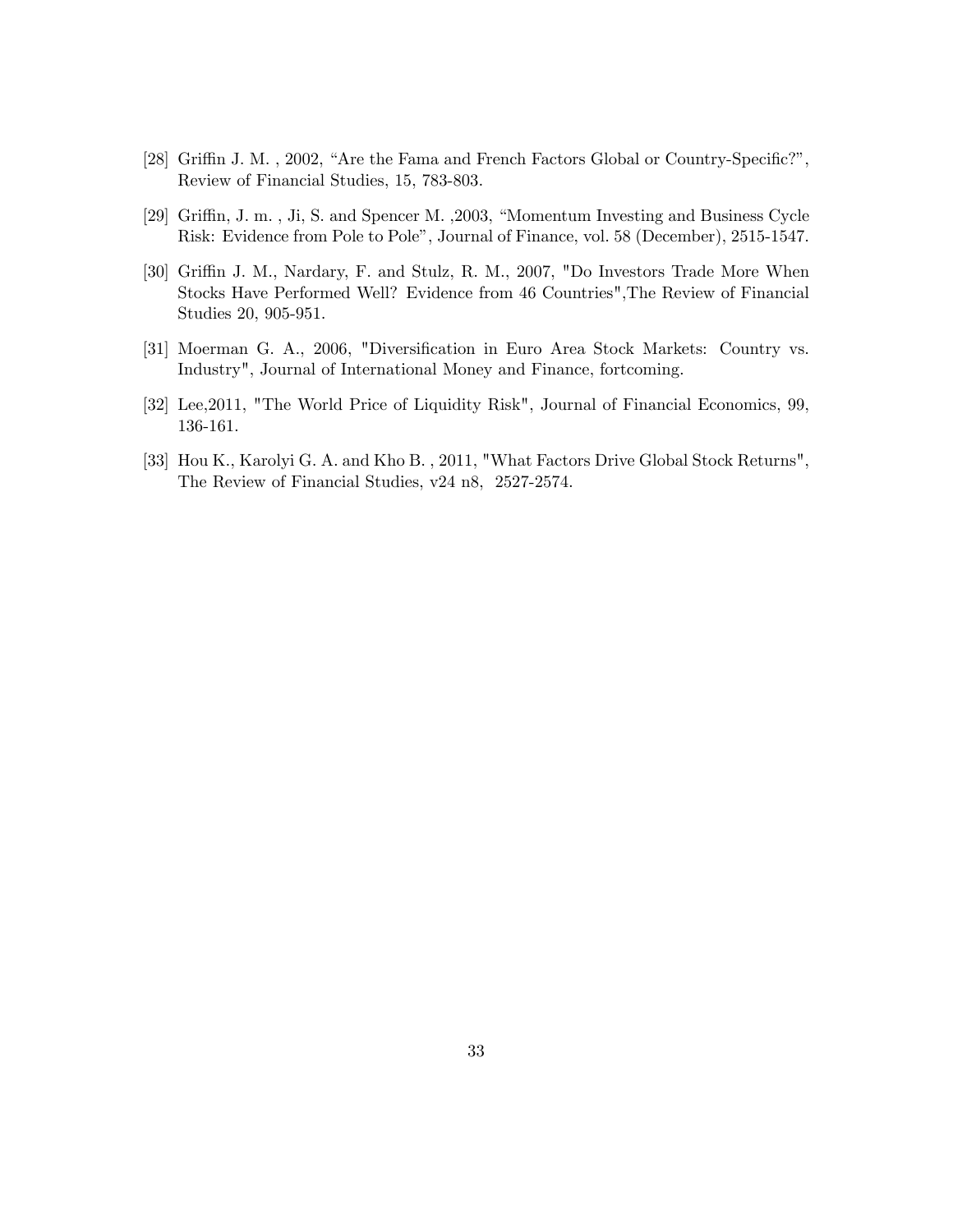# A APPENDIX

# A.1 Thompson Datastream Datatype Definitions

Table A.1

### Thompson Datastream Datatypes Definitions

Table provides definitions for all TDS time series datatypes, referenced in this study. Panel A contains definitions for the static reference variables and Panel B for time series. Datatype refers to the identification code that Datastream assigns to each variable. All Definitions are provided by Datastream Extranet and Datastream Navigator help files.<sup>1</sup>

| Panel A - Static Variables |                                                                           |                 |
|----------------------------|---------------------------------------------------------------------------|-----------------|
| Variable                   | <b>Definition</b>                                                         | <b>Datatype</b> |
| Mnemonic                   | This is a unique identification code, assigned by Datastream <sup>2</sup> | <b>MNEM</b>     |
| TDS Code                   | This is the unique six-digit identification code for every                | <b>DSCD</b>     |
|                            | stock, allocated by Datastream.                                           |                 |
| Stock Exchange             | This datatype returns the Datastream exchange code                        | <b>EXMNEM</b>   |
| Mnemonic                   | that is based on the ISO standard exchange code.                          |                 |
| Type of equity             | This data type indicates the type of instrument requested.                | TYPE.           |
| WSC Type                   | Type of instrument provided by Worldscope.                                | WC06005         |
| Currency                   | This is the currency in which the variable is quoted and displayed.       | <b>CURRENCY</b> |
| Status of equity           | This data type gives trading status of the equity. <sup>3</sup>           | <b>ESTAT</b>    |
| Geographical               | This data type returns a geographical classification of company by name.  | <b>GEOGN</b>    |
| group                      | which specifying the home or listing country of a company security.       |                 |
| Security Name              | This is the name of the equity/company or equity list,                    | <b>NAME</b>     |
|                            | as stored on Datastreams databases.                                       |                 |
| Expanded Name              | Expanded name of the underlying Security.                                 | ENAME           |
| <b>CUSIP</b>               | CUSIP represents the national security identification number for          | WC06004         |
|                            | U.S. and Canadian companies. The first six digits of this number          |                 |
|                            | represent the company. The next two digits represent the security         |                 |
|                            | and the last digit is a check digit.                                      |                 |
| Major Listing              | For companies with more than one equity Security MAJOR indicates          | <b>MAJOR</b>    |
| Flag                       | which of the securities is the most significant in terms of market value  |                 |
|                            | and liquidity of the primary quotation of that security.                  |                 |
|                            | Only one security per company is assigned as the major                    |                 |
| Industry                   | This data type returns the Datastream level 6 industrial                  | INDM/INDC       |
| Name/Code                  | classification name/code                                                  |                 |
| <b>Base Date</b>           | The base date is the date from which Datastream holds information         | <b>BDATE</b>    |
|                            | about the issue/security.                                                 |                 |
| Latest Value               | Time records the date or time of the latest active equity price data      | TIME            |
|                            | $\sqrt{2}$                                                                |                 |

<sup>1</sup> http://product.datastream.com/Navigator/HelpFiles/DatatypeDefinitions/en/ http://extranet.datastream.com/

<sup>2</sup> Datastream Mnemonics follow the mnemonics used by stock exchanges and so these unique identifiers change through time, at cases when a stock is delisted and it's mnemonic is passed to a new issued equity. This issue can affect the update of TDS user lists that have been constructed based on MNEM.

<sup>3</sup> Trading Status of an equity can be active, dead or suspended.